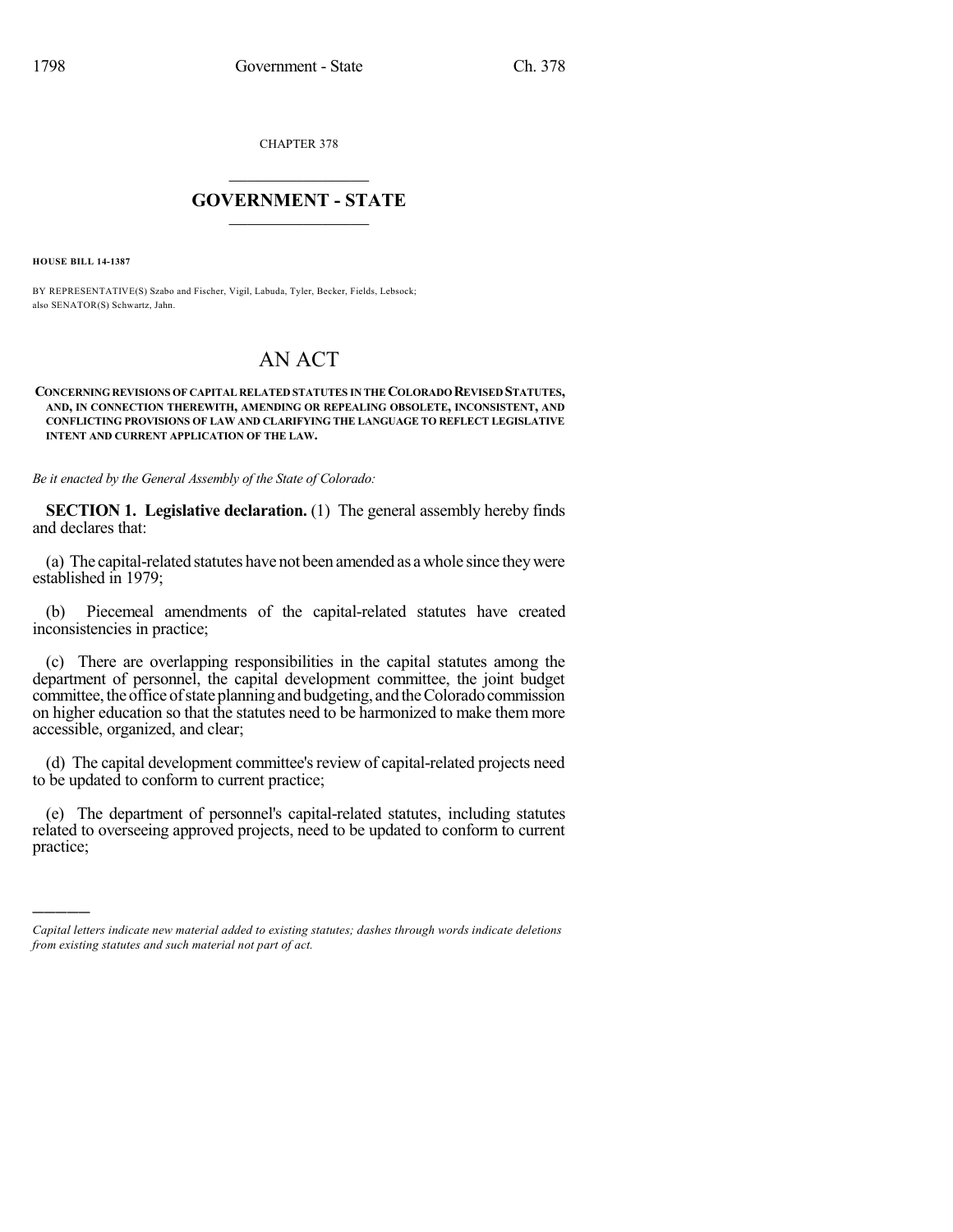(f) The definitions of critical words in the capital-related statutes need to be modernized to reflect the current practice;

 $(g)$  Specific laws need to be rearranged in order for the capital process to be more accessible, organized, and clear;

(h) The deadlines for the submission of capital budget requests from the office of state planning and budgeting to the capital development committee need to be modified; and

(i) Current practice shows that the thresholds governing the procurement of various services associated with capital projects are too low and need to be modified.

(2) The general assembly further finds and declaresthat the capital development committee approved, by letter dated March 6, 2014, that the department of public safety purchase an existing lab facility in lieu of renovating capitol complex leased space for use as additional testing labs to comply with House Bill 13-1020 for the Colorado bureau of investigation in Denver. The capital development committee found that this option would ensure there is sufficient space to meet the need for additional DNA lab setups to comply with House Bill 13-1020 and to accommodate the future forensic needs of the department. The capital development committee also found that this will allow the department of public safety to relocate other work units within the department from commercial leased space in Denver to the capitol complex buildings, resulting in lease savings. The joint budget committee and the general assembly supported the capital development committee's findings by appropriating \$7.2 million to the department of public safety for the purchase of the building, some minor renovations, and the purchase of needed equipment in House Bill 14-1336. It is thus appropriate to grant the department of public safety the authority to purchase the building as approved by the general assembly.

**SECTION2. Departmentofpublic safetyauthoritytoacquirerealproperty.** (1) The state of Colorado, acting by and through the department of public safety, is authorized to purchase real property located in Jefferson county in the Marshall Office Park 2 in the city of Arvada, the legal description of which is Lot 1BSigman Industrial Park Minor Subdivision 2nd amendment, Jefferson county, for the Colorado bureau of investigation's regional Denver forensic laboratory.

(2) The department of public safety must seek approval prior to closing from the office of state planning and budgeting and the capital development committee for any material changes to the plan that may become necessary during the negotiation.

(3) Any renovation of the real property must be completed by following the requirements set forth in articles 91 to 93 of title 24, Colorado Revised Statutes.

(4) The real property may not be subject to any restrictive covenants, contracts, or zoning requirements that restrict public access to the property or restrict any alternative state use of the property.

(5) The state controller may not enter into any agreement for a payment in lieu of property taxes from which the state is statutorily exempt under section 39-3-124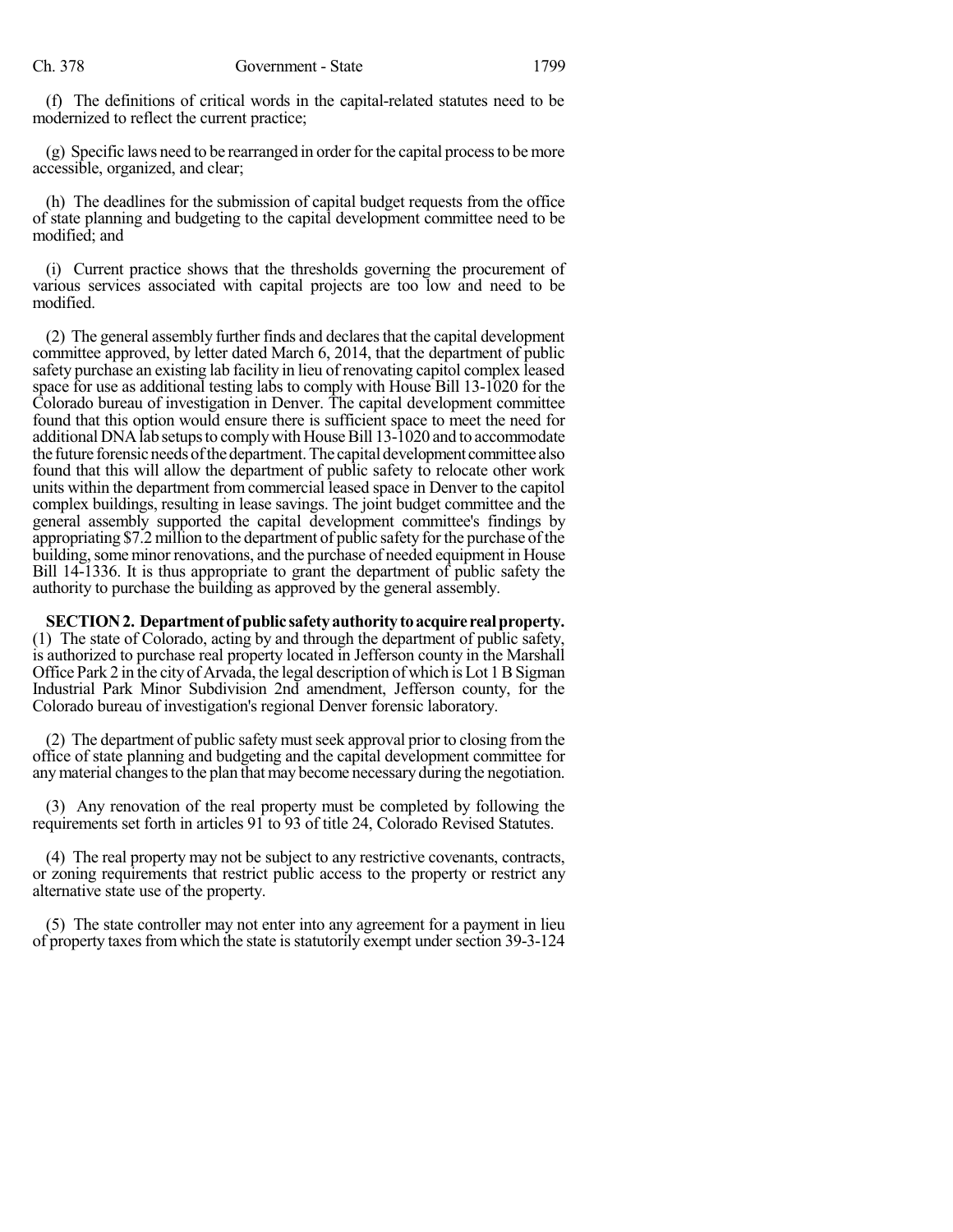(1), Colorado Revised Statutes.

(6) The state controller must approve all agreements relating to the purchase of the real property prior to closing.

(7) Any title to real property received by the department of public safety will be held by the state for the benefit and use of the Colorado bureau of investigation.

**SECTION 3.** In Colorado Revised Statutes, **amend** 24-30-1301 as follows:

**24-30-1301. Definitions.** As used in this part 13, unless the context otherwise requires:

(1) "CAPITAL ASSET" MEANS:

(a) REAL PROPERTY;

(b) INFORMATION TECHNOLOGY;

(c) FIXED EQUIPMENT;

(d) MOVABLE EQUIPMENT; OR

(e) INSTRUCTIONAL OR SCIENTIFIC EQUIPMENT WITH A COST THAT EXCEEDS FIFTY THOUSAND DOLLARS; EXCEPT THAT "CAPITAL ASSET" DOES NOT INCLUDE INSTRUCTIONAL OR SCIENTIFIC EQUIPMENT PURCHASED BY A STATE INSTITUTION OF HIGHER EDUCATION IF THE INSTITUTION USES MONEYS OTHER THAN THOSE APPROPRIATED PURSUANT TO SECTION 24-75-303.

 $<sup>(1)</sup>(2)$  "Capital construction" means:</sup>

(a) Purchase of land, regardless of the value thereof ACQUISITION OF A CAPITAL ASSET OR DISPOSITION OF REAL PROPERTY;

(b) Purchase, construction, or demolition of buildings or other physical facilities, including utilities, or remodeling or renovation of existing buildings or other physical facilities, including utilities, to make physical changes CONSTRUCTION, DEMOLITION, REMODELING, OR RENOVATION OF REAL PROPERTY necessitated by changes in the program, to meet standards required by applicable codes, to correct other conditions hazardous to the health and safety of persons which are not covered by codes, to effect conservation of energy resources, to effect cost savings for staffing, operations, or maintenance of the facility, or to improve appearance;

(c) Site improvement or development OF REAL PROPERTY;

(d) Purchase and Installation of the fixed and OR movable equipment necessary for the operation of new, remodeled, or renovated buildings and other physical facilities and for the conduct of programs REAL PROPERTY, IF THE FIXED OR MOVABLE EQUIPMENT IS initially housed therein IN OR ON THE REAL PROPERTY upon completion of the new construction, remodeling, or renovation;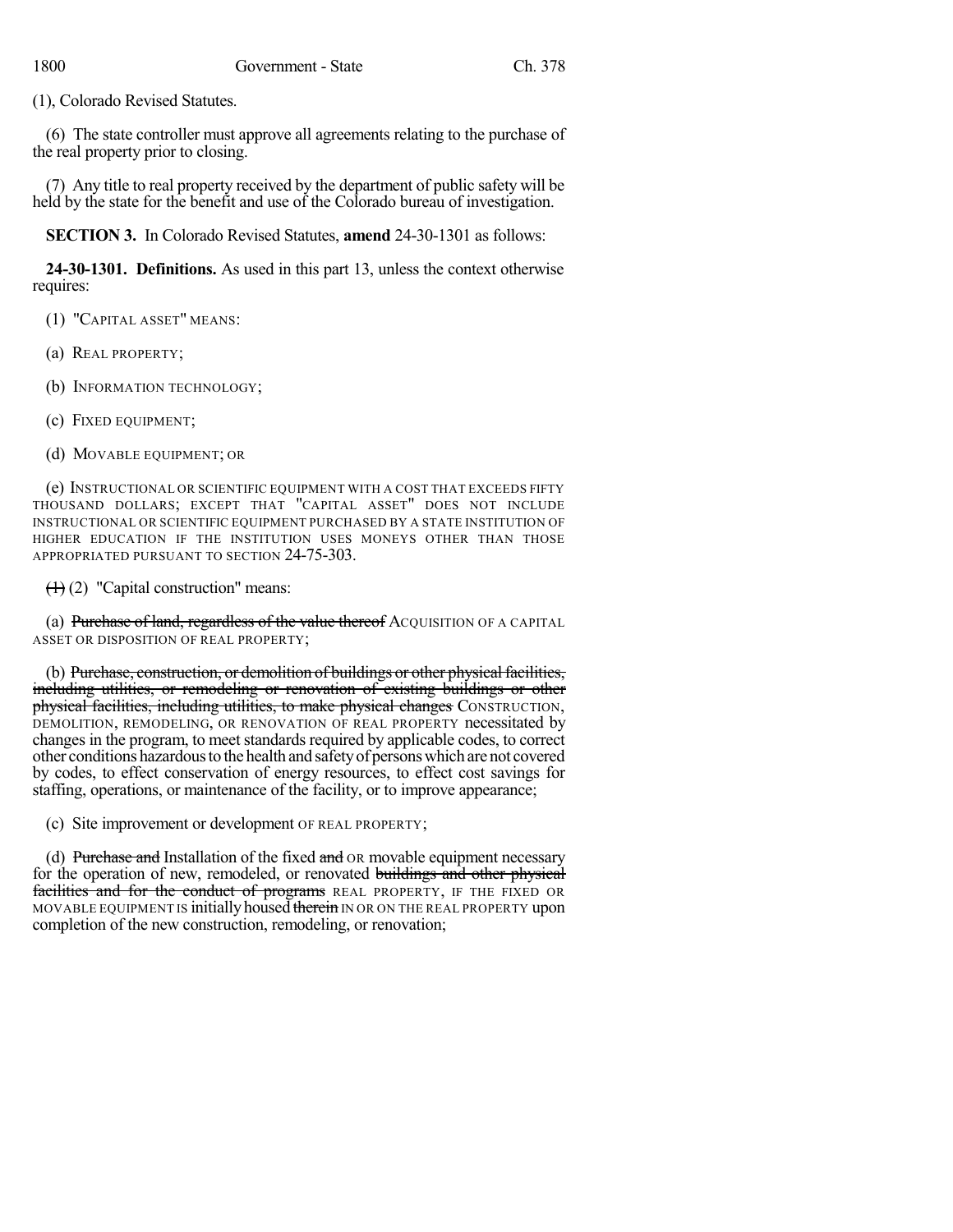(e) INSTALLATION OF THE FIXED OR MOVABLE EQUIPMENT NECESSARY FOR THE CONDUCT OF PROGRAMS IN OR ON REAL PROPERTY UPON COMPLETION OF THE NEW CONSTRUCTION, REMODELING, OR RENOVATION;

 $(e)$  (f) Purchase of CONTRACTING FOR the services of architects, engineers, and other consultants to prepare plans, program documents, life-cycle cost studies, energy analyses, and other studies associated with any capital construction project and to supervise the construction or execution of such capital construction; projects OR

(f) Any item of instructional or scientific equipment if the cost will exceed fifty thousand dollars; except that "capital construction" includes the purchase of instructional orscientific equipment by a state institution of higher education or by the Auraria higher education center created in article 70 of title 23, C.R.S., only if the institution or the center uses moneys appropriated pursuant to section 24-75-303 to purchase the instructional or scientific equipment.

(g) INSTALLATION, DEVELOPMENT, OR UPGRADE OF INFORMATION TECHNOLOGY, INCLUDING THE PURCHASE OF SERVICES FROM THE OFFICE OF INFORMATION TECHNOLOGY ON THE CONDITION THAT THE USE OF SUCH SERVICES IS THE MOST COST BENEFICIAL OPTION OR FALLS WITHIN THE DUTIES AND RESPONSIBILITIES OF THE OFFICE OF INFORMATION TECHNOLOGY OR THE OFFICE'S CHIEF INFORMATION OFFICER AS DESCRIBED IN SECTIONS 24-37.5-105 AND 24-37.5-106.

(3) "CAPITAL RENEWAL"MEANS A CONTROLLED MAINTENANCE PROJECT OF REAL PROPERTY OR MORE THAN ONE INTEGRATED CONTROLLED MAINTENANCE PROJECTS OF REAL PROPERTY WITH COSTS EXCEEDING TWO MILLION DOLLARS IN A FISCAL YEAR AND THAT IS MORE COST EFFECTIVE OR BETTER ADDRESSED BY CORRECTIVE REPAIRS OR REPLACEMENT TO THE REAL PROPERTY RATHER THAN BY LIMITED FIXED EQUIPMENT REPAIR, REPLACEMENT, OR SMALLER INDIVIDUAL CONTROLLED MAINTENANCE PROJECTS.

 $\left(\frac{2}{2}\right)$  (a) (4) "Controlled maintenance" means:

 $(H)$ (a) Corrective repairs or replacement, INCLUDING IMPROVEMENTS FOR HEALTH, LIFE SAFETY, AND CODE REQUIREMENTS, used for existing state-owned, general-funded buildings and other physical facilities, including, but not limited to, utilities and site improvements, which are suitable for retention and use for at least five years REAL PROPERTY; and

(b) Replacement and repair CORRECTIVE REPAIRS OR REPLACEMENT, INCLUDING IMPROVEMENTS FOR HEALTH, LIFE SAFETY, AND CODE REQUIREMENTS, of the fixed equipment necessary for the operation of such facilities REAL PROPERTY, when such work is not funded in  $\theta$  and A STATE agency's OR STATE INSTITUTION OF HIGHER EDUCATION'S operating budget. to be accomplished by the agency's physical plant staff;

(II) That controlled maintenance funds may not be used for:

(A) Corrective repairs or replacement for buildings and other physical facilities and replacement or repair of the fixed and movable equipment necessary for the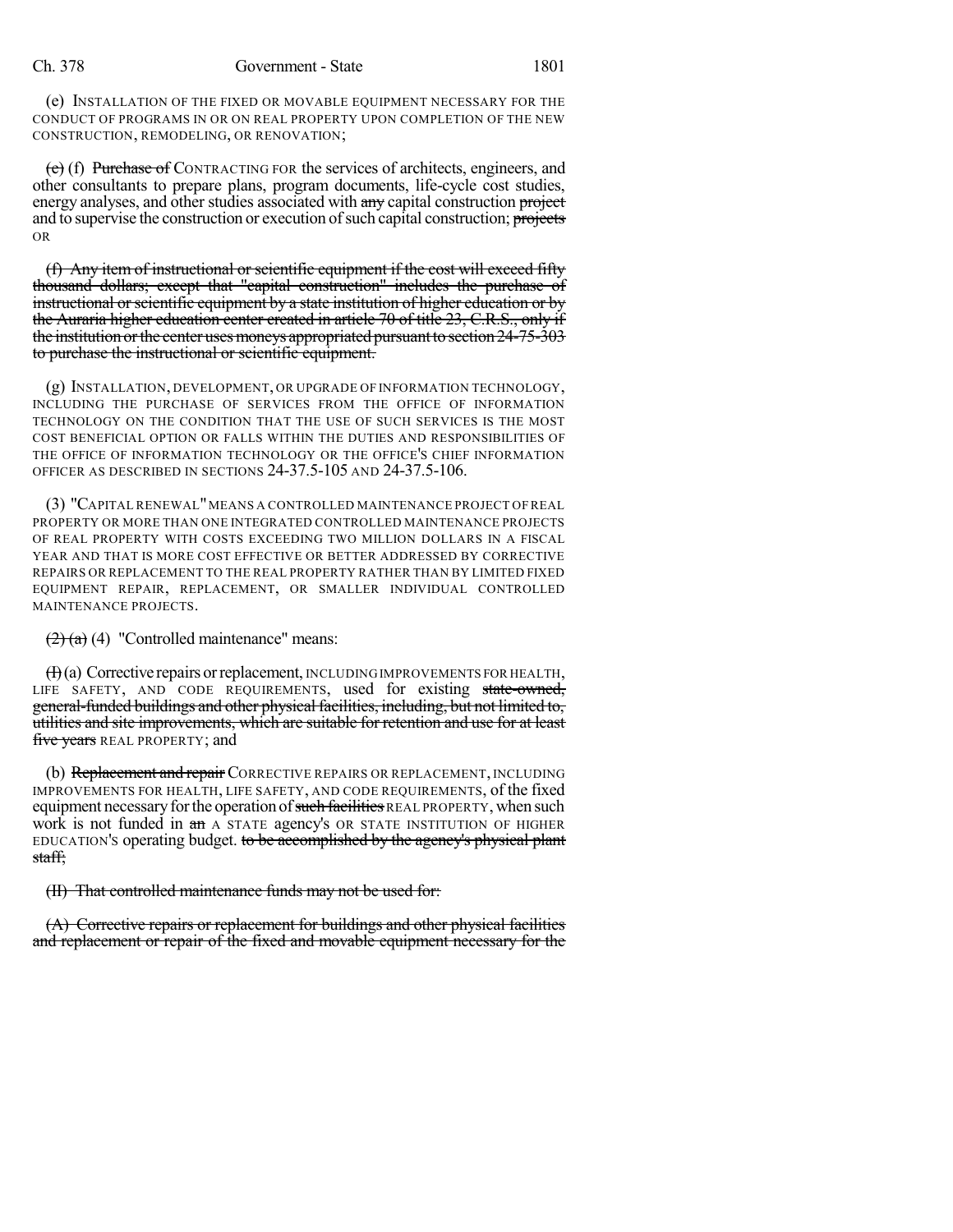operation of physical facilities, when such work is funded in an agency's operating budget to be accomplished by the agency's physical plant staff; for the repair and replacement of fixed and movable equipment necessary for the conduct of programs (such repair and replacement is funded as capital outlay); or for rented or leased facilities or facilities constructed and maintained by self-liquidating property funds. Minor maintenance items shall not be accumulated to create a controlled maintenance project, nor shall minor maintenance work be accomplished as a part of a controlled maintenance project unless the work is directly related.

(B) Any work properly categorized as capital construction or capital outlay.

 $\left(\mathbf{b}\right)$  (c) "Controlled maintenance" may include the purchase of CONTRACTING FOR the services of architects, engineers, and other consultants to investigate conditions and prepare recommendations for the correction thereof, to prepare plans and specifications, and to supervise the execution of such controlled maintenance projects as provided by THROUGH AN appropriation by the general assembly.

 $\left(\frac{1}{2}\right)$  (5) "Department" means the department of personnel.

 $(4)(6)$  "Economic life" means the projected or anticipated useful life of a facility REAL PROPERTY.

(5) "Energyconsumptionanalysis"meansthe evaluationof all energy-consuming systems and components by demand and type of energy, including the internal energy load imposed on a facility by its occupants, equipment, and components and the external energy load imposed on the facility by climatic conditions.

(6) (7) "Executive director" means the executive director of the department of personnel.

 $(7)(8)$  "Facility" means any public building or facility of the state but does not include highways. "Facility" also includes an academic or auxiliary facility that qualifies for controlled maintenance as specified in section  $23-1-106$  (10.2), C.R.S. A STATE-OWNED BUILDING OR UTILITY. "FACILITY" DOES NOT INCLUDE HIGHWAYS OR PUBLICLY ASSISTED HOUSING PROJECTS AS DEFINED IN SECTION 24-32-718.

(9) "FIXED EQUIPMENT" INCLUDES, BUT IS NOT LIMITED TO, MECHANICAL, ELECTRICAL, OR PLUMBING COMPONENTS BUILT INTO REAL PROPERTY THAT ARE NECESSARY FOR THE OPERATION OF THE REAL PROPERTY.

(7.5) "High performance standard certification program" means a building renovation, design, and construction standard that:

 $(a)$  Is quantifiable, measurable, and verifiable as certified by an independent third party;

(b) Reduces the operating costs of state-assisted facilities by reducing the consumption of energy, water, and other resources;

(c) Results in the recovery of the increased initial capital costs attributable to compliance with the program over a time period by reducing long-term energy,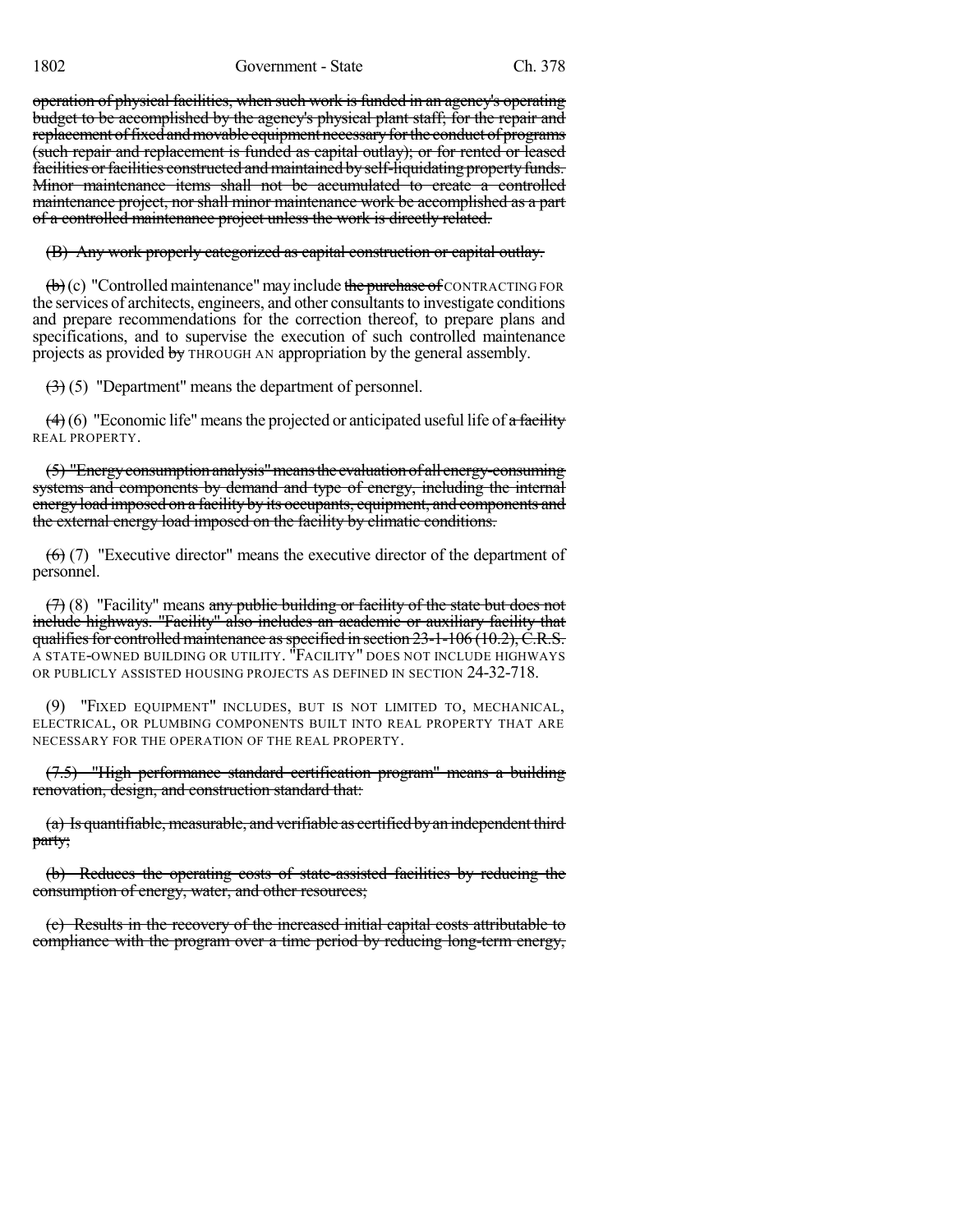maintenance, and operating costs;

(d) Improves the indoor environmental quality of state-assisted facilities for a healthier work environment;

(e) Encourages the use of products harvested, created, or mined within Colorado, regardless of product certification status;

(f) Protects Colorado's environment; and

 $(g)$  Complies with the federal secretary of the interior's standards for the treatment of historic properties when such work will affect propertiesfifty years of age or older, unless the state historical society, designated in section 24-80-201, determines that such property is not of historical significance, as that term is defined in section  $24-80.1-102(6)$ .

(10) "INFORMATION TECHNOLOGY" MEANS INFORMATION TECHNOLOGY AS DEFINED IN SECTION 24-37.5-102(2), THE MAJORITY OF THE COMPONENTS OF WHICH HAVE A USEFUL LIFE OF AT LEAST FIVE YEARS AND A TOTAL PROJECT COST THAT EQUALS OR EXCEEDS FIVE HUNDRED THOUSAND DOLLARS; EXCEPT THAT "INFORMATION TECHNOLOGY" DOES NOT INCLUDE PERSONAL COMPUTER REPLACEMENT OR MAINTENANCE, UNLESS SUCH PERSONAL COMPUTER REPLACEMENT OR MAINTENANCE IS A COMPONENT OF A LARGER COMPUTER SYSTEM UPGRADE, AND EXCEPT THAT "INFORMATION TECHNOLOGY" DOES NOT INCLUDE INFORMATION TECHNOLOGY PURCHASED BY A STATE INSTITUTION OF HIGHER EDUCATION IF THE INSTITUTION USES MONEYS OTHER THAN THOSE APPROPRIATED PURSUANT TO SECTION 24-75-303.

 $(8)$  (11) "Initial cost" means the required cost necessary to construct OR RENOVATE a facility. or construct or renovate a major facility.

 $(9)$  (12) "Life-cycle cost" means the cost alternatives, over the economic life of a facility, including its initial cost, the cost of the energy consumed, replacement costs, and the cost of operation and maintenance of the facility, SUCH AS ENERGY AND WATER.

(10) "Major facility" means any building or facility of twenty thousand or more gross square feet and wherein significant energy demands will exist.

(13) "MOVABLE EQUIPMENT" MEANS:

(a) ALL EQUIPMENT THAT IS NOT DEFINED AS FIXED EQUIPMENT THAT IS NECESSARY FOR THE CONDUCT OF A PROGRAM IN OR ON REAL PROPERTY;

(b) THE ROLLING STOCK AND FIXED STOCK NECESSARY FOR RUNNING A STATE-OWNED RAILWAY; AND

(c) AIRCRAFT AS DEFINED IN SECTION 43-10-102 (1), C.R.S., THAT IS USED FOR STATE PURPOSES.

(11) (14) "Principal representative" means the governing board of a state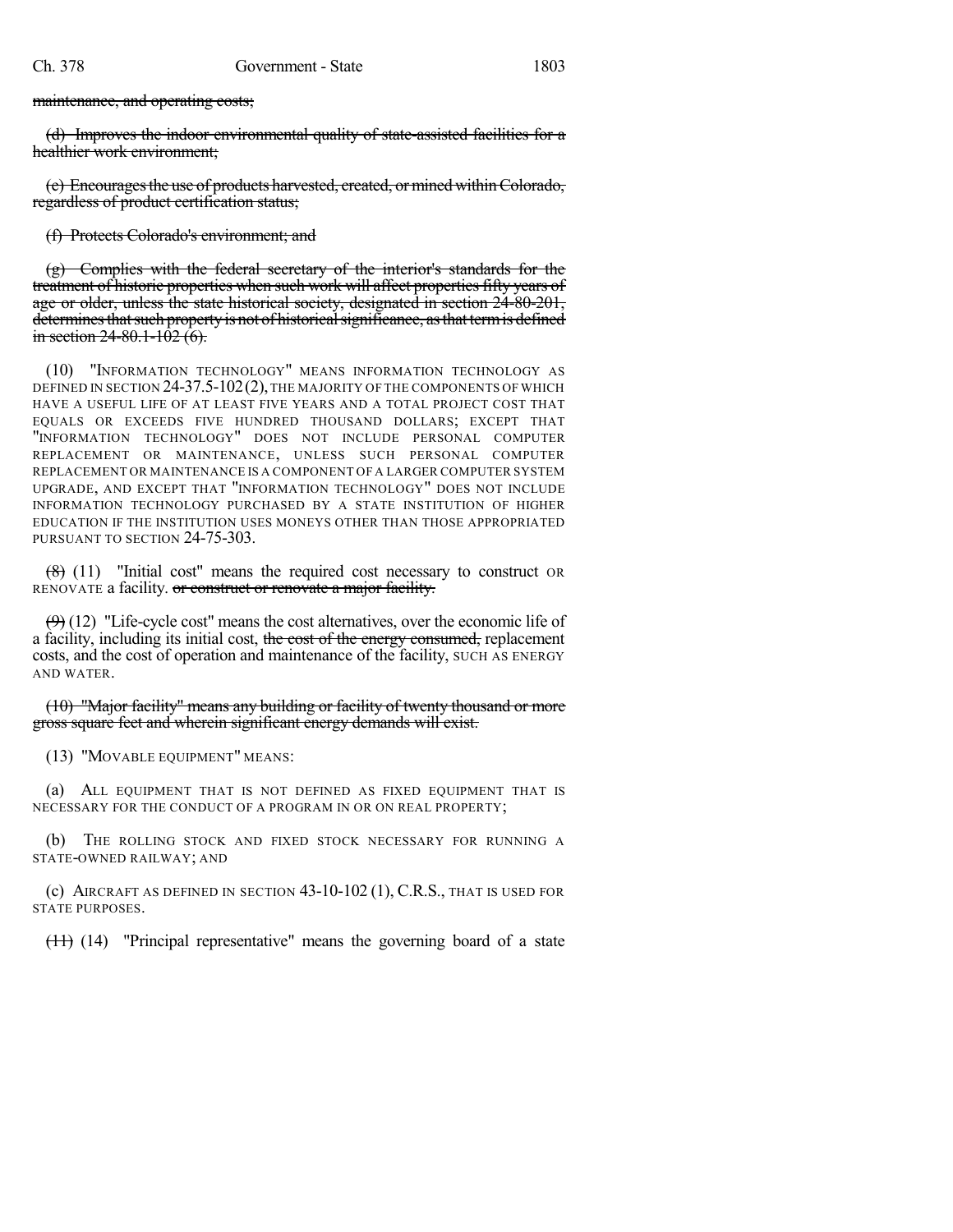department, institution, or agency OR STATE INSTITUTION OF HIGHER EDUCATION, OR THE GOVERNING BOARD'S DESIGNEE, or, if there is no governing board, the executive head of a state department, institution, or agency OR STATE INSTITUTION OF HIGHER EDUCATION, as designated by the governor or the general assembly, OR SUCH EXECUTIVE HEAD'S DESIGNEE.

(15) (a) "REAL PROPERTY" MEANS A FACILITY, STATE-OWNED GROUNDS AROUND A FACILITY, A CAMPUS OF MORE THAN ONE FACILITY AND THE GROUNDS AROUND SUCH FACILITIES, STATE-OWNED FIXTURES AND IMPROVEMENTS ON LAND, AND EVERY STATE-OWNED ESTATE, INTEREST, PRIVILEGE, TENEMENT, EASEMENT, RIGHT-OF-WAY, AND OTHER RIGHT IN LAND, LEGAL OR EQUITABLE, BUT NOT INCLUDING LEASEHOLD INTERESTS.

(b) "REAL PROPERTY" DOES NOT INCLUDE:

(I) LAND OR ANY INTEREST THEREIN ACQUIRED BY THE DEPARTMENT OF TRANSPORTATION AND USED, OR INTENDED TO BE USED, FOR RIGHT-OF-WAY PURPOSES;

(II) LAND OR ANY INTEREST THEREIN HELD BY THE DIVISION OF PARKS AND WILDLIFE AND THE PARKS AND WILDLIFE COMMISSION IN THE DEPARTMENT OF NATURAL RESOURCES; AND

(III) PUBLIC LANDS OF THE STATE OR ANY INTEREST THEREIN THAT ARE SUBJECT TO THE JURISDICTION OF THE STATE BOARD OF LAND COMMISSIONERS.

(16) "STATE" MEANS THE GOVERNMENT OF THIS STATE, EVERY STATE AGENCY, AND EVERY STATE INSTITUTION OF HIGHER EDUCATION."STATE"DOES NOT INCLUDE A COUNTY,MUNICIPALITY, CITY AND COUNTY, SCHOOL DISTRICT, SPECIAL DISTRICT, OR ANY OTHER KIND OF LOCAL GOVERNMENT ORGANIZED PURSUANT TO LAW.

 $(12)(17)$  "State agency" means this state or any department, institution, or other agency of the state, including institutions of higher education ANY DEPARTMENT, COMMISSION, COUNCIL, BOARD, BUREAU, COMMITTEE, OFFICE, AGENCY, OR OTHER GOVERNMENTAL UNIT OF THE STATE.

(18) "STATE INSTITUTION OF HIGHER EDUCATION" MEANS A STATE INSTITUTION OF HIGHER EDUCATION AS DEFINED IN SECTION 23-18-102 (10), C.R.S., AND THE AURARIA HIGHER EDUCATION CENTER CREATED IN ARTICLE 70 OF TITLE 23, C.R.S.

(13) "State-assisted facility" means a facility constructed, or a major facility constructed or renovated, in whole or in part, with state funds or with funds guaranteed or insured by a state agency; except that, for purposes of section  $24 - 30 - 1305(9)$ :

(a) "State-assisted facility" means a facility that:

(I) Is substantially renovated, designed, or constructed with state funds or with funds guaranteed or insured by a state agency and such funds constitute at least twenty-five percent of the project cost;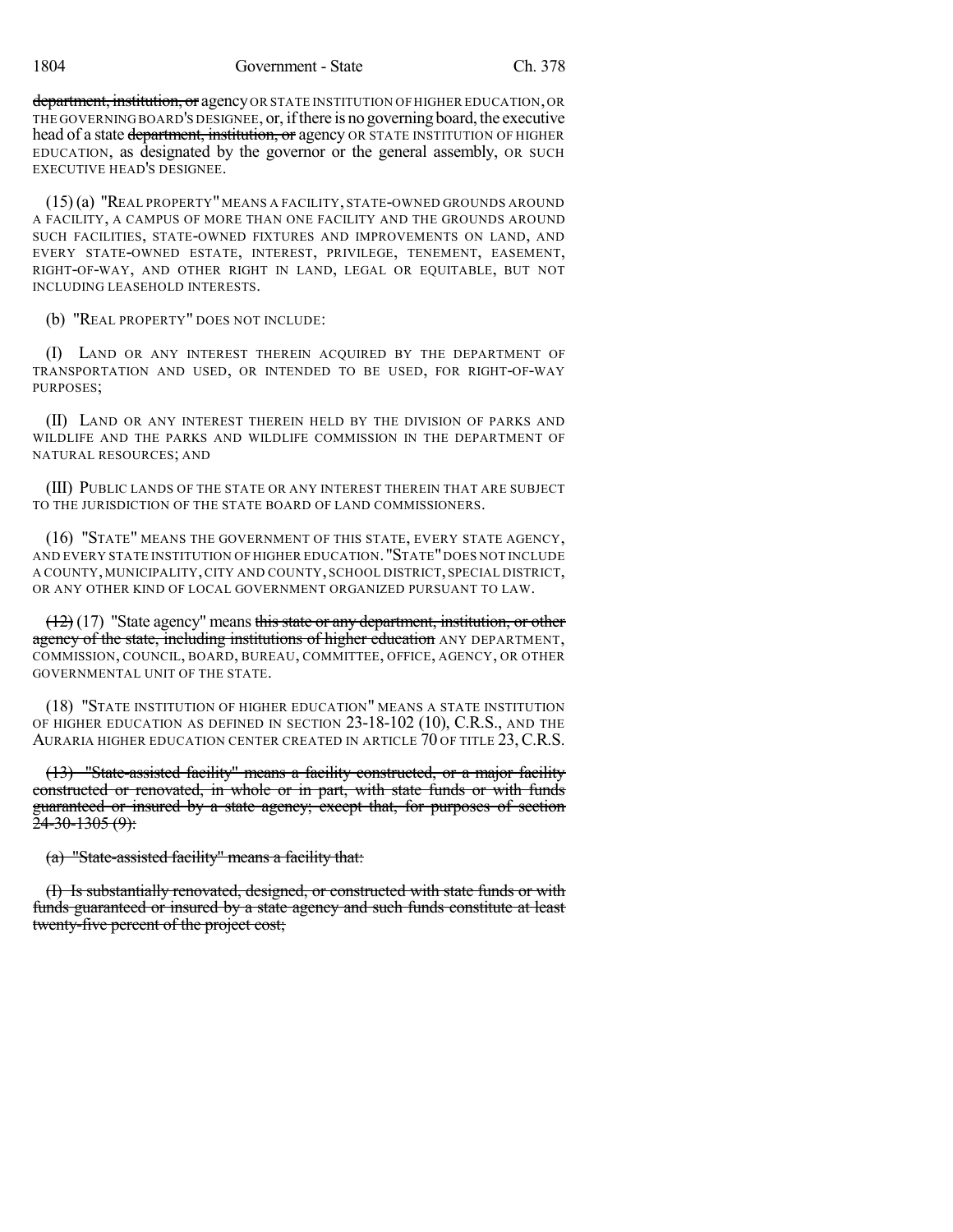(II) Contains five thousand or more gross square feet;

(III) Includes a heating, ventilation, or air conditioning system; and

(IV) Has not entered the design phase prior to January 1, 2008.

(b) "State-assisted facility" does not include:

(I) A facility specified in section 23-1-106 (9), C.R.S.; or

(II) A publicly-assisted housing project, as that term is defined in section  $24 - 32 - 718.$ 

(III) (Deleted by amendment, L. 2008, p. 1307,  $\S$  1, effective August 5, 2008.)

(14) "State facility" means a facility constructed, or a major facility constructed or renovated, by a state agency.

(15) "Substantial renovation" means any renovation the cost of which exceeds twenty-five percent of the value of the property.

**SECTION 4.** In Colorado Revised Statutes, 24-30-1303, **amend** (1) (a), (1)(b),  $(1)$  (d),  $(1)$  (i),  $(1)$  (k),  $(1)$  (l),  $(1)$  (n)  $(II)$ ,  $(1)$  (p),  $(1)$  (q),  $(1)$  (s)  $(II)$ ,  $(1)$  (s)  $(IV)$ ,  $(1)$ (t) (I), (1) (w), (1) (z), (3) (a), and (5); and **add** (3) (c) and (6) as follows:

**24-30-1303. Department of personnel - responsibilities.** (1) The department shall:

(a) With the approval of the governor, negotiate and execute leases on behalf of the state government for land, buildings, and office or other space REAL PROPERTY NEEDED FOR STATE USE and, as provided in section 24-82-102 (2), negotiate and execute leases of state-owned REAL property not presently needed for state use;

(b) With the approval of the governor, negotiate and approve easements and rights-of-way across nonstate land on behalf of the state government and, as provided in section 24-82-202, negotiate and approve easements and rights-of-way across land owned by or under the control of the state; or its institutions, departments, or agencies;

(d) Supervise and be responsible for the expenditure of funds appropriated by the general assembly for capital construction, projects and CAPITAL RENEWAL, AND controlled maintenance projects at the institutions and agencies of the FOR state AGENCIES AND STATE INSTITUTIONS OF HIGHER EDUCATION;

(i) Develop a construction procedures manual for state facilities and state-assisted facilities REAL PROPERTY, with the approval of the governor;

(k) Coordinate initiation of budget requests for those capital construction OR CAPITAL RENEWAL projects for which the executive director shall be designated as principal representative by the governor;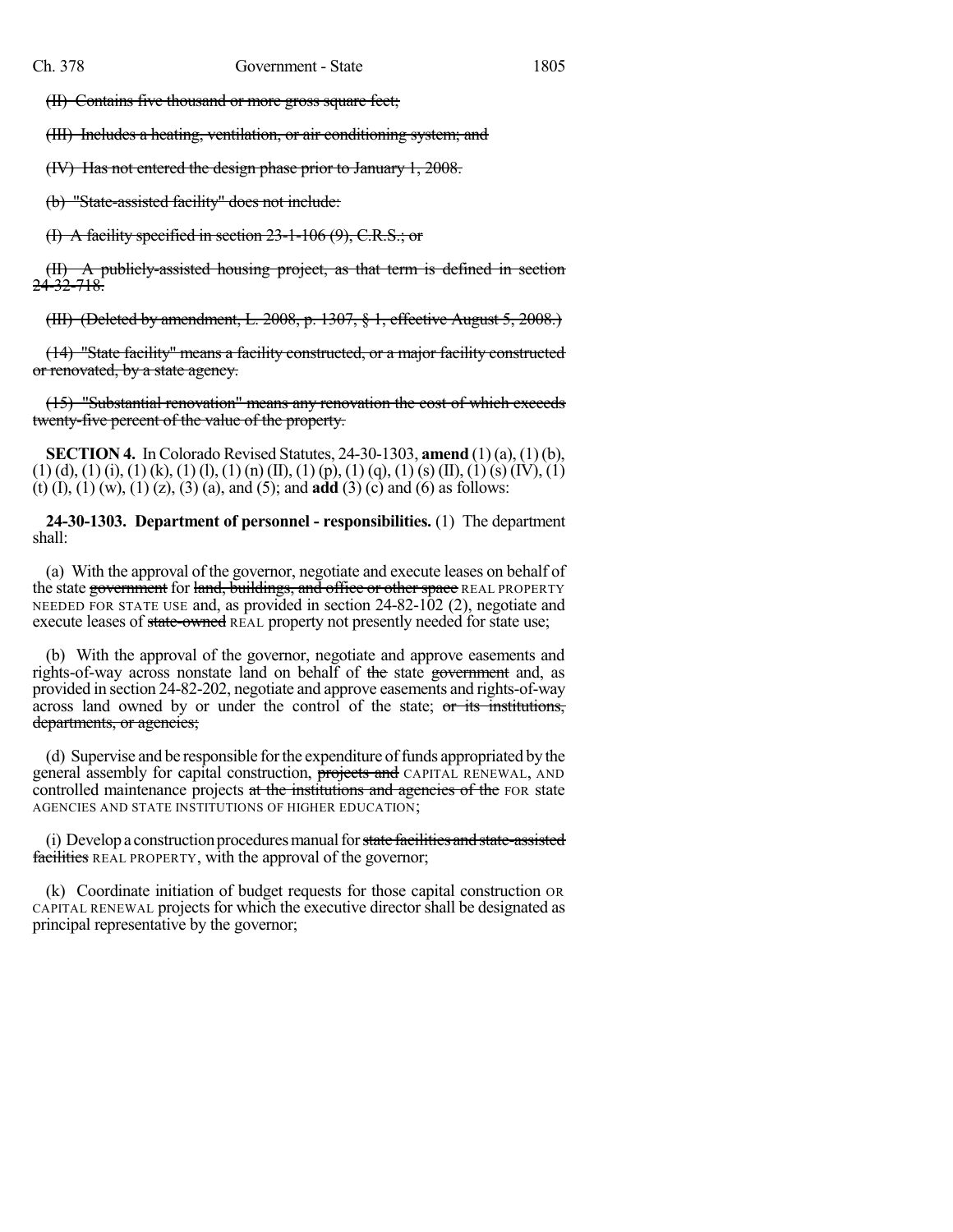1806 Government - State Ch. 378

(l) Develop, or cause to be developed, after consultation with the office of state planning and budgeting pursuant to section 24-37-201, standards for the preparation of current facilities master plans coordinated with operational master plans, and facility program plans coordinated with operational program plans for each state institution and agency, except state schools, colleges, and universities INSTITUTIONS OF HIGHER EDUCATION as provided in section 23-1-106, C.R.S., for review and recommendation by the capital development committee;

(n) (II) Develop, or cause to be developed, methods of control on a standardized basis for all state agencies AND STATE INSTITUTIONS OF HIGHER EDUCATION to ensure conformity of physical planning with approved building codes and of construction with approved physical planning.

(p) Develop and maintain, or cause to be developed and maintained, at state agencies AND STATE INSTITUTIONS OFHIGHER EDUCATION approved lists of qualified architects, industrial hygienists, engineers, landscape architects, land surveyors, and consultants from which the principal representative shall make a selection, including therein such information as may be required by part 14 of this article;

(q) Develop and maintain, or cause to be developed and maintained, at state agencies AND STATE INSTITUTIONS OFHIGHER EDUCATION approved lists of qualified contractors to bid on construction projects and promulgate rules and regulations as may be necessary for contractor prequalification processes for bidding on construction projects;

(s) (II) In cooperation with the project architect, engineer, or consultant, be responsible for the administration of the bid procedure for state agencies AND STATE INSTITUTIONS OF HIGHER EDUCATION without staff capability and perform such additional functions as the department may determine;

(IV) Promulgate, with the assistance of the attorney general and the state controller, standardized contract language for agreements between architects, engineers, or consultants and state agencies OR STATE INSTITUTIONS OF HIGHER EDUCATION and language for construction contracts between contractors or construction managers and state agencies OR STATE INSTITUTIONS OF HIGHER EDUCATION;

(t) (I) Review and make recommendations on capital construction OR CAPITAL RENEWAL project requests, if requested by the office of state planning and budgeting or the capital development committee;

(w) Develop and maintain, or cause to be developed and maintained, life-cycle cost analysis methods for state facilities and state-assisted facilities REAL PROPERTY and, prior to beginning construction, assure that such methods are reviewed by an independent third party to ensure compliance with sections 24-30-1304 and 24-30-1305. The department shall review and approve specific exceptions to systems selected for construction, which systems are not found to be the best choice on a life-cycle basis.

(z) Establish minimum building codes, with the approval of the governor and the general assembly after the recommendations and review of the capital development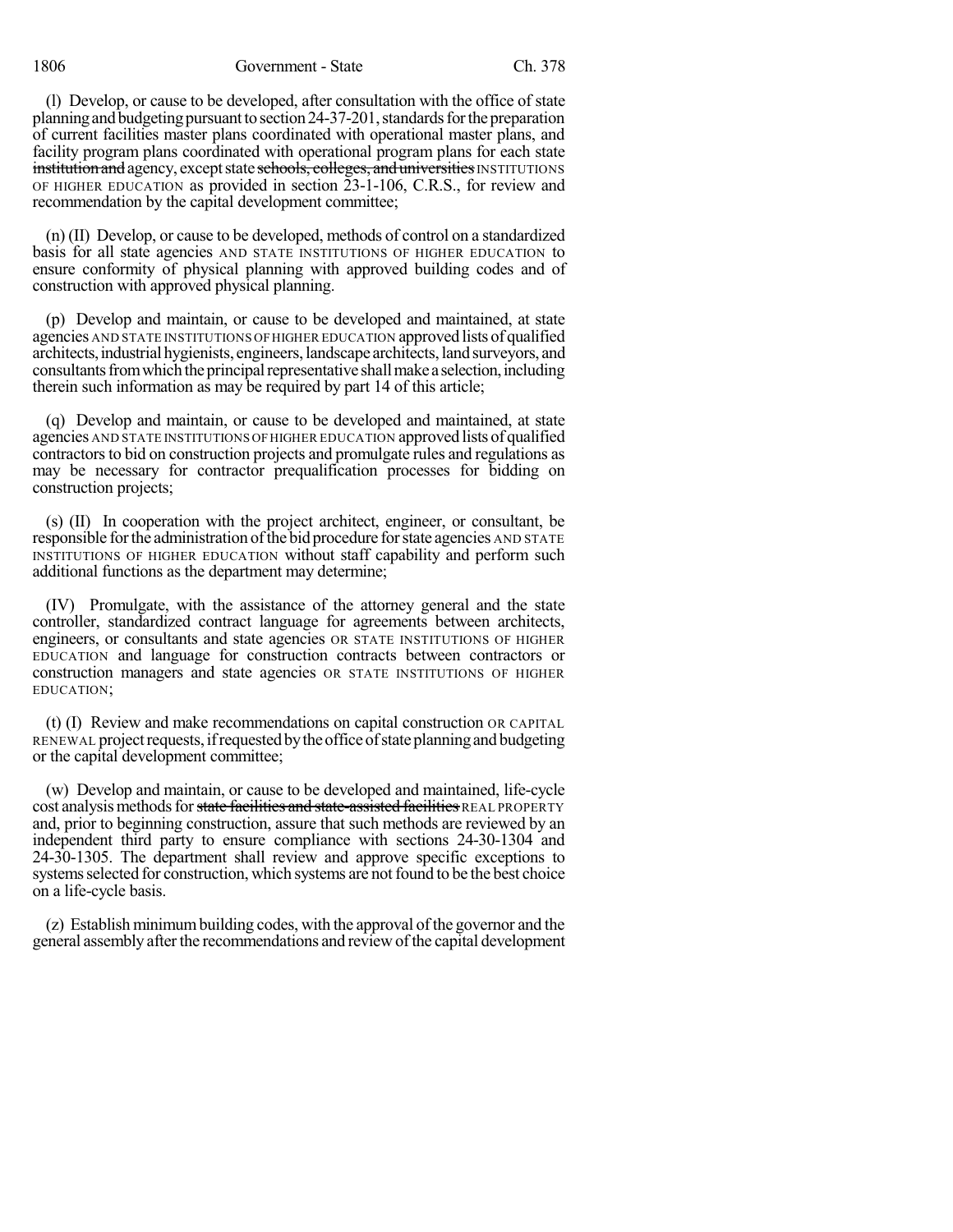committee, for all construction by state agencies AND STATE INSTITUTIONS OF HIGHER EDUCATION on state-owned REAL PROPERTY or state lease-purchased properties or facilities BUILDINGS. At the discretion of the department, said codes may apply to state-leased facilities BUILDINGS where local building codes may not exist.

(3) (a) All buildings and facilities REAL PROPERTY, except public roads and highways, and projects under the supervision of the division of parks and wildlife, AND REAL PROPERTY UNDER THE SUPERVISION OF THE JUDICIAL DEPARTMENT, erected for state purposes shall be constructed in conformity with a construction procedures manual for state facilities and state-assisted facilities REAL PROPERTY prepared by the department and approved by the governor. Such construction shall be made only upon plans, designs, and construction documents that comply with approved state standards and rules promulgated pursuant to this section.

(c) (I) ALL REAL PROPERTY UNDER THE SUPERVISION OF THE JUDICIAL DEPARTMENT ERECTED FOR STATE PURPOSES SHALL BE CONSTRUCTED IN CONFORMITY WITH A CONSTRUCTION PROCEDURES MANUAL FOR REAL PROPERTY BASED ON ACCEPTABLE INDUSTRY STANDARDS. SUCH CONSTRUCTION SHALL BE MADE ONLY UPON PLANS, DESIGNS, AND CONSTRUCTION DOCUMENTS THAT COMPLY WITH APPROVED STATE STANDARDS.

(II) THE JUDICIAL DEPARTMENT IS AUTHORIZED TO HIRE PRIVATE CONSTRUCTION MANAGERS TO SUPERVISE THEIR CAPITAL CONSTRUCTION, CONTROLLED MAINTENANCE,OR CAPITAL RENEWAL PROJECTS.THE COST OF SUCH CONSTRUCTION MANAGERS SHALL BE PAID FOR FROM MONEYS APPROPRIATED FOR THE SPECIFIC CAPITAL CONSTRUCTION, CONTROLLED MAINTENANCE, OR CAPITAL RENEWAL PROJECT.

(III) THE JUDICIAL DEPARTMENT IS AUTHORIZED TO PERFORM THE RESPONSIBILITIES AND FUNCTIONS DESCRIBED IN PARAGRAPH (a)OF SUBSECTION (1) OF THIS SECTION FOR ANY REAL PROPERTY UNDER THE SUPERVISION OF THE JUDICIAL DEPARTMENT.

(5)(a) The department may delegate to state agencies OR STATE INSTITUTIONS OF HIGHER EDUCATION any or all of the responsibilities and functions outlined in this part 13 and the department's responsibilities and functions under part 14 of this article, pursuant to rules and regulations promulgated by the department, when the state agency OR STATE INSTITUTION OF HIGHER EDUCATION has the professional or technical capability on staff to perform such functions competently.

(b) The department may authorize state agencies OR STATE INSTITUTIONS OF HIGHER EDUCATION to hire private construction managers to supervise the capital construction, CONTROLLED MAINTENANCE,OR CAPITAL RENEWAL projects.The cost of such construction manager shall be paid from moneys appropriated for the specific capital construction, CONTROLLED MAINTENANCE, OR CAPITAL RENEWAL projects. This subsection  $(5)$  (b) shall PARAGRAPH (b) DOES not apply to projects under the supervision of the department of transportation.

(c) If the executive director determines that the governing board of a state institution of higher education has adopted procedures that adequately meet the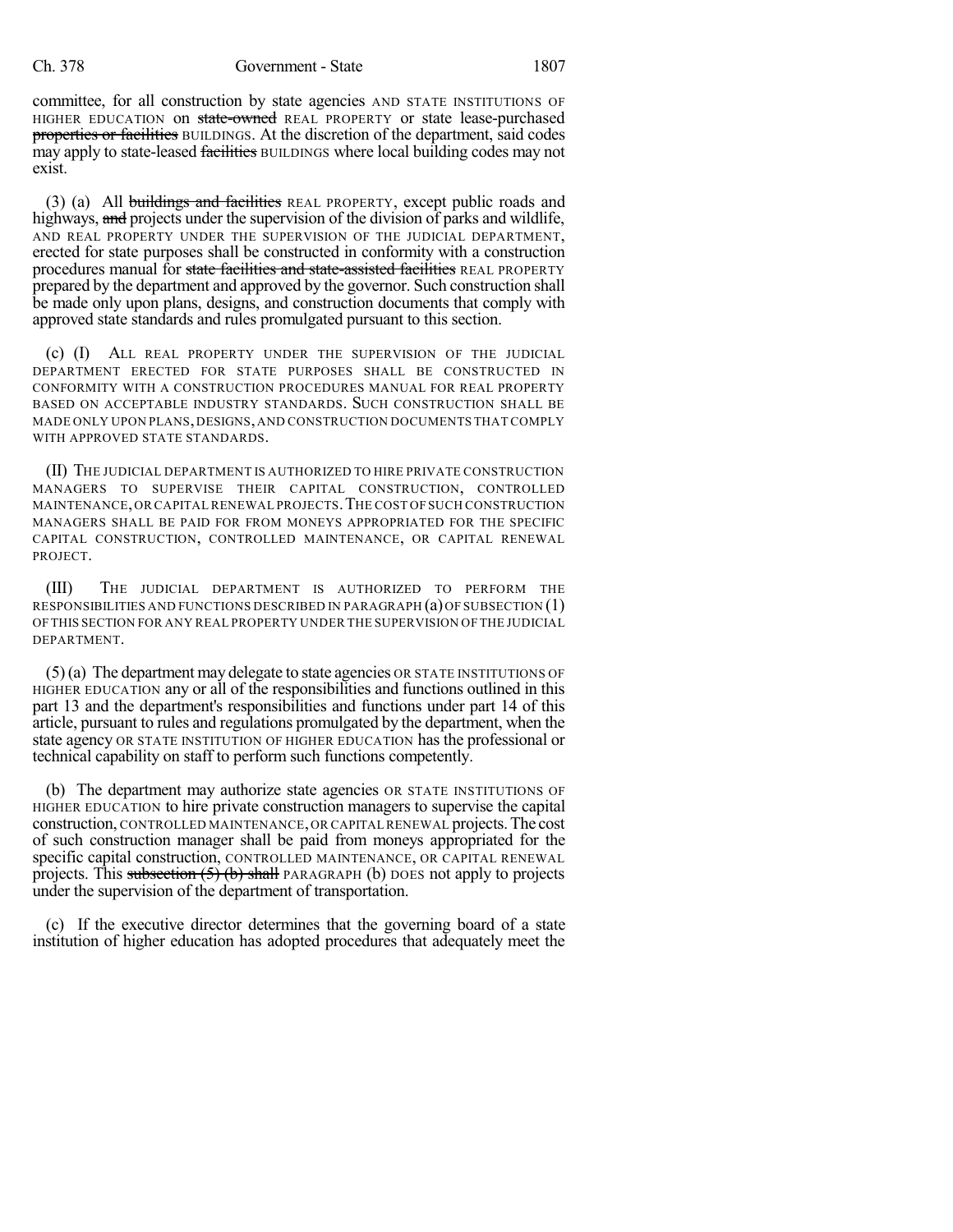1808 Government - State Ch. 378

safeguards set forth in the requirements of part 14 of this article and article 92 of this title, the executive director may exempt the institution from any of the procedural requirements of part 14 of this article and article 92 ofthistitle in regard to a capital construction project to be constructed pursuant to the provisions of section 23-1-106 (9) or (10), C.R.S.; except that the selection of any contractor to perform professional services as defined in section 24-30-1402 (6) shall MUST be made in accordance with the criteria set forth in section 24-30-1403 (2).

(d) Upon application by any state agency OR STATE INSTITUTION OF HIGHER EDUCATION that demonstrates internal expertise related to the leasing and acquisition of commercial real property, the department may delegate an individual employed by the state agency OR STATE INSTITUTION OF HIGHER EDUCATION to act on behalf ofthe department in the performance of the responsibilities and functions described in paragraph (a) of subsection (1) of this section. The delegation authorized pursuant to this paragraph (d) may include, with the consent of the department, the authority to waive the use of the department-approved real estate lease form or real estate lease amendment form.

(6) NOTHING IN THIS ARTICLE IS INTENDED TO DIMINISH THE AUTHORITY GRANTED TO THE JUDICIAL DEPARTMENT OR THE STATE COURT ADMINISTRATOR IN SENATE BILL 08-206.

**SECTION 5.** In Colorado Revised Statutes, **amend** 24-30-1303.5 as follows:

**24-30-1303.5. Department to prepare and maintain inventory of state property - vacant facilities.** (1) The department shall obtain and maintain a correct and current inventory of all real property with improvements thereon, owned by or held in trust for the state of Colorado or any state department, agency or institution, including state institutions INSTITUTION of higher education, and, in cooperation with the attorney general, correct any defects in title to said real property necessary to vest marketable title in the state. For purposes of this section, "real property" does not include land or any interest therein acquired by the department of transportation and used, or intended to be used, for right-of-way purposes, nor does "real property" include the public lands of the state which are subject to the jurisdiction of the state board of land commissioners.

(2) Such inventory shall be comprised of MUST INCLUDE sufficient information to identify such REAL property with respect to which unit of THE state government has control thereof, where such REAL property is located, and when and from what source the REAL property was acquired, including subsequent improvements. The department shall establish and maintain an accurate index system which will assure that inquiries as to the location and control of all such REAL property will be promptly answered.

(3) The department shall establish procedures whereby each state department, agency, or institution, including each AGENCY AND state institution of higher education is required to report all acquisitions of real property, including improvements, and all dispositions thereof to the department to enable the inventory to be promptly and accurately maintained with respect to such changes. The report shall consist of MUST INCLUDE a copy of each purchase or sale agreement pertaining to the acquisition or disposition of real property, including improvements, or, if such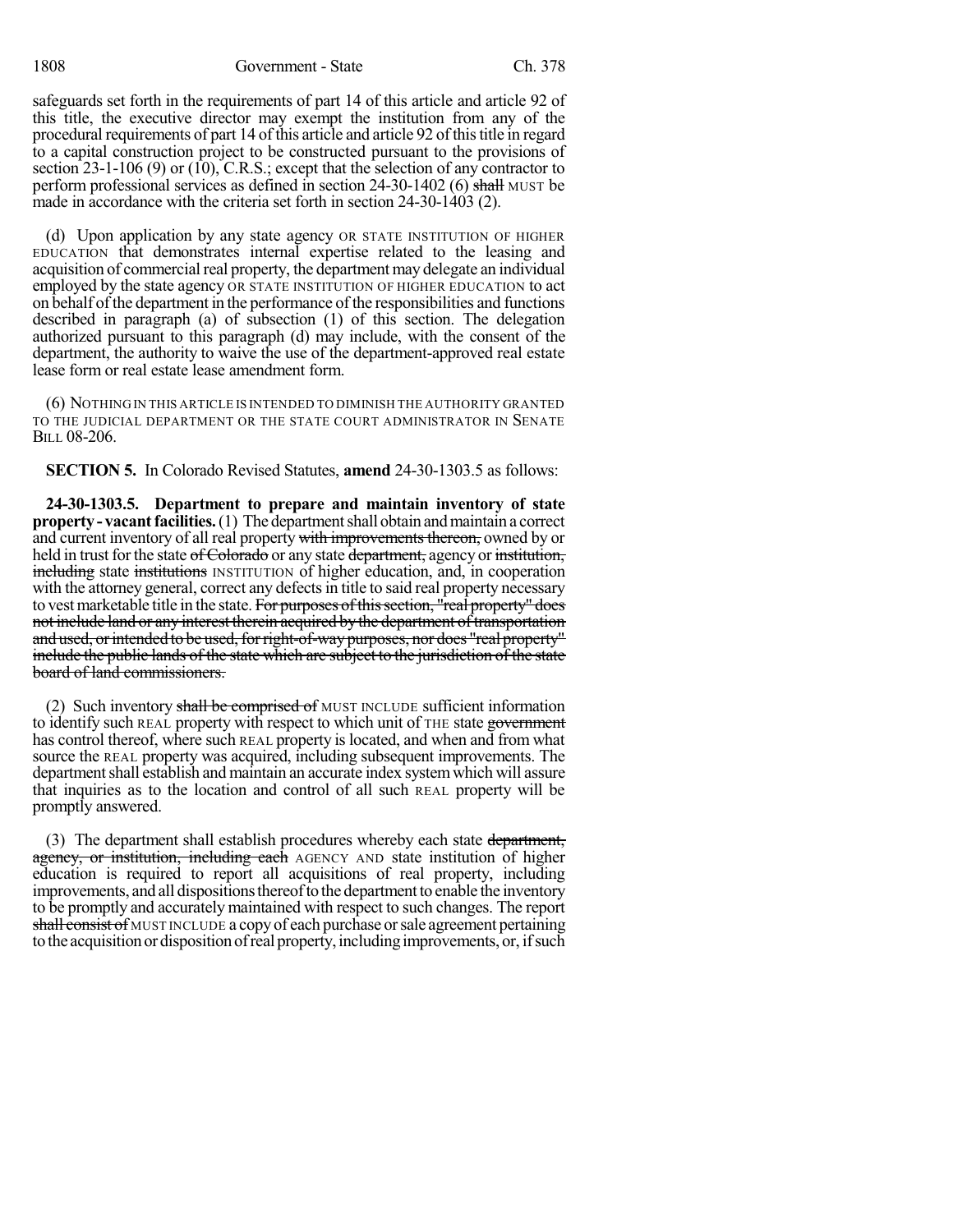agreements are not available, such other documents describing the terms and conditions of the transaction as the department finds to be appropriate in order to maintain the information required by subsection (2) of this section. For each transaction involving the acquisition or disposition of real property, the state department, agency, or institution AGENCY OR THE STATE INSTITUTION OF HIGHER EDUCATION shall also provide to the department a copy of the deed pertaining to the real property after the deed has been recorded.

(3.5) (a) With respect to all real property owned by or held in trust for the state of Colorado or any state department, agency or institution, including state institutions INSTITUTION of higher education, each state department, agency or STATE institution OF HIGHER EDUCATION shall identify any vacant facility under its control. As used in this section, "vacant" means:

(I) Unoccupied;

(II) Unused in whole or in part for the purposesfor which the improvement was designed, intended, or remodeled; or

(III) Without current defined plans by the state department, agency or institution STATE INSTITUTION OF HIGHER EDUCATION for the next fiscal year.

(b) For any facility that becomes vacant after July 1, 2003, the A state department, agency or institution shall be required to STATE INSTITUTION OF HIGHER EDUCATION MUST submit for the approval of the department a facility management plan FOR ANY VACANT FACILITY consistent with the procedures established by the department. The state department, agency or institution shall STATE INSTITUTION OF HIGHER EDUCATION MUST submit the facility management plan to the department within thirty days after the facility becomes vacant. In addition to any other information required by the department, the facility management plan shall MUST include the following:

(I) A financial analysis of the possible uses of the facility;

(II) Any plans for the disposal of the facility through sale, lease, demolition, or otherwise;

(III) If the state department, agency or institution STATE INSTITUTION OF HIGHER EDUCATION does not intend to dispose of the facility during the next fiscal year, a plan for the proposed controlled maintenance, if any, necessary to avoid the deterioration of the vacant facility; and

(IV) Whether the facility has or is eligible to receive a national, state, or local historic designation or listing.

(c) (I) For each year after the department approves a facility management plan, the state department, agency or institution STATE INSTITUTION OF HIGHER EDUCATION shallsubmit an annualfacilitymanagement plan update consistent with the procedures established by the department. The update shall MUST be submitted on or before November 1 of the year following the approval of a facility management plan and each November 1 thereafter until such time that the facility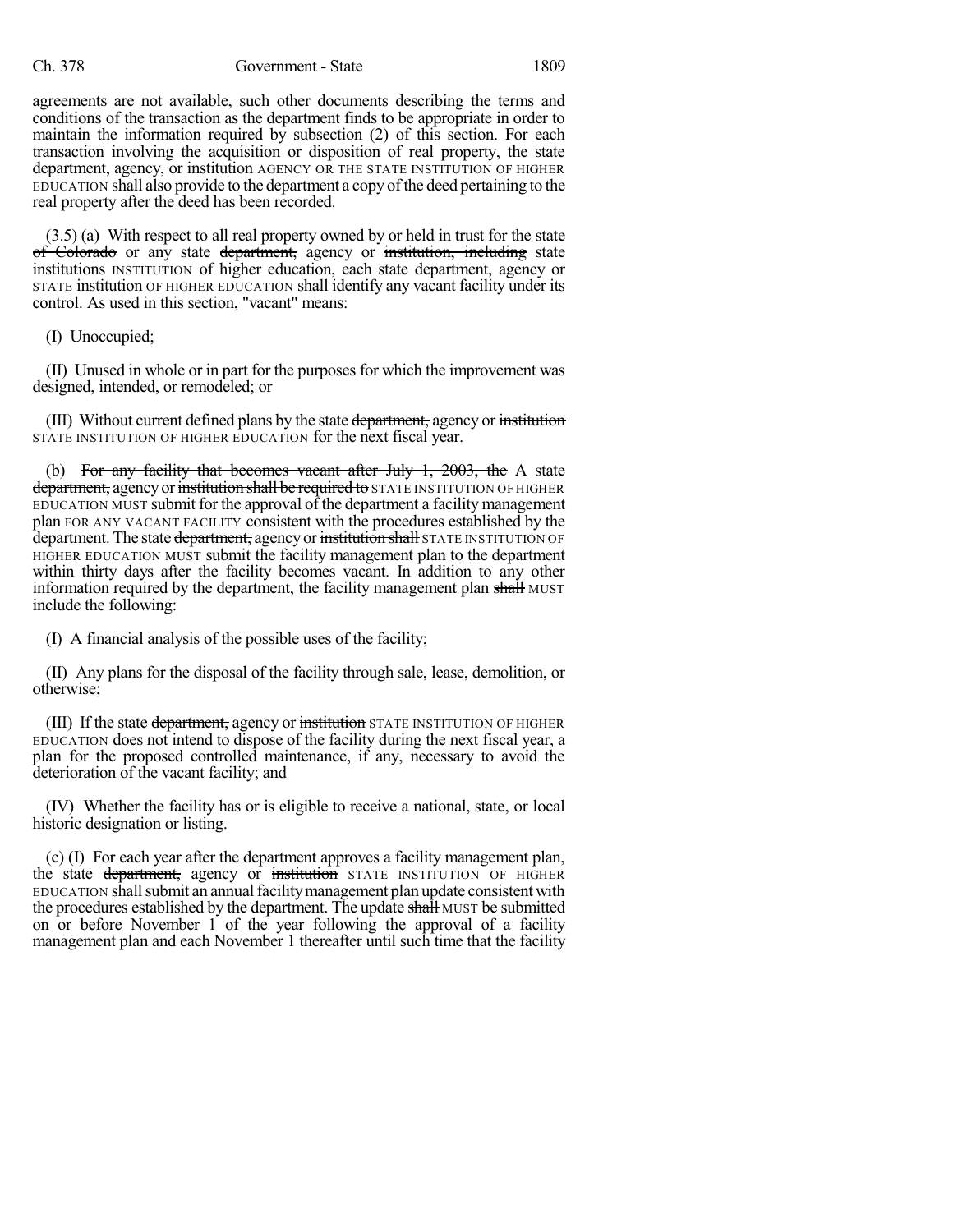1810 Government - State Ch. 378

is no longer vacant. In addition to any other information required by the department, the update shall MUST identify all actions taken by the state department, agency or **institution** STATE INSTITUTION OF HIGHER EDUCATION within the last year consistent with the facility management plan. If based on the update or on any other information known by the department, the department determines that the state department, agency or institution STATE INSTITUTION OF HIGHER EDUCATION has failed to comply with the provisions of an approved facility management plan, the department may revoke the approval of the facility management plan. If the department revokes approval of the facility management plan, a state department, agency or institution shall be STATE INSTITUTION OF HIGHER EDUCATION IS required to submit a new facility management plan for the vacant facility subject to the provisions of this subsection (3.5).

(II) In addition to any other requirements of subparagraph (I) of this paragraph (c), the facility management plan update shall MUST describe any changes proposed by the state department, agency or institution STATE INSTITUTION OF HIGHER EDUCATION to the facility management plan. Any proposed changes to the facility management plan shall be ARE subject to the approval of the department, and any approved changes shall become part of the facility management plan for purposes of future updates.

(d) Any facility management plan or update required to be submitted by a state institution of higher education pursuant to this subsection  $(3.5)$  shall MUST be submitted to the Colorado commission on higher education instead of the department. The commission shall submit a copy of the facility management plan or update and the commission's recommendations regarding it to the department.

#### (e) Repealed.

(f) No state department, agency or institution shall be STATE INSTITUTION OF HIGHER EDUCATION IS eligible for any capital construction appropriations until the department approves a facility management plan for all vacant facilities controlled by the state department, agency or institution STATE INSTITUTION OF HIGHER EDUCATION; except that the capital development committee may exempt a state department, agency or institution STATE INSTITUTION OF HIGHER EDUCATION from the provisions of this paragraph (f).

(4) For purposes of maintaining a current inventory, no acquisition or disposition of real property may be made and no funds or other valuable consideration may be given by a state department, agency or institution STATE INSTITUTION OF HIGHER EDUCATION for such acquisition, nor may any final document of conveyance of state REAL property be transmitted to a purchaser, until a complete report on such transaction as required pursuant to subsection  $(3)$  of this section has been filed with the department and the department has issued a written acknowledgment of the receipt of such report to the STATE agency OR STATE INSTITUTION OF HIGHER EDUCATION. Such written acknowledgment shall MUST be issued without delay, and nothing in this section shall SHOULD be construed to give the department any power to approve or disapprove any acquisition or disposition of real property, improvements thereon, or other capital assets.

#### (5) In addition to obtaining and maintaining a correct and current inventory of all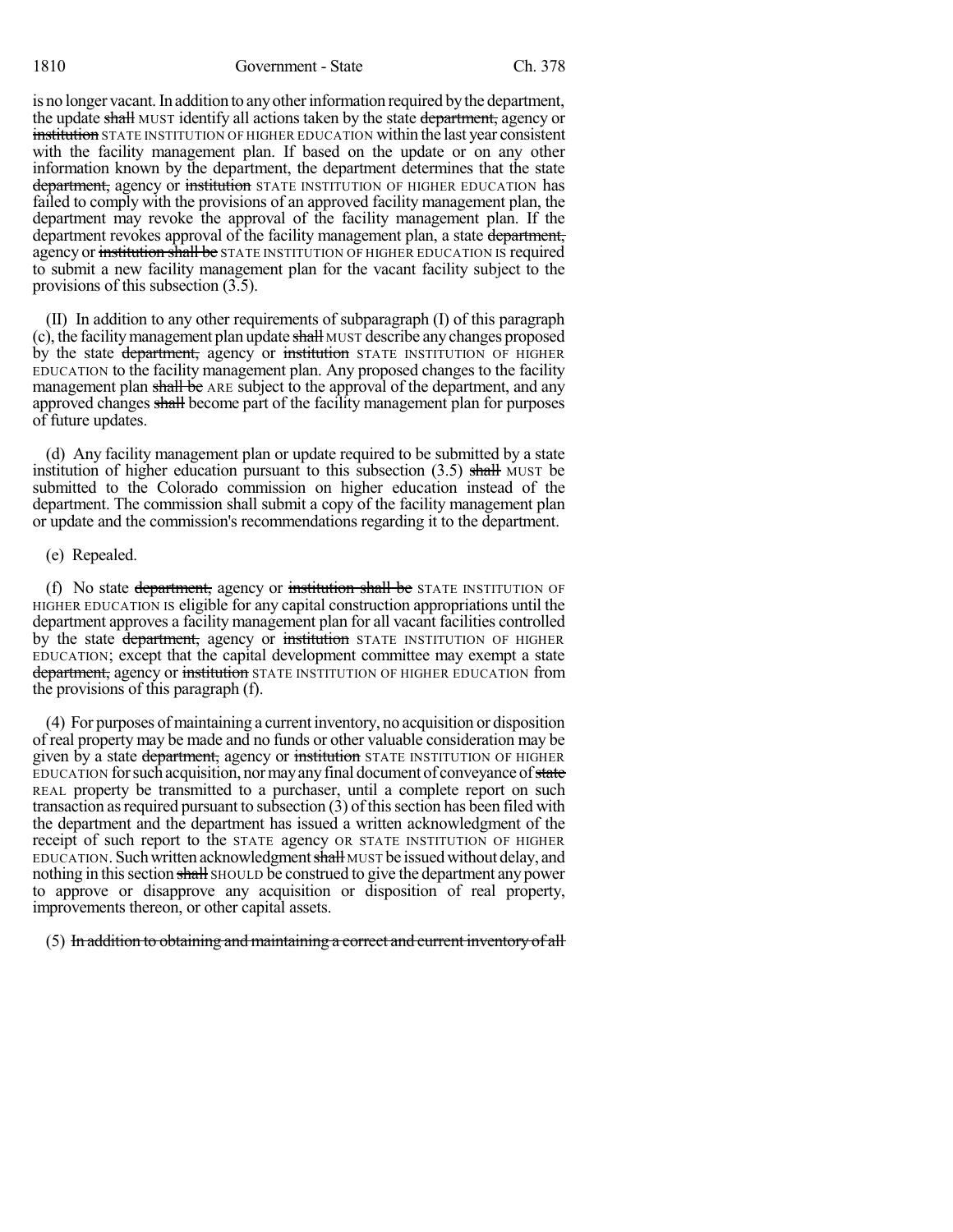real property, with improvements thereon, the department shall also establish a separate inventory of computer equipment and all other capital assets valued in excess of one hundred thousand dollars, owned by or held in trust for the state of Colorado or any state department, agency, or institution, including state institutions of higher education. Such capital assets inventory shall be maintained and kept current in the same manner as specified by subsections  $(3)$  and  $(4)$  of this section for real property and improvements thereon.

 $(5.5)$  The department shall cause to be developed performance criteria for state real property. An analysis shall MUST be made upon selected real property against such THE performance criteria to assess whether such THE SELECTED real property should be considered for sale or other disposition if such real property is not performing and is determined not to be ofsound investment value, orshould be held for an identified future state need. The department may contract to maintain such inventories, develop such performance criteria, and performsuch analysis and may enter exclusive brokerage agreements on behalf of state executive agencies AND STATE INSTITUTIONS OF HIGHER EDUCATION to the extent necessary to accomplish the maintenance of such inventory and such analysis. The department shall make recommendations to the capital development committee regarding various real property management strategies resulting from such analysis. This subsection  $(5.5)$ shall DOES not apply to property which THAT is subject to the provisions of section 43-1-106 (8) (n), C.R.S.

(6) The department shall prepare an annual report of the acquisitions and dispositions of REAL property subject to this section and make the report available to the members of the capital development committee. Such report shall MUST include a description of such THE REAL property and its present use and value.

**SECTION 6.** In Colorado Revised Statutes, 24-30-1303.9, **amend** (1); and **add** (6), (7), (8), (9), and (10) as follows:

**24-30-1303.9. Eligibility for state controlled maintenance funding legislative declaration.** (1) The office of the state architect shall develop guidelines in order to establish when a state-owned, general-funded building or other physical facility REAL PROPERTY is eligible for controlled maintenance funding, SUBJECT TO THE LIMITATIONS SET FORTH IN THIS SECTION. The guidelines shall MUST address the timing of such eligibility with respect to the dates on which acquisition, construction, additions, renovations, or corrective repairs of a state-owned, general-funded building or other physical facility REAL PROPERTY occurred.

(6) ANY CORRECTIVE REPAIRS OR REPLACEMENT AS PART OF A CONTROLLED MAINTENANCE PROJECT MUST BE SUITABLE FOR RETENTION OR USE FOR AT LEAST FIVE YEARS.

(7) (a) CONTROLLED MAINTENANCE FUNDS MAY NOT BE USED FOR:

CORRECTIVE REPAIRS OR REPLACEMENT OF REAL PROPERTY AND REPLACEMENT OR REPAIR OF THE FIXED OR MOVABLE EQUIPMENT NECESSARY FOR THE OPERATION OF REAL PROPERTY, WHEN SUCH WORK IS FUNDED IN A STATE AGENCY'S OR STATE INSTITUTION OF HIGHER EDUCATION'S OPERATING BUDGET;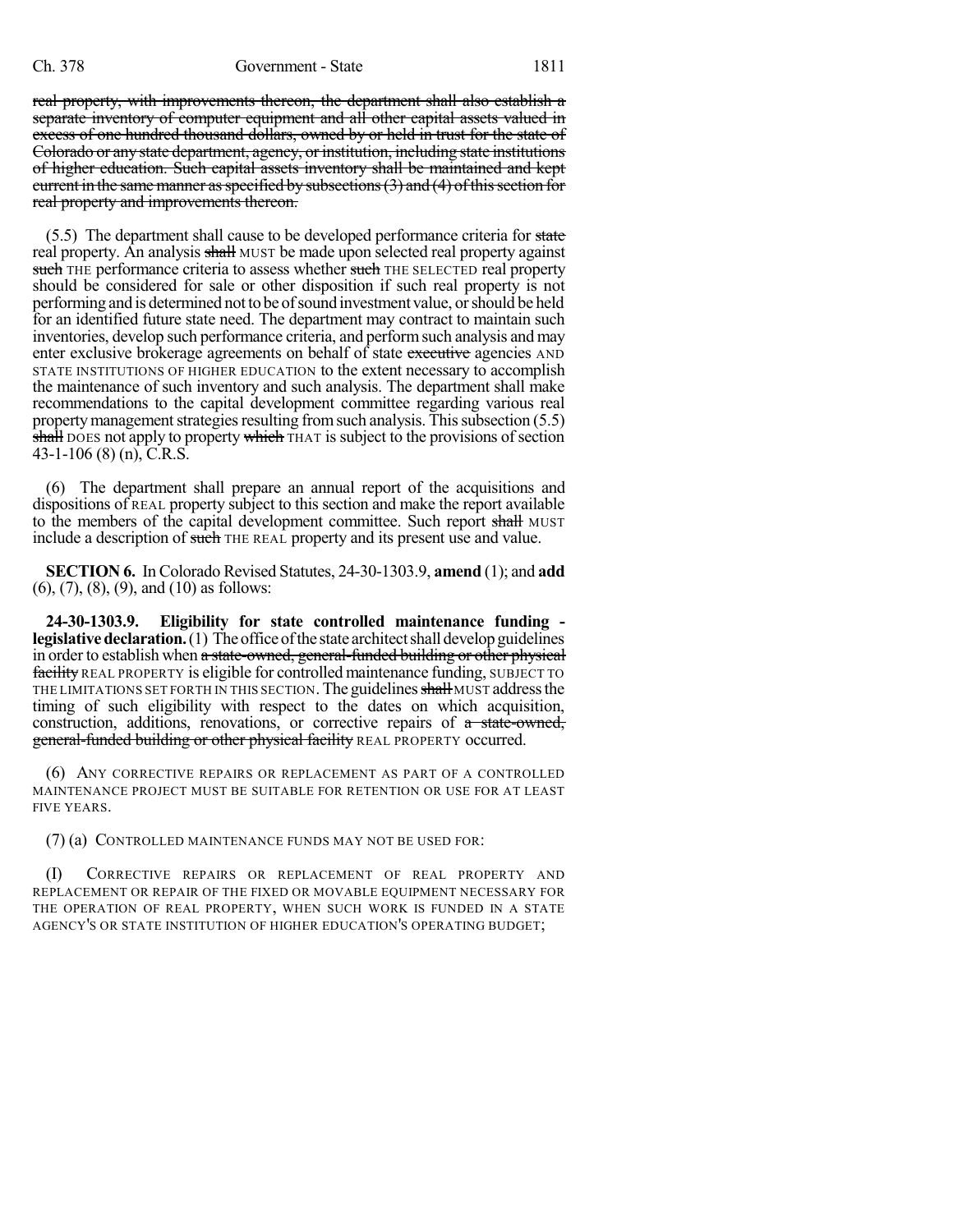(II) AUXILIARY FACILITIES AS DEFINED IN SECTION 23-1-106 (10.3), C.R.S.;

(III) LEASEHOLD INTERESTS IN REAL PROPERTY; OR

(IV) ANY WORK PROPERLY CATEGORIZED AS CAPITAL CONSTRUCTION.

(b) MINOR MAINTENANCE ITEMS SHALL NOT BE ACCUMULATED TO CREATE A CONTROLLED MAINTENANCE PROJECT, NOR SHALL MINOR MAINTENANCE WORK BE ACCOMPLISHED AS A PART OF A CONTROLLED MAINTENANCE PROJECT UNLESS THE WORK IS DIRECTLY RELATED TO THE PROJECT.

(8) NOTWITHSTANDING THIS SECTION, CONTROLLED MAINTENANCE FUNDS MAY BE USED FOR REAL PROPERTY LEASED AND OPERATED BY THE DEPARTMENT OF HUMAN SERVICES OR THE DEPARTMENT OF CORRECTIONS.

(9) NOTWITHSTANDING THIS SECTION, CONTROLLED MAINTENANCE FUNDS MAY BE USED FOR REAL PROPERTY THAT IS TRANSFERRED FROM THE SAN JUAN BASIN AREA VOCATIONAL SCHOOL TO PUEBLO COMMUNITY COLLEGE AS PART OF A MERGER TRANSACTION BETWEEN THE SAN JUAN BASIN AREA VOCATIONAL SCHOOL AND PUEBLO COMMUNITY COLLEGE.

(10) NOTWITHSTANDING THIS SECTION,CONTROLLED MAINTENANCE FUNDS MAY BE USED FOR ACADEMIC FACILITY AS DEFINED IN SECTION 23-1-106 (10.3), C.R.S.

**SECTION 7.** In Colorado Revised Statutes, **amend** 24-30-1304 as follows:

**24-30-1304. Life-cycle cost - legislative findings and declaration.** (1) The general assembly hereby finds:

(a) That state-owned and state-assisted facilities have REAL PROPERTY HAS a significant impact on the state's consumption of energy;

(b) That energy conservation practices adopted for the design, construction, and utilization of these facilities THIS REAL PROPERTY will have a beneficial effect on the state's overall supply of energy;

(c) That the cost of the energy consumed by these facilities THIS REAL PROPERTY over the life of the facilities REAL PROPERTY must be considered, in addition to the initial cost of constructing such facilities REAL PROPERTY; and

(d) That the cost of energy is significant, and facility designs must take into consideration the total life-cycle cost, including the initial construction cost, the cost, over the economic life of the facility REAL PROPERTY, of the energy consumed, replacement costs, and the cost of operation and maintenance of the facility REAL PROPERTY, including energy consumption.

(2) The general assembly declares that it is the policy of this state to insure that energy conservation practices are employed in the design of state-owned and state-assisted facilities REAL PROPERTY. To this end the general assembly requires all state agencies AND STATE INSTITUTIONS OF HIGHER EDUCATION to analyze the life-cycle cost of each facility ALLREAL PROPERTY constructed or each major facility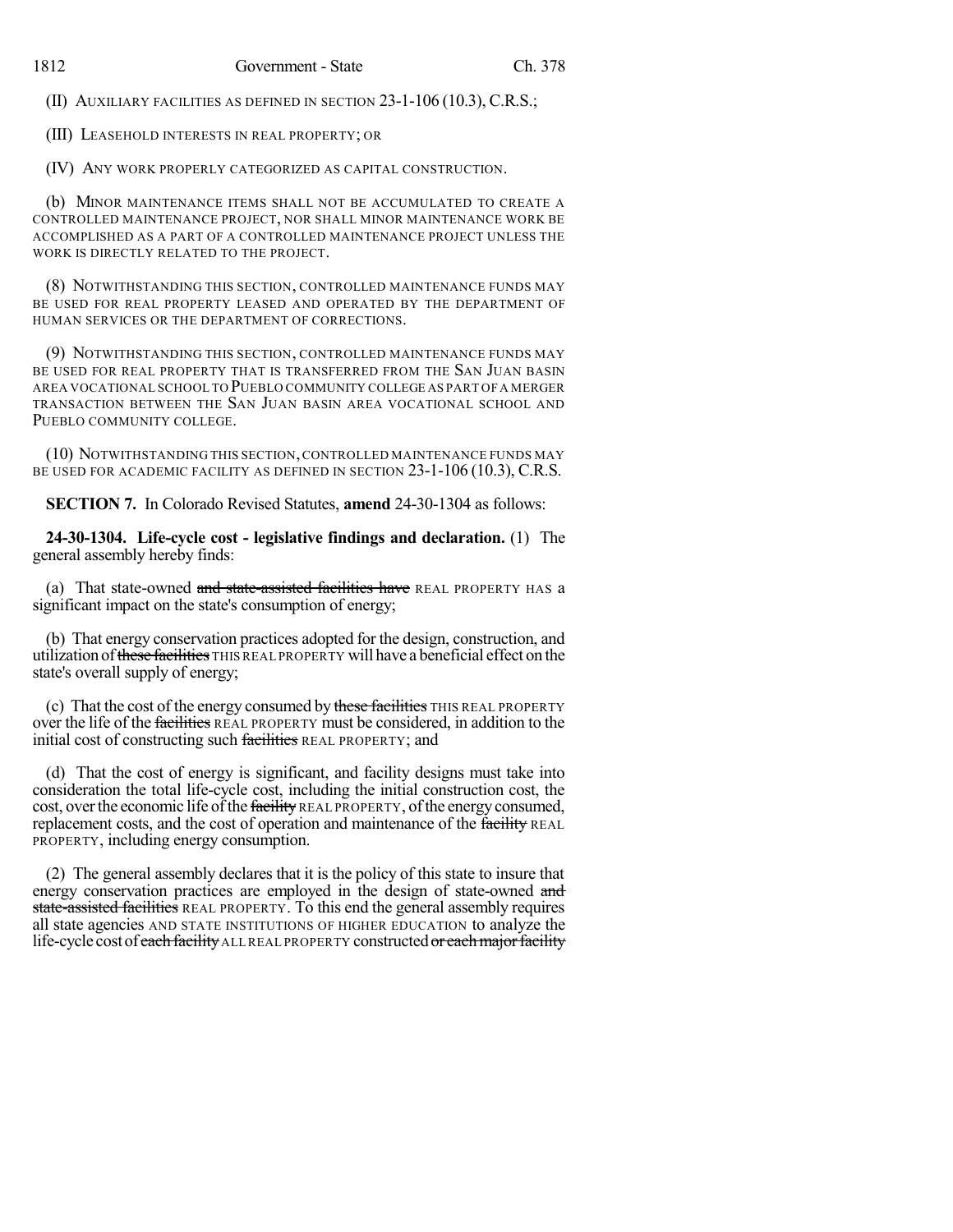constructed or renovated, over its economic life, in addition to the initial construction or renovation cost.

**SECTION 8.** In Colorado Revised Statutes, 24-30-1305, **amend** (1), (2), (3), (5), (6), and (7); and **add** (10) as follows:

**24-30-1305. Life-cycle cost - application - definitions.** (1) The general assembly authorizes and directs that state agencies AND STATE INSTITUTIONS OF HIGHER EDUCATION shall employ design and construction methods for state facilities and design and construction methods for state-assisted facilities REAL PROPERTY under their jurisdiction, in such a manner as to further the policy declared in section 24-30-1304, insuring that life-cycle cost analyses and energy conservation practices are employed in new state-owned and state-assisted facilities and in new or renovated major state-owned and state-assisted facilities REAL PROPERTY.

(2) The life-cycle cost analysis  $\frac{1}{2}$  MUST include but not be limited to such elements as:

(a) The coordination, orientation, and positioning of the facility on its physical site;

(b) The amount and type of fenestration employed in the facility;

(c) Thermal performance and efficiency characteristics ofmaterialsincorporated into the facility design;

(d) The variable occupancy and operating conditions of the facility, including illumination levels; AND

(e) Architectural features which affect energy consumption. and

(f) An energy consumption analysis of a major facility's heating, ventilating, and air conditioning system, lighting system, and all other energy-consuming systems. The energy consumption analysis of the operation of energy-consuming systemsin the major facility should include but not be limited to:

(I) The comparison of two or more system alternatives;

(II) The simulation or engineering evaluation of each systemoverthe entire range of operation of the major facility for a year's operating period; and

(III) The engineering evaluation of the energy consumption of component equipment in each system considering the operation of such components at other than full or rated outputs.

(3) The life-cycle cost analysis performed for each major facility shall REAL PROPERTY WITH A FACILITY OF TWENTY THOUSAND OR MORE GROSS SQUARE FEET WITH SIGNIFICANT ENERGY DEMANDS MUST provide but not be limited to the following information:

(a) The initial estimated cost of each energy-consuming system being compared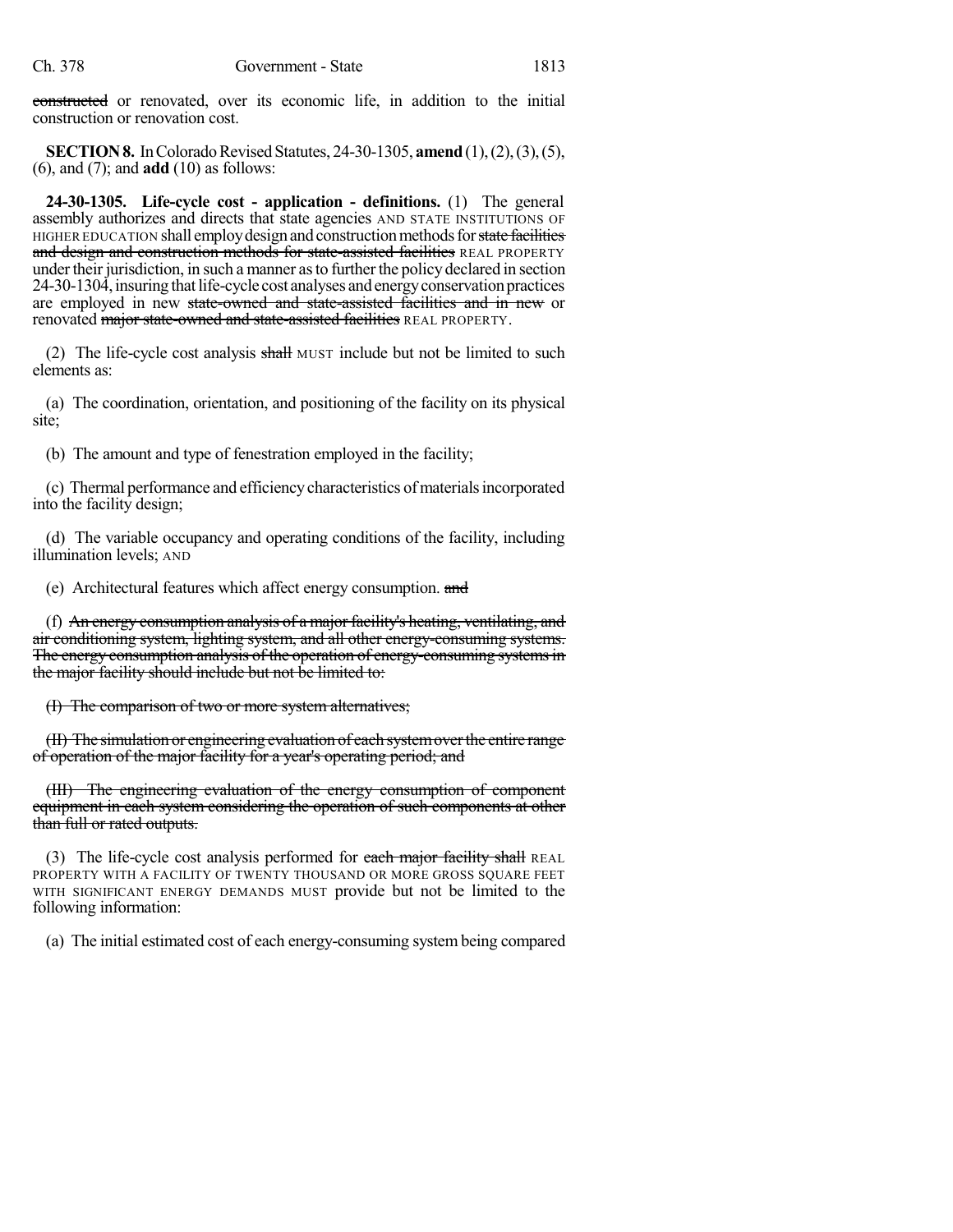and evaluated;

(b) The estimated annual operating cost of all utility requirements, including consideration of possible escalating costs of energy. The department may rely on any national or locally appropriate fuel escalating methodology approved by the department in performing life-cycle cost analyses.

(c) The estimated annual cost of maintaining each energy-consuming system;

(d) The average estimated replacement cost for each systemexpressed in annual terms for the economic life of the major facility; and

(e)  $(H)$  The use of biofuel to provide supplemental or exclusive heating, power, or both for the major facility. For a renovation of a major SUCH A facility, the cost analysis regarding the use of biofuel shall MUST consider any stranded utility costs; AND

(II) As used in this paragraph (e), "biofuel" means nontoxic plant matter consisting of agricultural or silvicultural crops or their byproducts, urban wood waste, mill residue, slash, or brush.

(f) AN ENERGY CONSUMPTION ANALYSIS OF SUCH REAL PROPERTY'S HEATING, VENTILATING, AND AIR CONDITIONING SYSTEM, LIGHTING SYSTEM, AND ALL OTHER ENERGY-CONSUMING SYSTEMS. THE ENERGY CONSUMPTION ANALYSIS OF THE OPERATION OF ENERGY-CONSUMING SYSTEMS IN THE REAL PROPERTY SHOULD INCLUDE BUT NOT BE LIMITED TO:

(I) THE COMPARISON OF TWO OR MORE SYSTEM ALTERNATIVES;

(II) THE SIMULATION OR ENGINEERING EVALUATION OF EACH SYSTEM OVER THE ENTIRE RANGE OF OPERATION OF THE REAL PROPERTY FOR A YEAR'S OPERATING PERIOD; AND

(III) THE ENGINEERING EVALUATION OF THE ENERGY CONSUMPTION OF COMPONENT EQUIPMENT IN EACH SYSTEM CONSIDERING THE OPERATION OF SUCH COMPONENTS AT OTHER THAN FULL OR RATED OUTPUTS.

(5) In order to protect the integrity of historic buildings, no provision of section 24-30-1304 or this section shall SHOULD be interpreted to require such analysis with respect to any REAL property eligible for, nominated to, or entered in the national register of historic places, designated by statute, orincluded in an established list of places compiled by the state historical society.

(6) Selection of the optimum system or combination of systems to be incorporated into the design of state facilities and state-assisted facilities shall REAL PROPERTY MUST be based on the life-cycle cost analysis over the economic life of the facility REAL PROPERTY, unless a request for an alternative system is made and approved by the department prior to beginning construction.

(7) The principal representatives of all state agencies shall be AND STATE INSTITUTIONS OF HIGHER EDUCATION ARE responsible for implementing the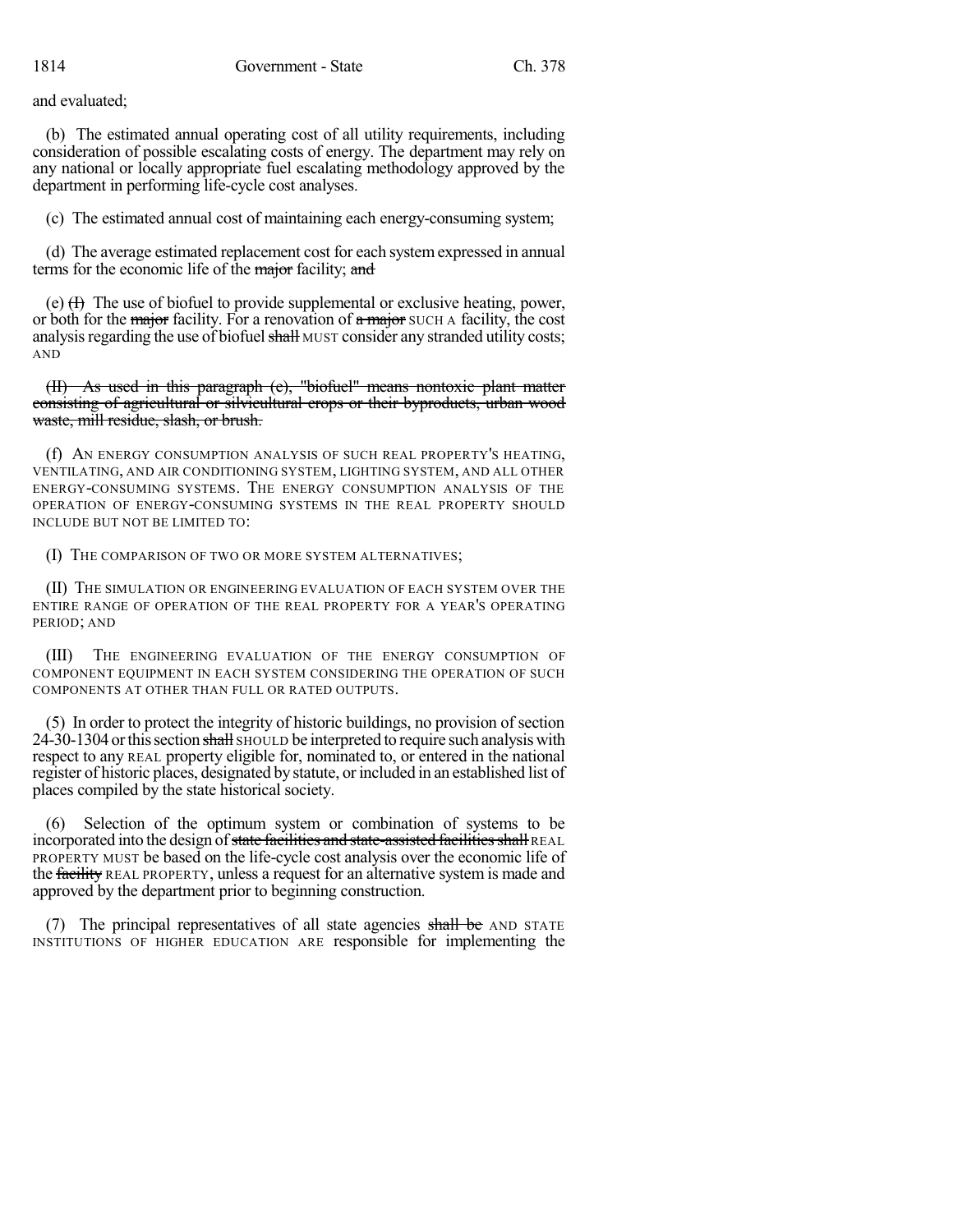provisions of this section and the policy established in section 24-30-1304.

(10) AS USED IN THIS SECTION, UNLESS THE CONTEXT OTHERWISE REQUIRES:

(a) "BIOFUEL" MEANS NONTOXIC PLANT MATTER CONSISTING OF AGRICULTURAL OR SILVICULTURAL CROPS OR THEIR BYPRODUCTS, URBAN WOOD WASTE, MILL RESIDUE, SLASH, OR BRUSH.

(b) "ENERGY CONSUMPTION ANALYSIS" MEANS THE EVALUATION OF ALL ENERGY-CONSUMING SYSTEMS AND COMPONENTS BY DEMAND AND TYPE OFENERGY, INCLUDING THE INTERNAL ENERGY LOAD IMPOSED ON REAL PROPERTY BY ITS OCCUPANTS, EQUIPMENT, AND COMPONENTS AND THE EXTERNAL ENERGY LOAD IMPOSED ON THE REAL PROPERTY BY CLIMATIC CONDITIONS.

**SECTION 9.** In Colorado Revised Statutes, **add** 24-30-1305.5 as follows:

**24-30-1305.5. High performance standards- report - legislative declaration - definition.** (1) THE OFFICE OF THE STATE ARCHITECT, OR AN ANALOGOUS SUCCESSOR OFFICE IN THE DEPARTMENT, SHALL, IN CONSULTATION WITH THE COLORADO COMMISSION ON HIGHER EDUCATION,ADOPT AND UPDATE FROM TIME TO TIME A HIGH PERFORMANCE STANDARD CERTIFICATION PROGRAM.

(2) ASTATE AGENCY OR STATE INSTITUTION OFHIGHER EDUCATION CONTROLLING THE SUBSTANTIAL RENOVATION, DESIGN, OR NEW CONSTRUCTION OF A BUILDING SHALL, PURSUANT TO THE PROGRAM ADOPTED IN SUBSECTION (1) OF THIS SECTION, PERFORM THE SUBSTANTIAL RENOVATION, DESIGN, OR NEW CONSTRUCTION TO ACHIEVE THE HIGHEST PERFORMANCE CERTIFICATION ATTAINABLE AS CERTIFIED BY AN INDEPENDENT THIRD PARTY PURSUANT TO THE HIGH PERFORMANCE STANDARD CERTIFICATION PROGRAM. A CERTIFICATION IS ATTAINABLE IF THE INCREASED INITIAL COSTS OF THE SUBSTANTIAL RENOVATION, DESIGN, OR NEW CONSTRUCTION, INCLUDING THE TIME VALUE OF MONEY, TO ACHIEVE THE HIGHEST PERFORMANCE CERTIFICATION ATTAINABLE CAN BE RECOUPED FROM DECREASED OPERATIONAL COSTS WITHIN FIFTEEN YEARS.

(3) (a) FOR ALL BUILDINGS THAT STARTED THE DESIGN PROCESS ON OR AFTER JANUARY 1, 2010, EACH STATE AGENCY OR STATE INSTITUTION OF HIGHER EDUCATION SHALL MONITOR, TRACK, AND VERIFY UTILITY VENDOR BILL DATA PERTAINING TO THE BUILDING AND MUST ANNUALLY REPORT TO THE OFFICE OF THE STATE ARCHITECT, OR AN ANALOGOUS SUCCESSOR OFFICE IN THE DEPARTMENT. THE ANNUAL REPORT MUST ALSO INCLUDE INFORMATION RELATED TO BUILDING PERFORMANCE BASED ON THE BUILDING'S UTILITY CONSUMPTION.

(b) THE GENERAL ASSEMBLY HEREBY FINDS, DETERMINES, AND DECLARES THAT BUILDINGS THAT HAVE ACHIEVED THE HIGHEST PERFORMANCE CERTIFICATION ATTAINABLE AND STARTED THE DESIGN PROCESS PRIOR TO JANUARY 1, 2010, ARE STRONGLY ENCOURAGED TO MONITOR, TRACK, AND VERIFY UTILITY VENDOR BILL DATA PERTAINING TO SUCH BUILDING IN ORDER TO ENSURE THAT THE INCREASED INITIAL COSTS TO ACHIEVE THE HIGHEST PERFORMANCE CERTIFICATION ATTAINABLE ARE IN FACT RECOUPED. IF SUCH DATA IS MONITORED, TRACKED, AND VERIFIED, THEN THE STATE AGENCY OR STATE INSTITUTION OF HIGHER EDUCATION MUST ANNUALLY REPORT TO THE OFFICE OF THE STATE ARCHITECT, OR AN ANALOGOUS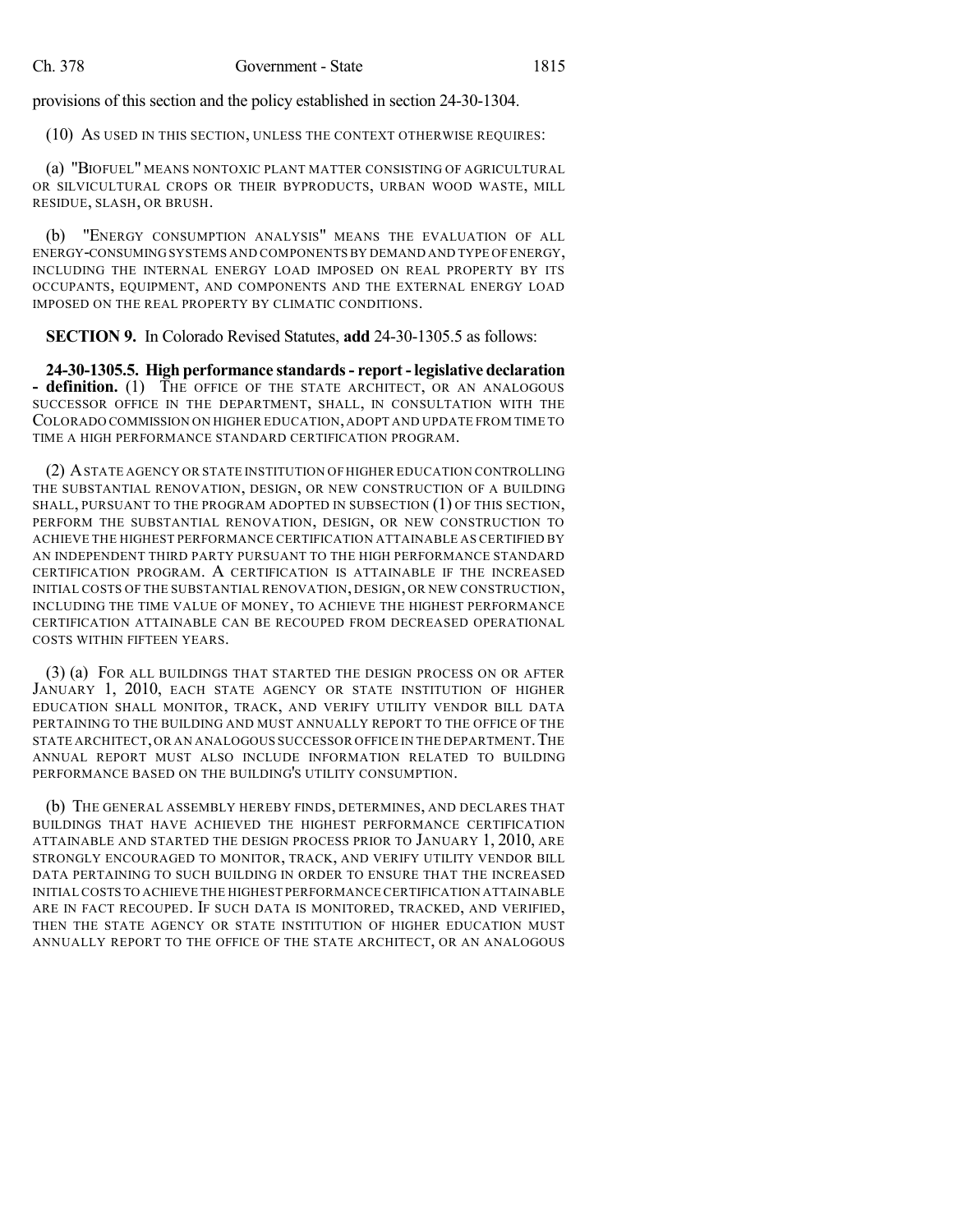SUCCESSOR OFFICE IN THE DEPARTMENT. IF SUCH DATA IS NOT MONITORED, TRACKED, AND VERIFIED, THEN THE STATE AGENCY OR STATE INSTITUTION OF HIGHER EDUCATION MUST PROVIDE THE STATE ARCHITECT, IN WRITING, A REASONABLE EXPLANATION AND ALSO MUST WORK WITH THE STATE ARCHITECT TO FIND A WAY TO START MONITORING, TRACKING, VERIFYING, AND REPORTING SUCH DATA.

(c) THE STATE AGENCY OR STATE INSTITUTION OF HIGHER EDUCATION, NOT A UTILITY COMPANY, SHALL COMPILE THE UTILITY VENDOR BILL DATA.

(4) IF THE STATE AGENCY OR STATE INSTITUTION OF HIGHER EDUCATION ESTIMATES THAT THE INCREASED INITIAL COSTS OF THE SUBSTANTIAL RENOVATION, DESIGN, OR NEW CONSTRUCTION, INCLUDING THE TIME VALUE OF MONEY, TO ACHIEVE THE HIGHEST PERFORMANCE CERTIFICATION ATTAINABLE WILL EXCEED FIVE PERCENT OF THE TOTAL COST OF THE SUBSTANTIAL RENOVATION, DESIGN, OR NEW CONSTRUCTION,THE CAPITAL DEVELOPMENTCOMMITTEE SHALL SPECIFICALLY EXAMINE SUCH ESTIMATE BEFORE APPROVING ANY APPROPRIATION FOR THE SUBSTANTIAL RENOVATION, DESIGN, OR NEW CONSTRUCTION.

(5) IF A BUILDING UNDERGOING SUBSTANTIAL RENOVATION CANNOT ACHIEVE HIGH PERFORMANCE DUE TO EITHER THE HISTORICAL NATURE OF THE BUILDING OR BECAUSE THE INCREASED COSTS OF RENOVATING THE BUILDING CANNOT BE RECOUPED FROM DECREASED OPERATIONAL COSTS WITHIN FIFTEEN YEARS, AN ACCREDITED PROFESSIONAL SHALL ASSERT IN WRITINGTHAT,AS MUCH AS POSSIBLE, THE SUBSTANTIAL RENOVATION HAS BEEN CONSISTENT WITH THE HIGH PERFORMANCE STANDARD CERTIFICATION PROGRAM.

(6) ANY DESIGN OR NEW CONSTRUCTION OF A BUILDING OF LESS THAN FIVE THOUSAND SQUARE FEET THAT IS, BUT FOR ITS SIZE, OTHERWISE SUBJECT TO THIS SECTION AND ANY MINOR RENOVATION AND CONTROLLED MAINTENANCE OF A BUILDING THAT IS SUBJECT TO THIS SECTION MUST BE EXECUTED TO THE HIGH PERFORMANCE STANDARDS ADOPTED IN THE HIGH PERFORMANCE STANDARD CERTIFICATION PROGRAM EVEN IF HIGH PERFORMANCE CERTIFICATION IS NOT SOUGHT AT THAT TIME.

(7) THE DEPARTMENT SHALL REPORT ANNUALLY TO THE CAPITAL DEVELOPMENT COMMITTEE REGARDING CONTRACTING DOCUMENTS, PROJECT GUIDELINES, AND REPORTING AND TRACKING PROCEDURESRELATED TO THE IMPLEMENTATION OF THIS SECTION.

(8) AS USED IN THIS SECTION, UNLESS THE CONTEXT OTHERWISE REQUIRES:

(a) (I) "BUILDING" MEANS A FACILITY THAT:

(A) IS SUBSTANTIALLY RENOVATED, DESIGNED, OR CONSTRUCTED WITH STATE MONEYS OR WITH MONEYS GUARANTEED OR INSURED BY A STATE AGENCY OR STATE INSTITUTION OF HIGHER EDUCATION AND SUCH MONEYS CONSTITUTE AT LEAST TWENTY-FIVE PERCENT OF THE PROJECT COST;

(B) CONTAINS FIVE THOUSAND OR MORE GROSS SQUARE FEET;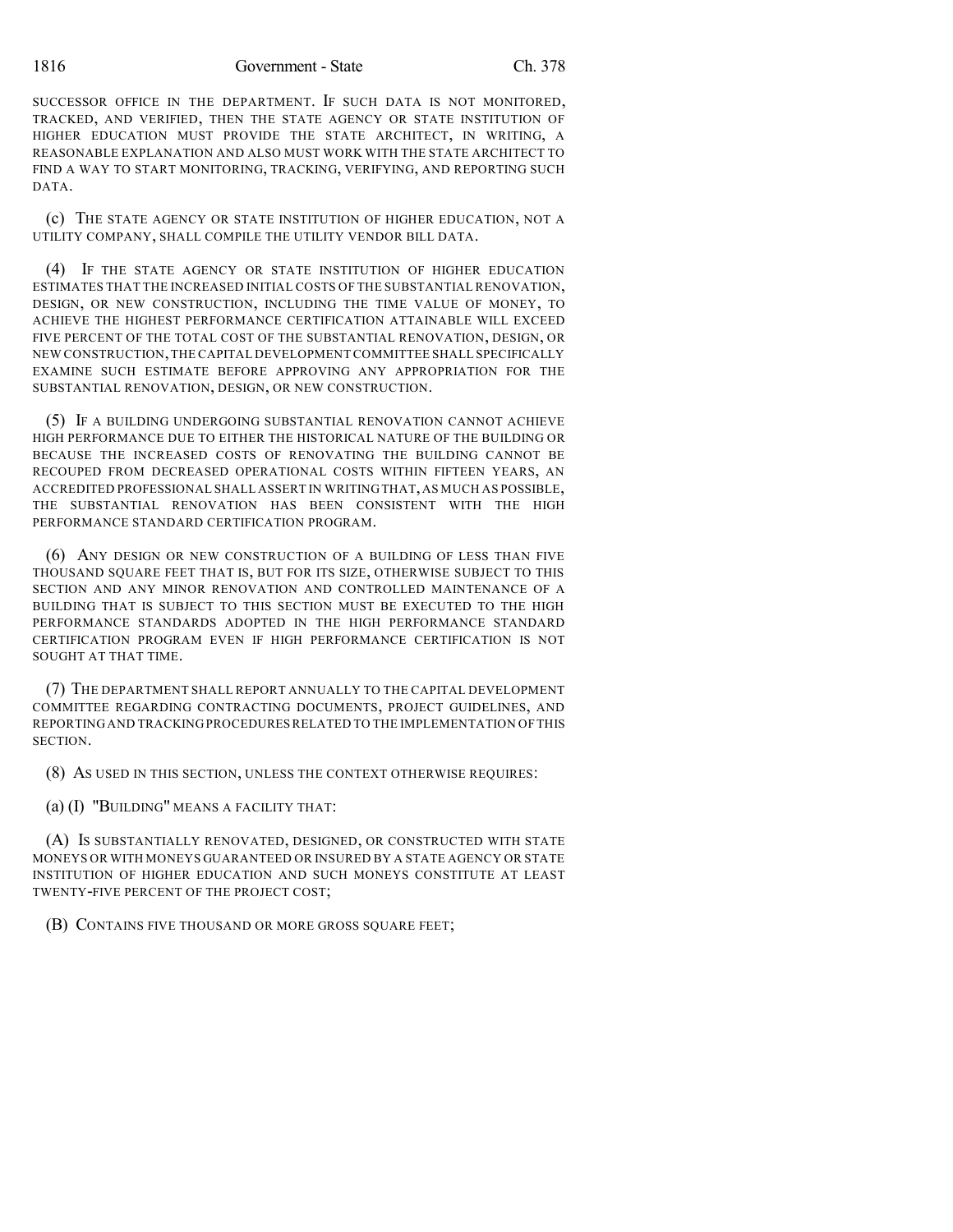(C) INCLUDES A HEATING, VENTILATION, OR AIR CONDITIONING SYSTEM; AND

(D) DID NOT ENTER THE DESIGN PHASE PRIOR TO JANUARY 1, 2008.

(II) "BUILDING" INCLUDES AN ACADEMIC FACILITY AS DEFINED IN SECTION 23-1-106 (10.3) (a), C.R.S., INCLUDING AN ACADEMIC FACILITY AS DEFINED IN THE GUIDELINES DESCRIBED IN SECTION 23-1-106 (10.2) (b) (I), C.R.S.

(III) "BUILDING" DOES NOT INCLUDE:

(A) AN AUXILIARY FACILITY AS DEFINED IN SECTION  $23$ -1-106 (10.3) (b), C.R.S., INCLUDING AN AUXILIARY FACILITY AS DEFINED IN THE GUIDELINES DESCRIBED IN SECTION 23-1-106 (10.2) (b) (I), C.R.S.; OR

(B) A PUBLICLY ASSISTED HOUSING PROJECT AS DEFINED IN SECTION 24-32-718.

(b) "HIGH PERFORMANCE STANDARD CERTIFICATION PROGRAM" MEANS A REAL PROPERTY RENOVATION, DESIGN, AND CONSTRUCTION STANDARD THAT:

(I) IS QUANTIFIABLE, MEASURABLE, AND VERIFIABLE AS CERTIFIED BY AN INDEPENDENT THIRD PARTY;

(II) REDUCES THE OPERATING COSTS OF REAL PROPERTY BY REDUCING THE CONSUMPTION OF ENERGY, WATER, AND OTHER RESOURCES;

(III) RESULTS IN THE RECOVERY OF THE INCREASED INITIAL CAPITAL COSTS ATTRIBUTABLE TO COMPLIANCE WITH THE PROGRAM OVER TIME BY REDUCING LONG-TERM ENERGY, MAINTENANCE, AND OPERATING COSTS;

(IV) IMPROVES THE INDOOR ENVIRONMENTAL QUALITY OF REAL PROPERTY FOR A HEALTHIER WORK ENVIRONMENT;

(V) ENCOURAGES THE USE OF PRODUCTS HARVESTED, CREATED, OR MINED WITHIN COLORADO, REGARDLESS OF PRODUCT CERTIFICATION STATUS;

(VI) PROTECTS COLORADO'S ENVIRONMENT; AND

(VII) COMPLIES WITH THE FEDERAL SECRETARY OF THE INTERIOR'S STANDARDS FOR THE TREATMENT OF HISTORIC REAL PROPERTY WHEN SUCH WORK WILL AFFECT REAL PROPERTY FIFTY YEARS OF AGE OR OLDER, UNLESS THE STATE HISTORICAL SOCIETY, DESIGNATED IN SECTION 24-80-201, DETERMINES THAT SUCH REAL PROPERTY IS NOT OF HISTORICAL SIGNIFICANCE AS DEFINED IN SECTION 24-80.1-102 (6).

(c) "SUBSTANTIAL RENOVATION" MEANS ANY RENOVATION WITH A COST THAT EXCEEDS TWENTY-FIVE PERCENT OF THE VALUE OF THE BUILDING.

(d) "UTILITY VENDOR BILL DATA"MEANS INFORMATION OR DATA LIMITED TO THE USAGE DATA MEASURED BY THE STATE AGENCY, STATE INSTITUTION OF HIGHER EDUCATION, OR DEPARTMENT OR THE INFORMATION OR DATA REQUIRED TO MEET MINIMUM PROGRAM STANDARDS BY AN INDEPENDENT THIRD PARTY PURSUANT TO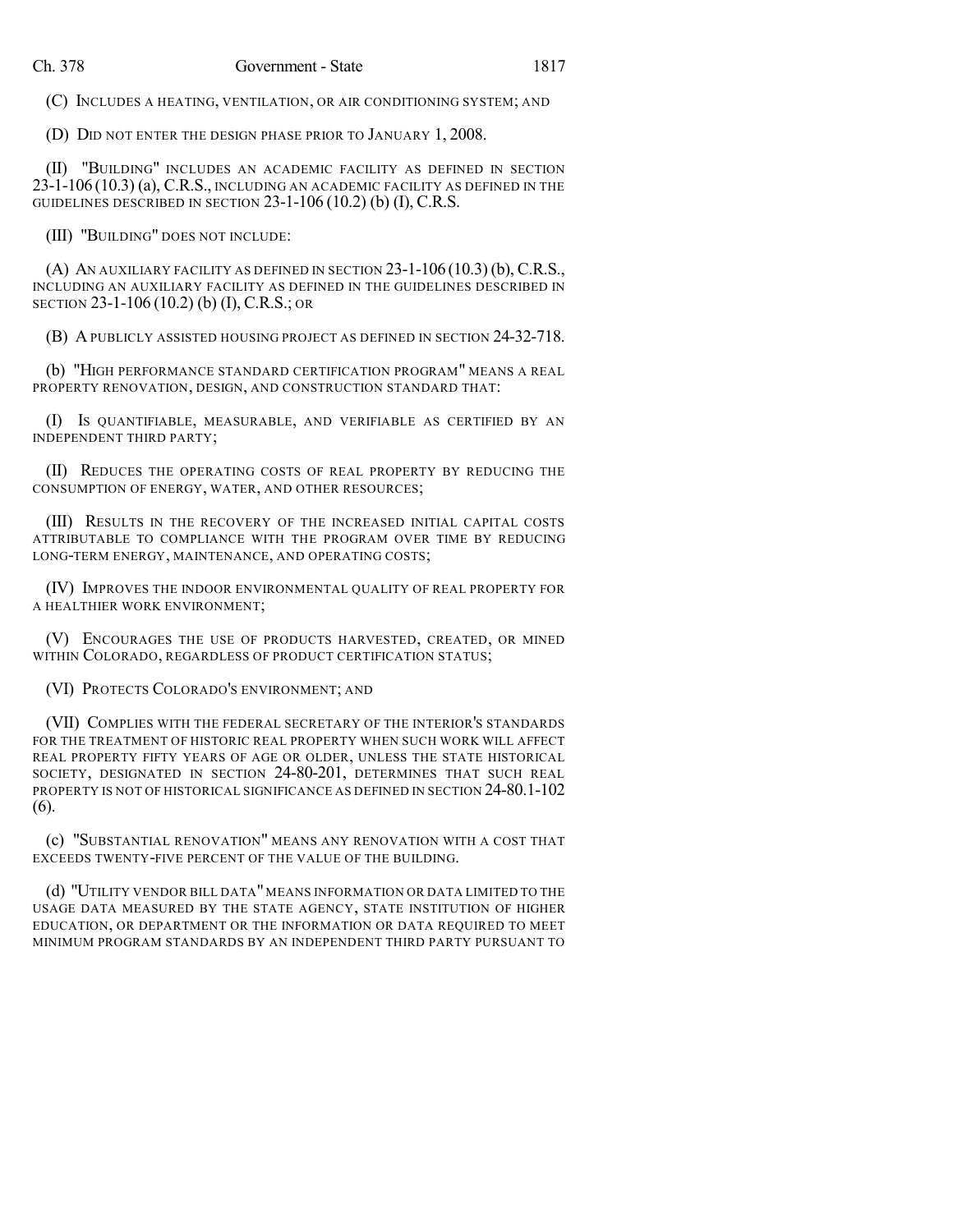THE HIGH PERFORMANCE STANDARD CERTIFICATION PROGRAM.

**SECTION 10.** In Colorado Revised Statutes, **amend** 24-30-1307 as follows:

**24-30-1307. Legislative declaration.** The purpose of this part 13 isto allow the department of personnel to develop the policies and standards for state agencies AND STATE INSTITUTIONS OF HIGHER EDUCATION to follow for the major renovation or new construction of state facilities REAL PROPERTY and to allow the department of personnel to delegate the authority to implement such policies and standards to the individual state agencies OR STATE INSTITUTIONS OF HIGHER EDUCATION. It is not the purpose of this part 13 to require state agencies OR STATE INSTITUTIONS OF HIGHER EDUCATION to add FTEs or incur additional expendituresto implement the provisions of this part 13.

**SECTION 11.** In Colorado Revised Statutes, **repeal** 24-30-1308 as follows:

**24-30-1308. Controlled maintenance funds - leased or rented facilities secure facilities.** Notwithstanding section 24-30-1301 (2) (a) (II) (A), controlled maintenance funds may be used for secure facilities and related auxiliary facilities leased and operated by the department of human services or the department of corrections.

**SECTION 12.** In Colorado Revised Statutes, **repeal** 24-30-1309 as follows:

**24-30-1309. Eligibility of certain buildings for controlled maintenance.** Notwithstanding the provisions of section 24-30-1301 (2) (a) (II) (A), on and after July 1, 2009, controlled maintenance funds may be used for facilities that are transferred from the San Juan basin area vocational school to Pueblo community college as part of a merger transaction between the San Juan basin area vocational school and Pueblo community college.

**SECTION 13.** In Colorado Revised Statutes, **amend** 2-3-1301 as follows:

**2-3-1301. Definitions.** As used in this part 13, unless the context otherwise requires:

(1) "Capital asset" means any building, structure, facility, or physical betterment or improvement or any land or rights in land HAS THE SAME MEANING AS SET FORTH IN SECTION 24-30-1301 (1), C.R.S.

(2) "Institution" includes institutions of higher education "CAPITAL CONSTRUCTION" HAS THE SAME MEANING AS SET FORTH IN SECTION 24-30-1301(2), C.R.S.

(3) "CAPITAL RENEWAL" HAS THE SAME MEANING AS SET FORTH IN SECTION 24-30-1301 (3), C.R.S.

(4) "CONTROLLED MAINTENANCE" HAS THE SAME MEANING AS SET FORTH IN SECTION 24-30-1301 (4), C.R.S., INCLUDING THE LIMITATIONS SPECIFIED IN SECTION 24-30-1303.9, C.R.S.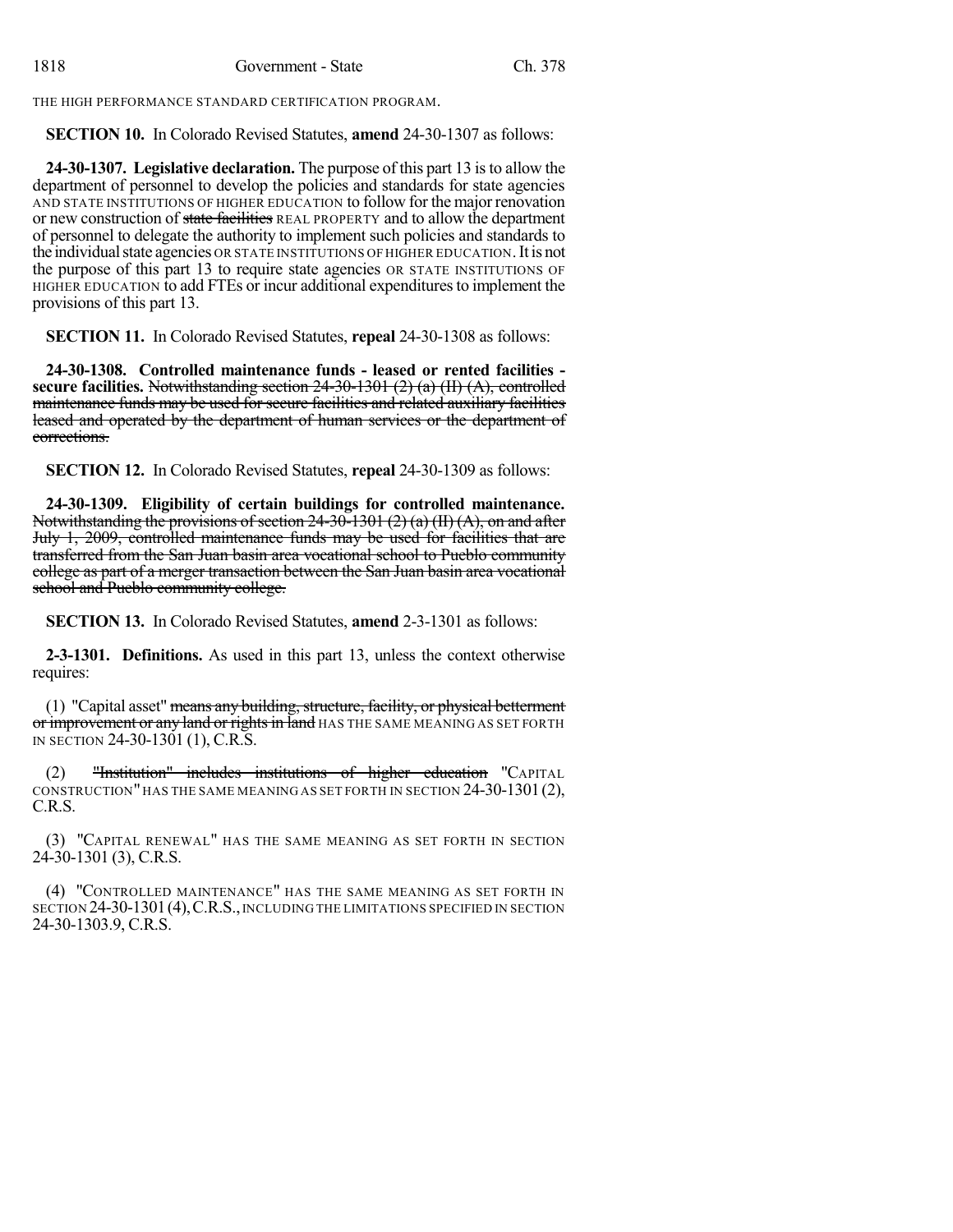(5) "REAL PROPERTY" HAS THE SAME MEANING AS SET FORTH IN SECTION 24-30-1301 (15), C.R.S.

(6) "STATE" HAS THE SAME MEANING AS SET FORTH IN SECTION 24-30-1301 (16), C.R.S.

(7) "STATE AGENCY" HAS THE SAME MEANING AS SET FORTH IN SECTION 24-30-1301 (17), C.R.S.

(8) "STATE INSTITUTION OF HIGHER EDUCATION" HAS THE SAME MEANING AS SET FORTH IN SECTION 24-30-1301 (18), C.R.S.

**SECTION 14.** In Colorado Revised Statutes, 2-3-1304, **amend** (1) as follows:

**2-3-1304. Powers and duties of capital development committee.** (1) The capital development committee has the following powers and duties:

(a) To study the capital construction, and controlled maintenance, AND CAPITAL RENEWAL requests and proposals for the acquisition, sale, demolition, or disposal of capital assets of each state department, institution, and agency AND STATE INSTITUTION OF HIGHER EDUCATION;

(a.3) To review and make required recommendations on reports from state agencies AND STATE INSTITUTIONS OF HIGHER EDUCATION, including reports from:

(I) The department of personnel on the approved and unapproved facility management plans and facility management plan updates pursuant to section  $24-30-1303.5(3.5)$ , C.R.S., and acquisitions and dispositions pursuant to section SECTIONS 24-30-1303.5 (6) AND 24-82-102, C.R.S.;

(II) The adjutant general in the department of military and veterans affairs on the ACQUISITION OR disposition of property pursuant to section 28-3-106 (1) (s) (I), C.R.S.;

(III) The parks and wildlife commission in the department of natural resources on the acquisition OR DISPOSITION of certain real property interests pursuant to section  $33-1-105(3)(a)$  33-1-105 (3), C.R.S., and the acquisition of certain interest in real property or water pursuant to section 33-1-105.5 (9), C.R.S.; and

(IV) The parks and wildlife commission in the department of natural resources on the acquisition OR DISPOSITION of certain interests in real property pursuant to section 33-10-107 (2), C.R.S.;

(a.5) To study the capital construction request from the transportation commission for state highway reconstruction, repair, and maintenance projects to be funded from money transferred to the capital construction fund pursuant to section  $24-75-302$  (2), C.R.S., specifically for such purpose. On or before October 1 of each year, the transportation commission shall submit its capital construction request, based on the statewide transportation improvement programs, with a prioritized list of recommended state highway reconstruction, repair, and maintenance projects with the priority of projects on the list determined on the basis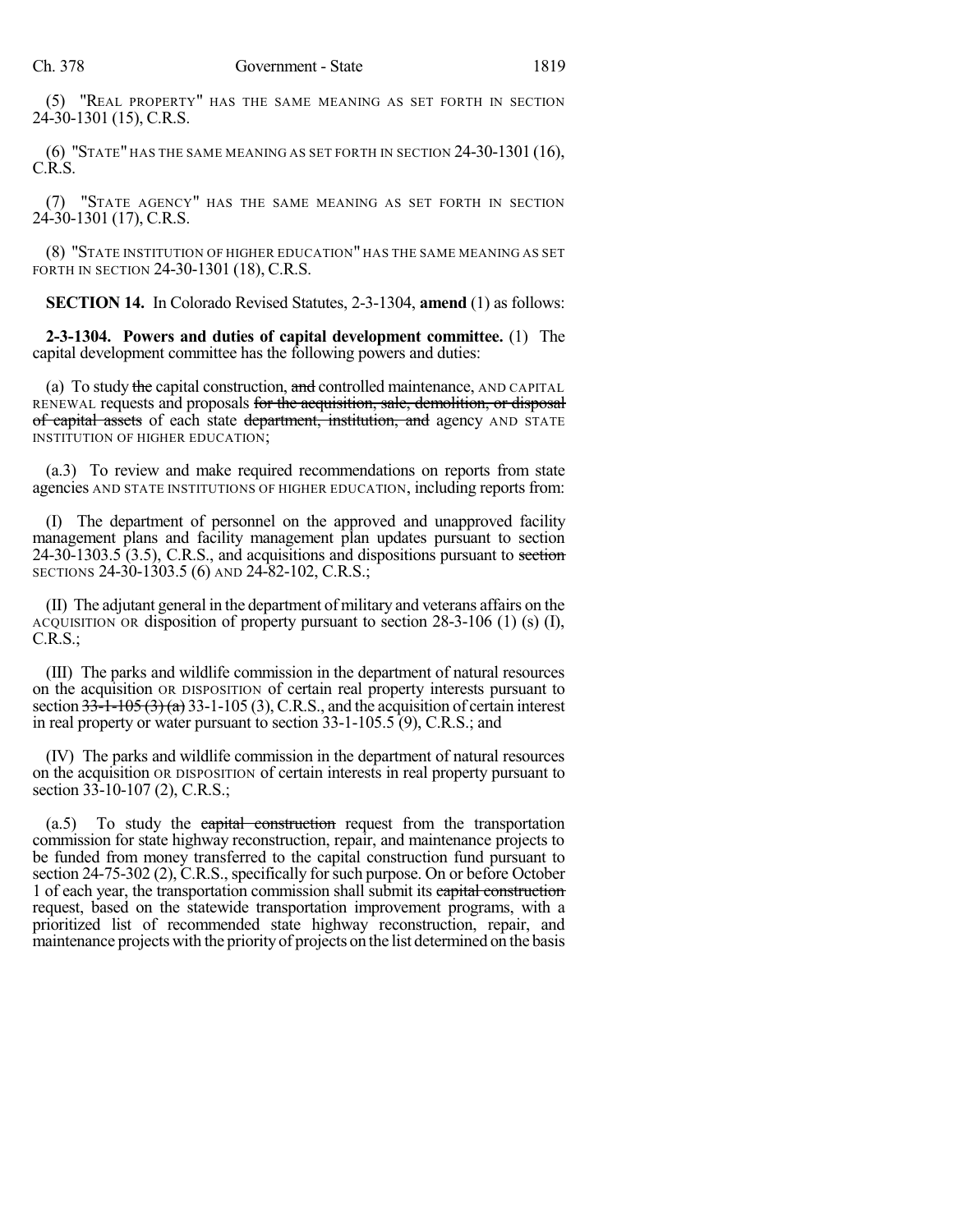of greatest need without regard to location in the state. except that, for the 1998-99 fiscal year, the prioritized list of projects to be funded by the revenues appropriated for such year by House Bill 98-1202, as enacted at the second regular session of the sixty-first general assembly, shall consist only of state highway reconstruction, repair, maintenance, and capacity expansion projects. The capital development committee shall determine the number of projects on the list that may be funded from money available in the capital construction fund for state highway reconstruction, repair, or maintenance projects. Only projects on the list may be funded from money available in the capital construction fund for state highway reconstruction, repair, or maintenance projects, and the projects must be funded in the priority determined by the transportation commission; except that, if a project on the list cannot be funded because an alternative source of funding forthe project has become available, a court order has enjoined the project, or an act of God has made the project construction unfeasible, the transportation commission shall submit the next phase of that project or the next project on that regional priority list to the capital development committee for approval as an addition to the list in lieu of the project that cannot be funded. No substitute project submitted by the transportation commission from the regional priority list shall be approved by the capital development committee if funding said project would result in the delay of any other project on the list. Upon approval of an amended list, the department of transportation shall provide a copy of the amended list to the members of the joint budget committee, the transportation and energy committee in the house of representatives, and the transportation committee in the senate. Projects on the list submitted by the transportation commission by October 1 or on an amended list submitted as provided in this paragraph (a.5) may be funded from money transferred to the capital construction fund and available in the current fiscal year or money to be transferred to the capital construction fund for the fiscal year beginning the following July 1.

(a.6) (Deleted by amendment, L. 2008, p. 1064, § 8, effective July 1, 2008.)

(b) To hold such hearings as may be necessary to consider reports from each STATE department, institution, or agency OR STATE INSTITUTION OF HIGHER EDUCATION  $itself$  with respect to  $any$  such capital construction, controlled maintenance, or acquisition of capital assets OR CAPITAL RENEWAL;

(c) To make determinations of the priority to be accorded to the proposals made by the various departments, institutions, and STATE agencies AND STATE INSTITUTIONS OF HIGHER EDUCATION with respect to capital construction, and controlled maintenance, AND CAPITAL RENEWAL proposals, and capital asset acquisitions, including any proposals or recommendations submitted as priorities for institutions of higher education, based upon information made available to the capital development committee from any sources with respect to estimates of revenues available for such purposes;

(d) To forecast the state's requirements for capital construction, controlled maintenance, and acquisition of capital assets CAPITAL RENEWAL as may be necessary or desirable for adequate presentation of the planning and implementation or construction of such projects for the next fiscal year and for the following four fiscal years AND TO FORECAST THE PROJECTED AVAILABLE REVENUE TO MEET THE STATE'S REQUIREMENTS FOR CAPITAL CONSTRUCTION,CONTROLLED MAINTENANCE,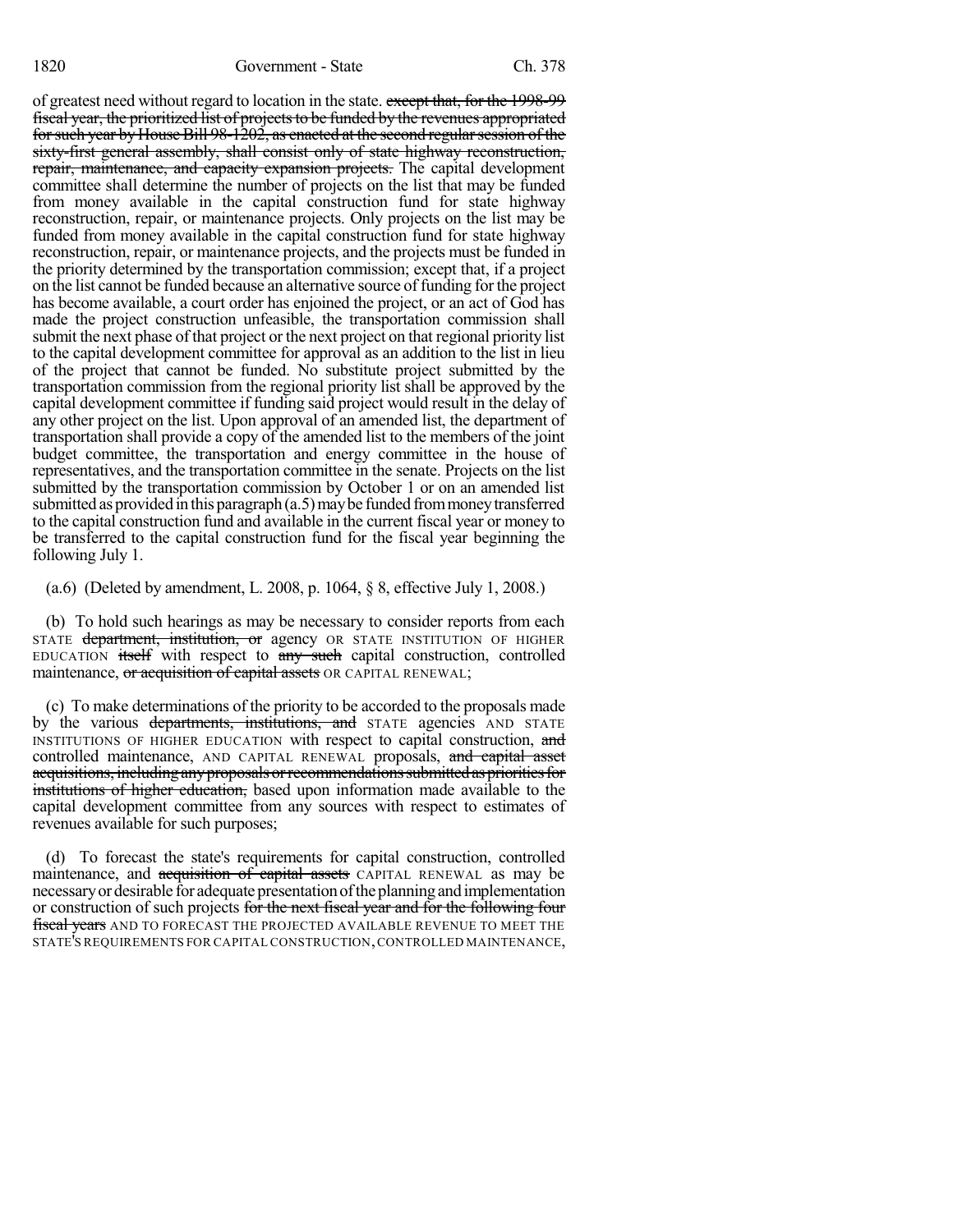AND CAPITAL RENEWAL. SUCH REVENUE FORECAST MUST CONFORM WITH THE ECONOMIC FORECAST PERIOD USED IN THE QUARTERLY REVENUE ESTIMATES PREPARED BY THE STAFF OF THE LEGISLATIVE COUNCIL.

(e) To review facilities program plans of the department of corrections for correctionalfacilities pursuant to section 17-1-104.8,C.R.S., and facilities program plans of the department of human services for juvenile facilities pursuant to section 27-90-106, C.R.S., and make recommendations regarding those plans to the joint budget committee;

(f) To review the annual capital construction and maintenance requestsfrom the chief information officer of the office of information technology regarding the public safety communications trust fund created pursuant to section 24-37.5-506, C.R.S.;

(g) Prior to January 1, 2016, to develop and make recommendations concerning new methods of financing the state's ongoing capital construction needs and controlled maintenance. No later than February 1, 2016, the committee shall recommend legislation to implement the recommendations.

(h) TO REVIEW ALL ACQUISITIONS OF REAL PROPERTY BY A STATE AGENCY OR STATE INSTITUTION OF HIGHER EDUCATION; EXCEPT THAT, FOR ANY STATE AGENCY OR STATE INSTITUTION OF HIGHER EDUCATION THAT HAS STATUTORY AUTHORITY AS OF THE EFFECTIVE DATE OF THIS SUBSECTION  $(1)$ , AS AMENDED, TO ACQUIRE REAL PROPERTY AND SUCH STATUTORY AUTHORITY SPECIFIES A PROCESS WHEREBY THE CAPITAL DEVELOPMENT COMMITTEE EITHER REVIEWS, REVIEWS AND APPROVES, OR APPROVES SUCH AN ACQUISITION, THEN SUCH STATUTORY AUTHORITY CONTROLS. IF A STATE AGENCY OR STATE INSTITUTION OF HIGHER EDUCATION HAS STATUTORY AUTHORITY AS OF THE EFFECTIVE DATE OF THIS SUBSECTION  $(1)$ , AS AMENDED, TO ACQUIRE REAL PROPERTY AND SUCH STATUTORY AUTHORITY DOES NOT INCLUDE A PROCESS WHEREBY THE CAPITAL DEVELOPMENT COMMITTEE EITHER REVIEWS, REVIEWS AND APPROVES, OR APPROVES SUCH ACQUISITION, THEN THIS PARAGRAPH (h) CONTROLS. SECTION 23-1-106,C.R.S., AND ANY BUDGET INSTRUCTIONS OF THE OFFICE OF STATE PLANNING AND BUDGETING THAT SPECIFY THRESHOLDS REGARDING THE SUBMISSION OF ACQUISITIONS OFREAL PROPERTY ASCAPITAL BUDGET REQUESTS OPERATE TO LIMIT THE REVIEW SPECIFIED IN THIS PARAGRAPH (h).

**SECTION 15.** In Colorado Revised Statutes, 2-3-1304.5, **amend** (2) as follows:

**2-3-1304.5. Reports from departments, institutions, and agencies in connection with capital construction requests - repeal.** (2) This section is repealed, effective  $\frac{\text{H}_y}{\text{H}_y}$  + 2016 JULY 1, 2015.

**SECTION 16.** In Colorado Revised Statutes, **amend** 2-3-1304.6 as follows:

**2-3-1304.6. Capital construction and long-range planning by state agencies and state institutions of higher education - policy.** It is declared to be the policy of the general assembly not to acquire sites A CAPITAL ASSET or authorize or initiate any program or activity requiring capital construction, or acquisition of a capital asset, except programs or activities for controlled maintenance OR CAPITAL RENEWAL, for any state department or subdivision thereof AGENCY OR STATE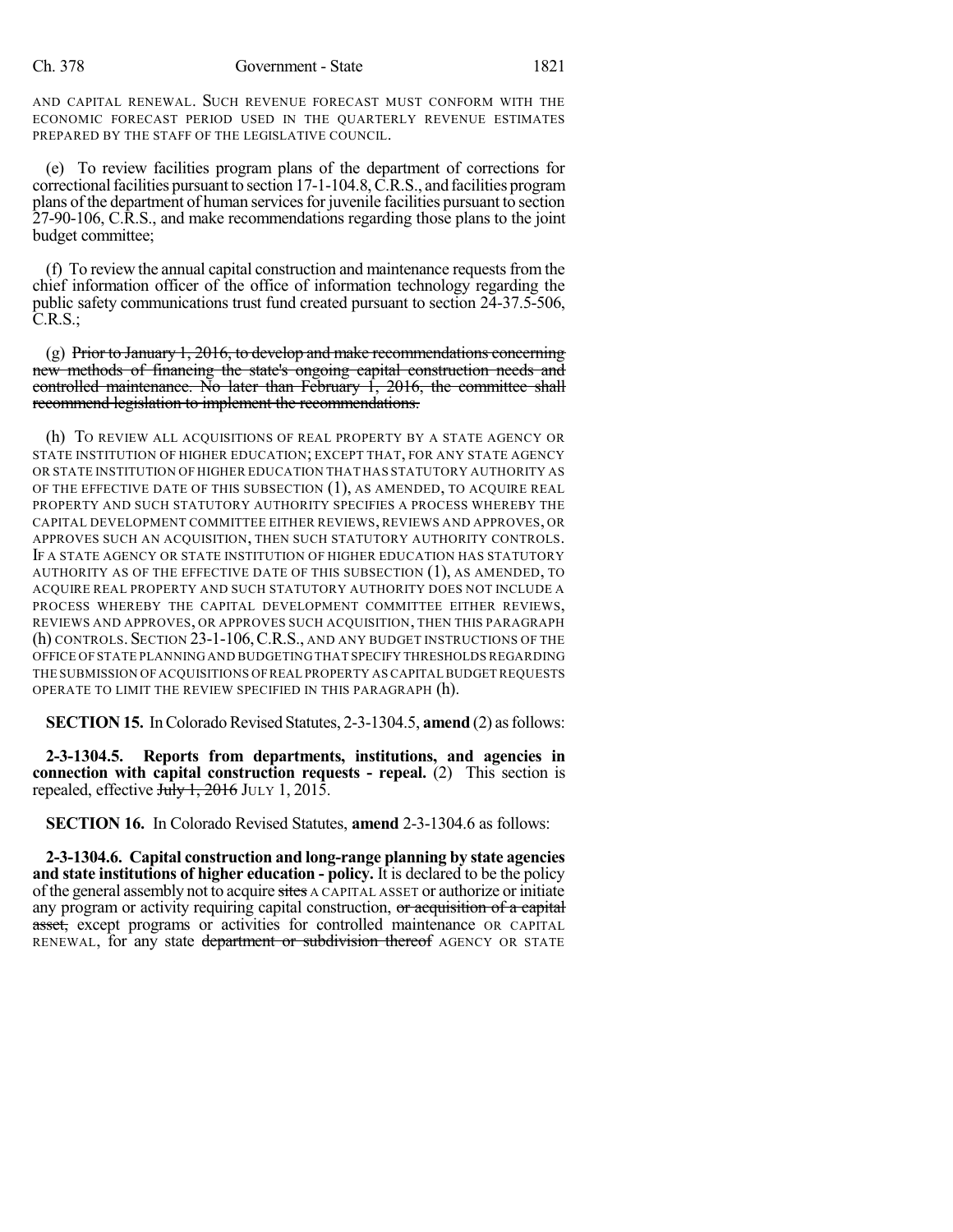INSTITUTION OF HIGHER EDUCATION unlessthe program or activity is an element of the facilities program plan for the department AGENCY OR INSTITUTION.

**SECTION 17.** In Colorado Revised Statutes, **amend** 2-3-1305 as follows:

**2-3-1305. Recommendationsandfindings.**The capital development committee shall make written reports setting forth its recommendations, PRIORITIZATION, findings, and comments as to each recommendation concerning capital assets which THAT it submits to the joint budget committee. THE CAPITAL DEVELOPMENT COMMITTEE SHALL SUBMIT ITS PRIORITIZATION FOR SUPPLEMENTAL CAPITAL CONSTRUCTION, CAPITAL RENEWAL, OR CONTROLLED MAINTENANCE BUDGET REQUESTS TO THE JOINT BUDGET COMMITTEE NO LATER THAN JANUARY 15 OF EACH YEAR, AND SHALL SUBMIT ITS PRIORITIZATION FOR NEW OR AMENDED CAPITAL CONSTRUCTION, CAPITAL RENEWAL, OR CONTROLLED MAINTENANCE BUDGET REQUESTS FOR THE UPCOMING FISCAL YEAR TO THE JOINT BUDGET COMMITTEE NO LATER THAN FEBRUARY 15 OF EACH YEAR. Other reports may be issued from time to time by the committee whenever it deems such action to be appropriate or whenever requested by the general assembly.

**SECTION 18.** In Colorado Revised Statutes, **repeal** 2-3-1305.5 as follows:

**2-3-1305.5. Continuation projects - future appropriations.** (1) For the purpose of making funding recommendations, capital construction projects which are related to the projects for which an appropriation was made by section 2 (4) of Senate Bill 94-207, enacted at the Second Regular Session of the Fifty-ninth General Assembly, shall be considered continuation projects in the same manner as other capital construction projects in Senate Bill 94-207 with out-year expenses.

(2) Nothing in this section shall be construed to require that such continuation projects be accorded a higher funding priority than health and life safety projects and controlled maintenance projects.

**SECTION 19.** In Colorado Revised Statutes, **amend** 2-3-1306 as follows:

**2-3-1306. Staff assistance.** In carrying out its duties under this part 13, the capital development committee may request staff assistance from the offices providing other legislative services or from the department of personnel and the office of state planning and budgeting in the governor's office. The legislative council shall provide any necessary secretarial and clerical assistance.

**SECTION 20.** In Colorado Revised Statutes, **repeal** 2-3-1308 as follows:

**2-3-1308. Repeal of part.** (1) This part 13 is repealed, effective July 1, 2014.

(2) If this part 13 is repealed pursuant to the provisions of subsection (1) of this section, pursuant to section  $2-3-203(1)(b,1)(1)(A)$  the joint budget committee shall have the authority to make determinations of priority.

**SECTION 21.** In Colorado Revised Statutes, 2-3-203, **amend** (1) (b.1) (I) as follows: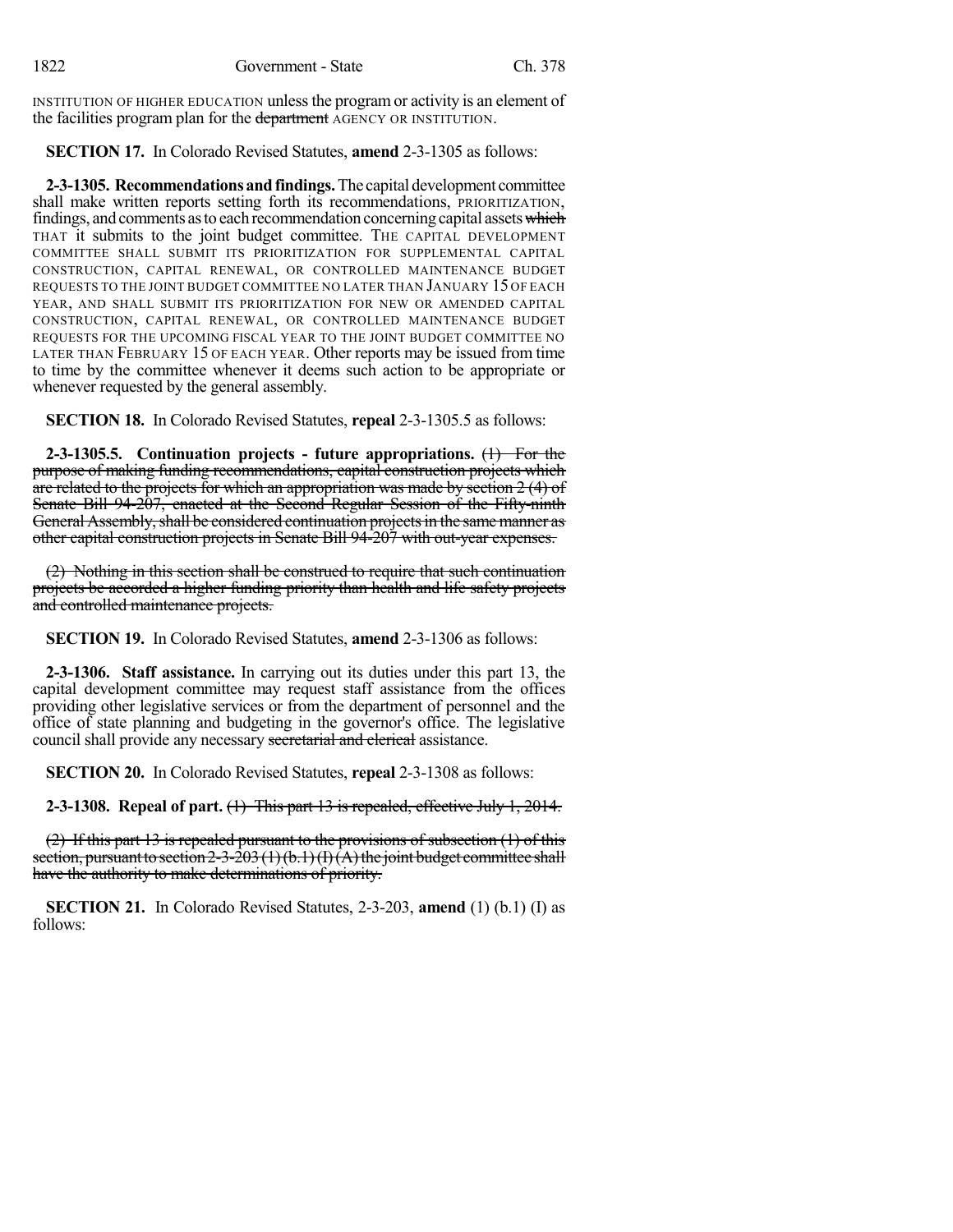#### **2-3-203. Powers and duties of the joint budget committee - repeal.** (1) The committee has the following power and duties:

 $(b.1)(I)(A)$  Effective July 1, 2004, to hold hearings as required and to review the executive budget and the budget requests of each state agency and institution, including proposals for construction of capital improvements CAPITAL CONSTRUCTION, CAPITAL RENEWAL, OR CONTROLLED MAINTENANCE BUDGET REQUESTS AS PRIORITIZED BY THE CAPITAL DEVELOPMENT COMMITTEE, and tomake appropriation recommendationsto the appropriations committees, or any successor committees, of each house.

(B) If the joint budget committee's recommendations to the appropriations committees in the general appropriations bill alter the determinations of priority established by the capital development committee, prior to making the recommendations, the joint budget committee shall notify the capital development committee and allow for a joint meeting of the two committees. If part 13 of this article is repealed, this sub-subparagraph (B) is repealed, effective July 1, 2014.

**SECTION 22.** In Colorado Revised Statutes, 12-23-101, **add** (3.7) as follows:

**12-23-101. Definitions.** As used in this article, unless the context otherwise requires:

(3.7) "QUALIFIED STATE INSTITUTION OF HIGHER EDUCATION"MEANS ONE OF THE STATE INSTITUTIONS OF HIGHER EDUCATION ESTABLISHED UNDER, SPECIFIED IN, AND LOCATED UPON THE CAMPUSES DESCRIBED IN SECTIONS 23-20-101 (1) (a) AND 23-31-101, C.R.S., LIMITED TO THE BUILDINGS OWNED OR LEASED BY THOSE INSTITUTIONS ON SAID CAMPUSES.

**SECTION 23.** In Colorado Revised Statutes, 12-23-104, **amend** (2) (a), (2)(k),  $(2)$  (1), and  $(2)$  (m) as follows:

**12-23-104. Board powers and duties- rules.**(2) In addition to all other powers and duties conferred or imposed upon the board by this article, the board is authorized to:

(a) Adopt, and from time to time revise, such rules and regulations not inconsistent with the law as may be necessary to enable it to carry into effect the provisions of this article. In adopting such rules and regulations, the board shall be governed when appropriate by the standards in the most current edition of the national electrical code or by any modifications to such standards made by the board after a hearing is held pursuant to the provisions of article 4 of title 24, C.R.S. These standards are adopted as the minimum standards governing the planning, laying out, and installing or the making of additions, alterations, and repairsin the installation of wiring apparatus and equipment for electric light, heat, and power in this state. A copy of such code shall be kept in the office of the board and open to public inspection. Nothing contained in this section shall prohibit PROHIBITS any city, town, county, or city and county, OR QUALIFIED STATE INSTITUTION OF HIGHER EDUCATION from making and enforcing any such standards that are more stringent than the minimum standards adopted by the board, and any city, town, county, or city and county, which OR QUALIFIED STATE INSTITUTION OF HIGHER EDUCATION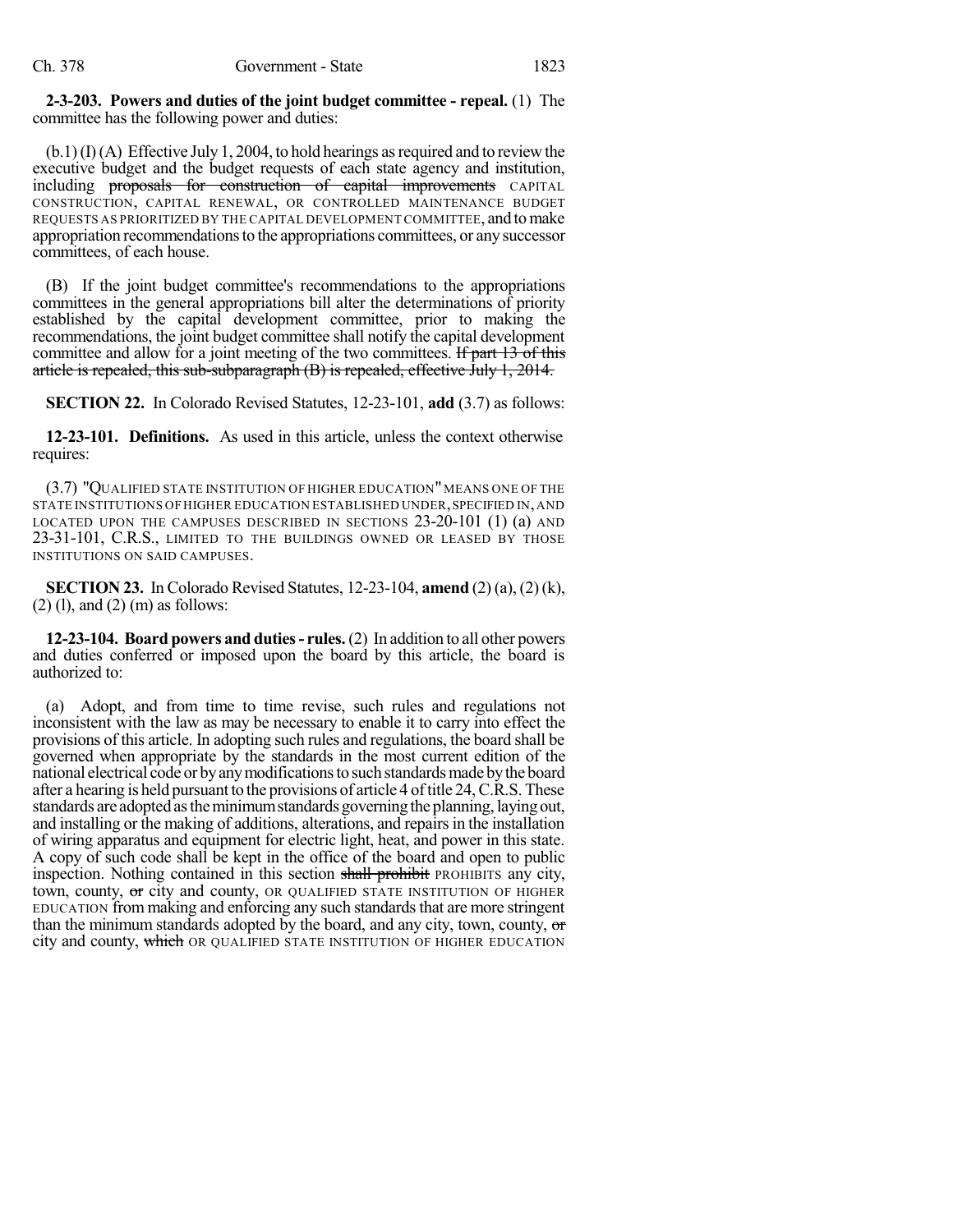THAT adopts such more stringent standards shall furnish a copy thereof to the board. The standards adopted by the board shall be prima facie evidence of minimum approved methods of construction for safety to life and property. The affirmative vote of two-thirds of all appointed members of the board shall be IS required to set any standards that are different from those set forth in the national electrical code. If requested in writing, the board shall send a copy of newly adopted standards and rules and regulations to any interested party at least thirty days before the implementation and enforcement of such standards or rules and regulations. Such copies may be furnished for a fee established pursuant to section 24-34-105, C.R.S.

(k) Find, upon holding a hearing, that an incorporated town or city, county,  $\sigma$ city and county, OR QUALIFIED STATE INSTITUTION OF HIGHER EDUCATION fails to meet the minimum requirements of this article if the local inspection authority, INCLUDING A QUALIFIED STATE INSTITUTION OF HIGHER EDUCATION, has failed to adopt or adhere to the minimum standards required by this article within twelve months after the board has adopted the standards by rule pursuant to this subsection  $(2)$ ;

(l) Issue an order to cease and desist from issuing permits or performing inspections under this article to an incorporated town or city, county, or city and county, OR QUALIFIED STATE INSTITUTION OF HIGHER EDUCATION upon finding that the public entity OR QUALIFIED STATE INSTITUTION OF HIGHER EDUCATION fails to meet the minimum requirements of this article pursuant to paragraph (k) of this subsection (2);

(m) Apply to a court to enjoin an incorporated town or city, county,  $\sigma$  city and county, OR QUALIFIED STATE INSTITUTION OF HIGHER EDUCATION fromviolating an order issued pursuant to paragraph (l) of this subsection (2).

#### **SECTION 24.** In Colorado Revised Statutes, 12-23-111, **amend** (15) as follows:

**12-23-111. Exemptions.** (15) Inasmuch as electrical licensing and the examination of persons performing electrical work is a matter of statewide concern, no examination, certification, licensing, or registration of electrical contractors, master electricians, journeymen electricians, residential wiremen, or apprentices who are licensed, registered, or certified under this article shall be required by any city, town, county, or city and county, OR QUALIFIED STATE INSTITUTION OF HIGHER EDUCATION; however, any such local governmental authority OR QUALIFIED STATE INSTITUTION OF HIGHER EDUCATION may impose reasonable registration requirements on any electrical contractor as a condition of performing services within the jurisdiction of such authority OR WITHIN THE BUILDINGS OF SUCH QUALIFIED STATE INSTITUTION OF HIGHER EDUCATION. No fee shall be charged for such registration.

**SECTION 25.** In Colorado Revised Statutes, 12-23-115, **amend** (1) (b) as follows:

**12-23-115. Inspectors - qualifications.** (1) (b) Any employee of a private, municipal, or cooperative electric utility rendering service to the ultimate public shall be prohibited from employment as an electrical inspector only when in the performance of any electrical work as defined in this article. Electrical inspectors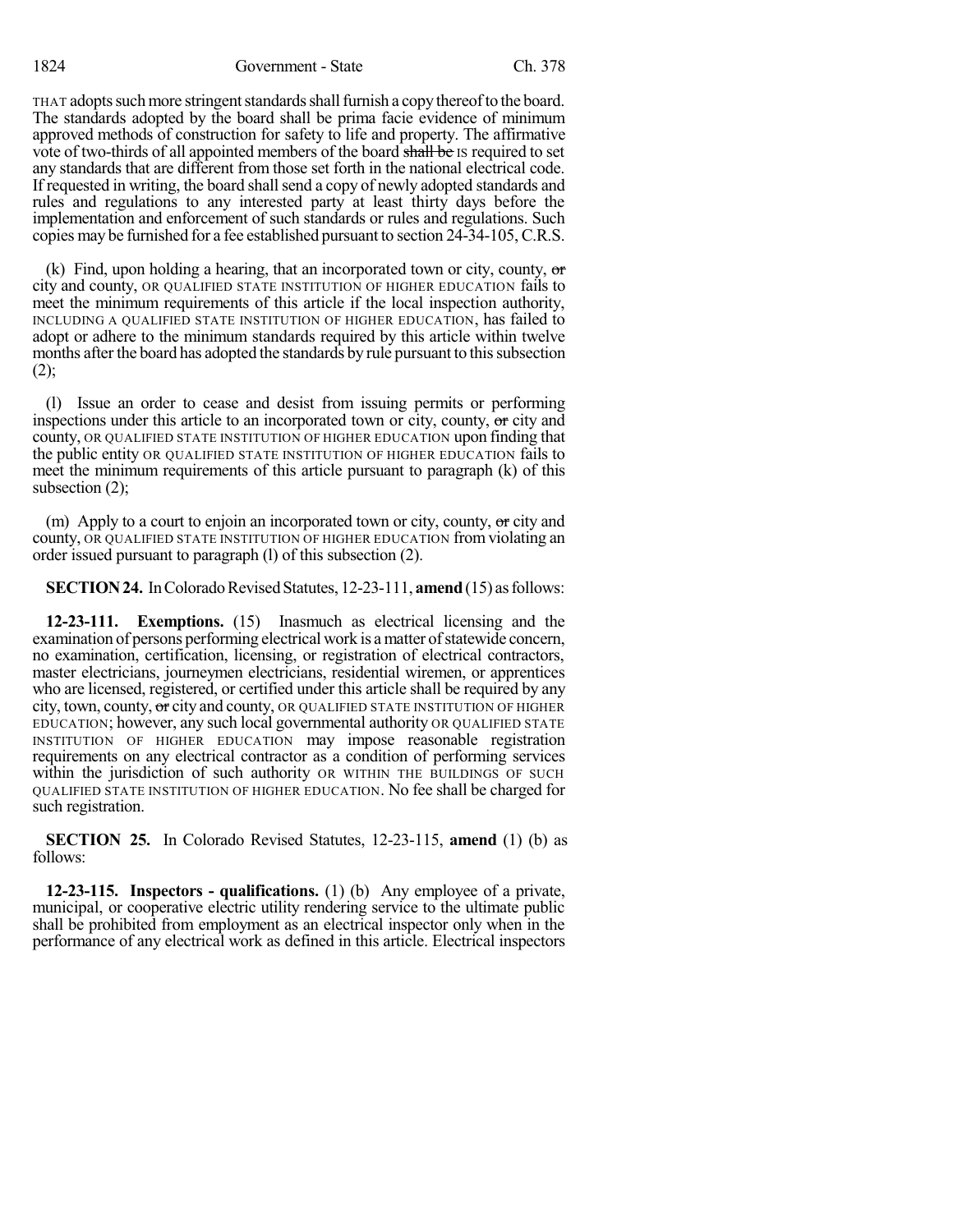performing electrical inspections who are employed by any city, town, county, or city and county, OR QUALIFIED STATE INSTITUTION OF HIGHER EDUCATION shall possess the same qualifications required of state electrical inspectors under this section, shall be registered with the board prior to the assumption of their duties, shall not inspect any electrical work in which such inspector has any financial or other personal interest, and shall not be engaged, within the jurisdiction employing such inspector, in the electrical business by contracting, supplying material, or performing electrical work as defined in this article. A SUPERVISOR OVERSEEING THE WORK OF AN ELECTRICAL INSPECTOR WHO IS EMPLOYED BY A QUALIFIED STATE INSTITUTION OF HIGHER EDUCATION SHALL NOT DIRECT SUCH ELECTRICAL INSPECTOR TO VIOLATE ANY PROVISION OF THIS ARTICLE.AN ELECTRICAL INSPECTOR EMPLOYED BY A QUALIFIED STATE INSTITUTION OF HIGHER EDUCATION SHALL NOT BE COERCED BY A SUPERVISOR WHEN FILING A COMPLAINT WITH THE BOARD, OR WHEN SUCH ELECTRICAL INSPECTOR DISAPPROVES AN ELECTRICAL INSTALLATION THAT VIOLATES THE PROVISIONS OF THIS ARTICLE.

**SECTION 26.** In Colorado Revised Statutes, 12-23-116, **amend** (1) (a), (2) (a),  $(8)$ , and  $(10)$  as follows:

**12-23-116. Inspection - application -standards.**(1)(a) An individualrequired to have electrical inspection under this article shall apply to the board for an electrical permit, except where an incorporated town or city, county, or city and county, of this state OR QUALIFIED STATE INSTITUTION OF HIGHER EDUCATION has a building department that meets the minimum standards of this article and that processes applications for building permits and inspections, in which case the individual shall apply to such building department. A QUALIFIED STATE INSTITUTION OFHIGHER EDUCATION WITH A BUILDINGDEPARTMENT THAT MEETS OR EXCEEDS THE MINIMUM STANDARDS ADOPTED BY THE BOARD UNDER THIS ARTICLE SHALL PROCESS APPLICATIONS FOR PERMITS AND INSPECTIONS ONLY FROM THE INSTITUTION AND FROM CONTRACTORS WORKING FOR THE INSTITUTION, AND SHALL CONDUCT INSPECTIONS ONLY OF WORK PERFORMED FOR THE BENEFIT OF THE INSTITUTION. EACH INSPECTION MUST INCLUDE A CONTEMPORANEOUS REVIEW TO ENSURE THAT THE REQUIREMENTS OF THIS ARTICLE, AND SPECIFICALLY SECTION 12-23-110.5, HAVE BEEN MET.

(2)(a) The owner of an electrical installation in any new construction, other than manufactured units certified by the division of housing pursuant to section 24-32-3311, C.R.S., or remodeling or repair of an existing construction, except in any incorporated town or city, county, or city and county, OR QUALIFIED STATE INSTITUTION OF HIGHER EDUCATION having its own electrical code and inspection program equal to the minimum standards as are provided in this article, shall have the electrical portion of the installation, remodeling, or repair inspected by a state electrical inspector. A QUALIFIED STATE INSTITUTION OF HIGHER EDUCATION WITH A BUILDING DEPARTMENT THAT MEETS OR EXCEEDS THE MINIMUM STANDARDS ADOPTED BY THE BOARD UNDER THIS ARTICLE SHALL PROCESS APPLICATIONS FOR PERMITS AND INSPECTIONS ONLY FROM THE INSTITUTION AND FROM CONTRACTORS WORKING FOR THE INSTITUTION, AND SHALL CONDUCT INSPECTIONS ONLY OF WORK PERFORMED FOR THE BENEFIT OF THE INSTITUTION.

(8) In the event that any incorporated town or city,  $\frac{dy}{dx}$  county,  $\frac{dy}{dx}$  city and county, OR QUALIFIED STATE INSTITUTION OF HIGHER EDUCATION intends to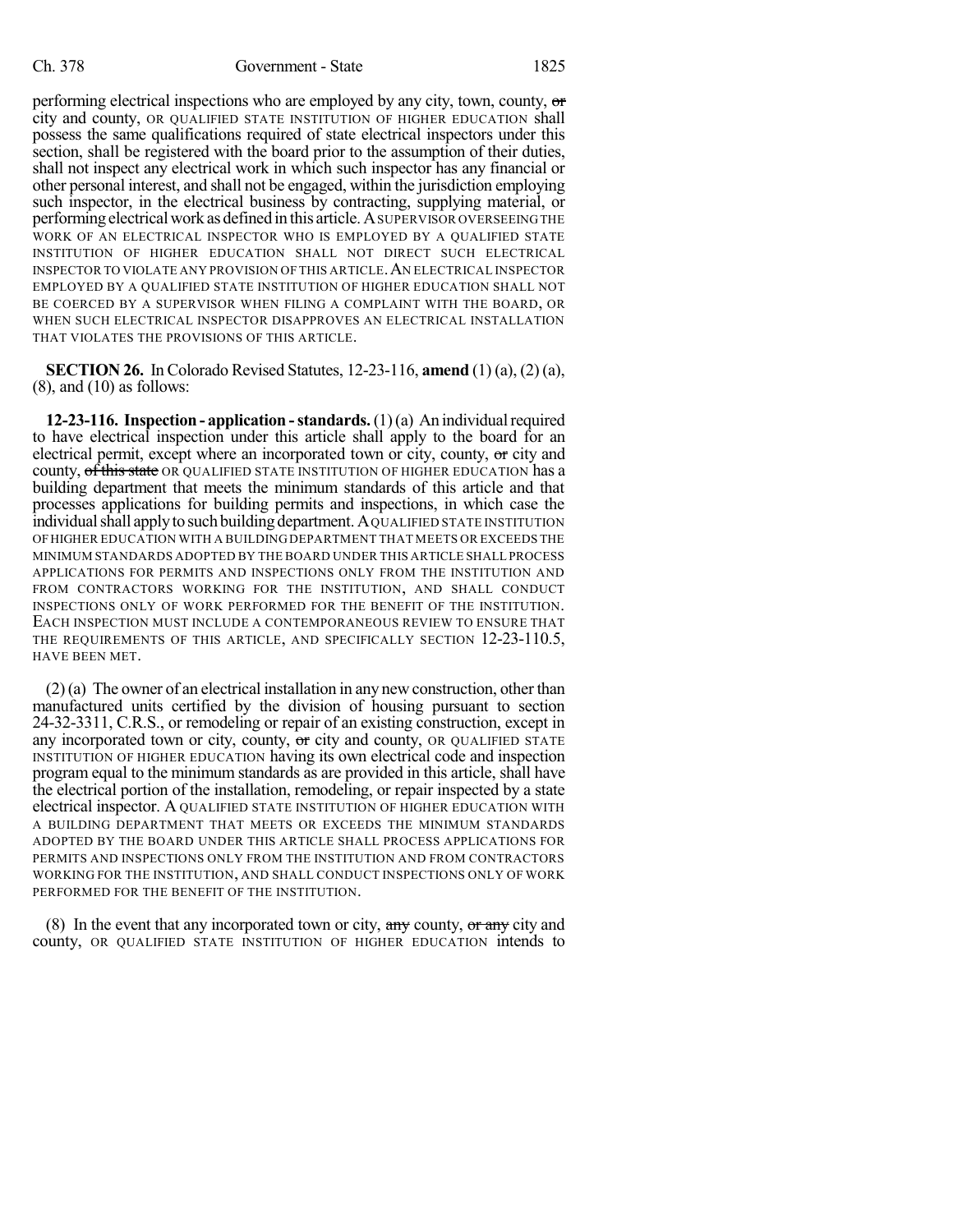commence or cease performing electrical inspections in its respective jurisdiction it OR, IN THE CASE OF A QUALIFIED STATE INSTITUTION OF HIGHER EDUCATION, FOR ITS BUILDINGS, SUCH PUBLIC ENTITY OR INSTITUTION shall commence or cease the same only as of July 1 of any year, and written notice of such intent shall be given to the board on or before October 1 of the preceding calendar year. If such notice is not given and the use of state electrical inspectors is required within such notice requirement, the respective local government OR QUALIFIED STATE INSTITUTION OF HIGHER EDUCATION of the RESPECTIVE jurisdiction OR BUILDING requiring such inspections shall reimburse the state electrical board for any expenses incurred in performing such inspections, in addition to transmitting the required permit fees.

(10) An inspector performing an inspection for the state, an incorporated town or city, a county, or a city and county, OR A QUALIFIED STATE INSTITUTION OF HIGHER EDUCATION may verify compliance with any provision of this article and may file a complaint with the board for a violation of this article.

**SECTION 27.** In Colorado Revised Statutes, 12-23-117, **amend** (2) as follows:

**12-23-117. Permit fees.** (2) Because electrical inspections are matters of statewide concern, the maximum fees, established annually, chargeable for electrical inspections by any city, town, county,  $\sigma$  city and county, OR QUALIFIED STATE INSTITUTION OF HIGHER EDUCATION shall not be more than fifteen percent above those provided for in this section, and no such local government OR QUALIFIED STATE INSTITUTION OF HIGHER EDUCATION shall impose or collect any other fee or charge related to electrical inspections or permits. AQUALIFIED STATE INSTITUTION OF HIGHER EDUCATION MAY CHOOSE NOT TO REQUIRE FEES AS PART OF THE PERMITTING PROCESS. A DOCUMENTED PERMITTING AND INSPECTION SYSTEM MUST BE INSTITUTED BY EACH QUALIFIED STATE INSTITUTION OF HIGHER EDUCATION AS A TRACKING SYSTEM THAT IS AVAILABLE TO THE BOARD FOR THE PURPOSE OF INVESTIGATING ANY ALLEGED VIOLATION OF THIS ARTICLE. THE PERMITTING AND INSPECTION SYSTEM MUST INCLUDE INFORMATION SPECIFYING THE PROJECT, THE NAME OF THE INSPECTOR, THE DATE OF THE INSPECTION, THE JOB SITE ADDRESS, THE SCOPE OF THE PROJECT, THE TYPE OF THE INSPECTION, THE RESULT OF THE INSPECTION, THE REASON AND APPLICABLE CODE SECTIONS FOR PARTIALLY PASSED OR FAILED INSPECTIONS, AND THE NAMES OF THE CONTRACTORS ON THE PROJECT WHO ARE SUBJECT TO INSPECTION.

**SECTION 28.** In Colorado Revised Statutes, 12-58-102, **add** (8.5) as follows:

**12-58-102. Definitions.** As used in this article, unless the context otherwise requires:

(8.5) "QUALIFIED STATE INSTITUTION OF HIGHER EDUCATION"MEANS ONE OF THE STATE INSTITUTIONS OF HIGHER EDUCATION ESTABLISHED UNDER, SPECIFIED IN, AND LOCATED UPON THE CAMPUSES DESCRIBED IN SECTIONS 23-20-101 (1) (a) AND 23-31-101, C.R.S., LIMITED TO THE BUILDINGS OWNED OR LEASED BY THOSE INSTITUTIONS ON SAID CAMPUSES.

**SECTION 29.** In Colorado Revised Statutes, 12-58-104, **amend** (1) (1), (1) (m), and  $(1)$  (n) as follows: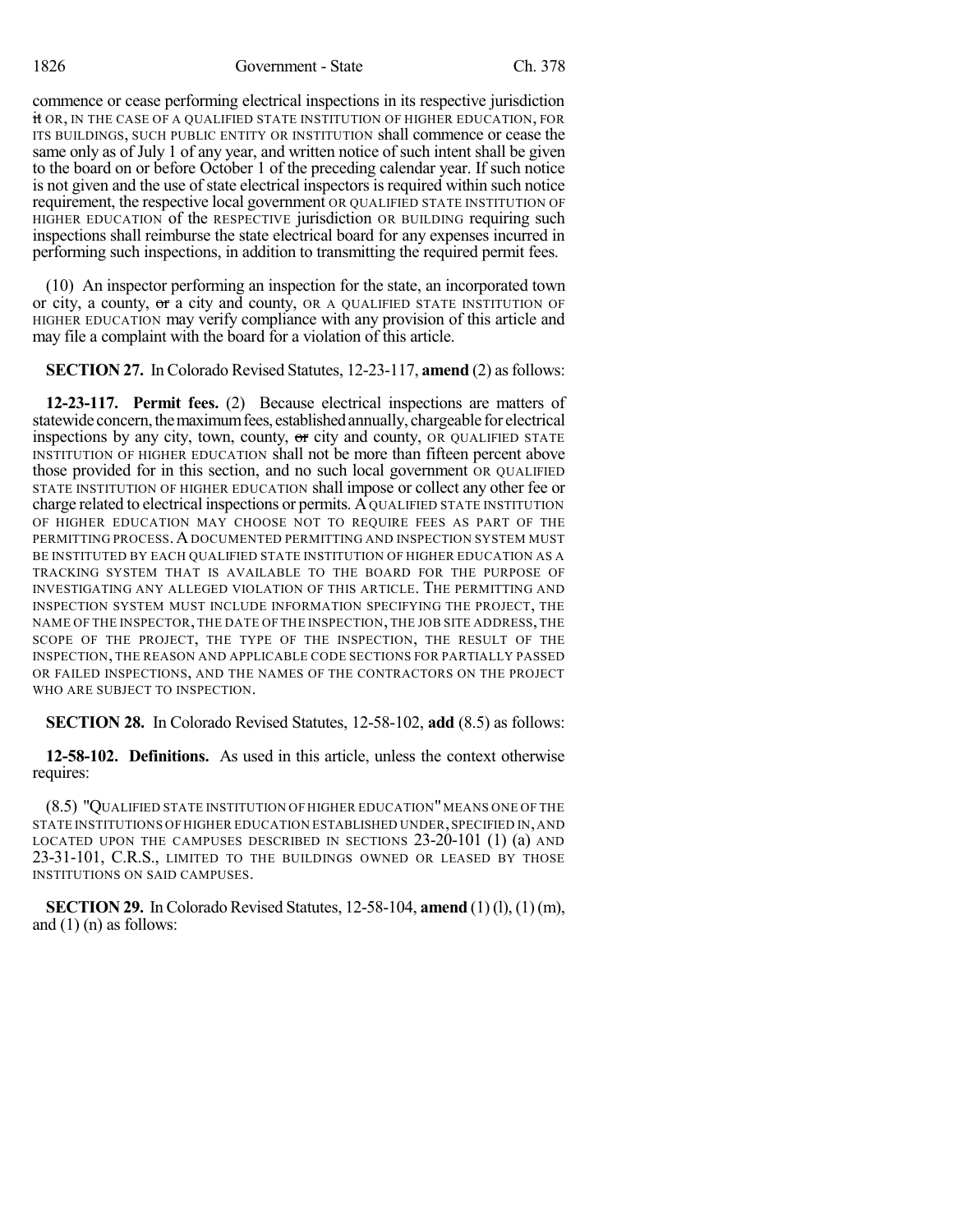**12-58-104. Powers of board - fees - rules.** (1) In addition to all other powers and duties conferred or imposed upon the board by this article, the board is authorized and empowered to:

(1) Find, upon holding a hearing, that an incorporated town or city, county,  $\sigma$  city and county, OR QUALIFIED STATE INSTITUTION OF HIGHER EDUCATION fails to meet the minimum requirements of this article if the A local inspection authority OR QUALIFIED STATE INSTITUTION OF HIGHER EDUCATION has failed to adhere to the minimum standards required by this article within twelve months after the board has adopted the standards by rule pursuant to this subsection (1);

(m) Issue an order to cease and desist from issuing permits or performing inspections under this article to an incorporated town or city, county, or city and county, OR QUALIFIED STATE INSTITUTION OF HIGHER EDUCATION upon finding that the public entity OR QUALIFIED STATE INSTITUTION OF HIGHER EDUCATION fails to meet the minimum requirements of this article under this subsection (1);

(n) Apply to a court to enjoin an incorporated town or city, county,  $\sigma$  city and county, OR QUALIFIED STATE INSTITUTION OF HIGHER EDUCATION fromviolating an order issued pursuant to paragraph (m) of this subsection (1).

**SECTION 30.** In Colorado Revised Statutes, 12-58-114.2, **add** (4) as follows:

**12-58-114.2. Plumbing inspectors - qualifications.** (4) (a) PLUMBING INSPECTORS PERFORMING INSPECTIONS WHO ARE EMPLOYED BY A QUALIFIED STATE INSTITUTION OF HIGHER EDUCATION SHALL POSSESS A VALID JOURNEYMAN OR MASTER PLUMBER LICENSE ISSUED BY THE STATE. IN ADDITION, SUCH PLUMBING INSPECTORS SHALL POSSESS THE SAME QUALIFICATIONS REQUIRED OF STATE PLUMBING INSPECTORS UNDER THIS ARTICLE, SHALL BE REGISTERED WITH THE BOARD PRIOR TO THE ASSUMPTION OF THEIR DUTIES, SHALL NOT INSPECT ANY PLUMBING WORK IN WHICH THE INSPECTOR HAS ANY FINANCIAL OR OTHER PERSONAL INTEREST, AND SHALL NOT BE ENGAGED IN THE PLUMBING BUSINESS BY CONTRACTING,SUPPLYING MATERIAL,OR PERFORMING PLUMBING WORK AS DEFINED IN THIS ARTICLE.

(b) AS PART OF THEIR DUTIES, PLUMBING INSPECTORS PERFORMING INSPECTIONS WHO ARE EMPLOYED BY A QUALIFIED STATE INSTITUTION OF HIGHER EDUCATION HAVE THE AUTHORITY TO VERIFY THE PLUMBING LICENSES OR APPRENTICESHIP REGISTRATION CARDS ISSUED BY THE STATE FOR THOSE PEOPLE PERFORMING THE PLUMBING WORK ON A PROJECT.

**SECTION 31.** In Colorado Revised Statutes, 12-58-114.5, **amend** (1), (6), and (8); and **add** (9) as follows:

**12-58-114.5. Inspection - application - standards.** (1) Any plumbing or gas piping installation in any new construction or remodeling or repair, other than manufactured units inspected in accordance with the provisions of part 7 of article 32 of title 24, C.R.S., except FOR SUCH NEW CONSTRUCTION OR REMODELING OR REPAIR in any incorporated town or city, any county, or any city and county, that OR IN A BUILDING OWNED OR LEASED BY A QUALIFIED STATE INSTITUTION OF HIGHER EDUCATION WHERE SUCH LOCAL ENTITY OR QUALIFIED STATE INSTITUTION OF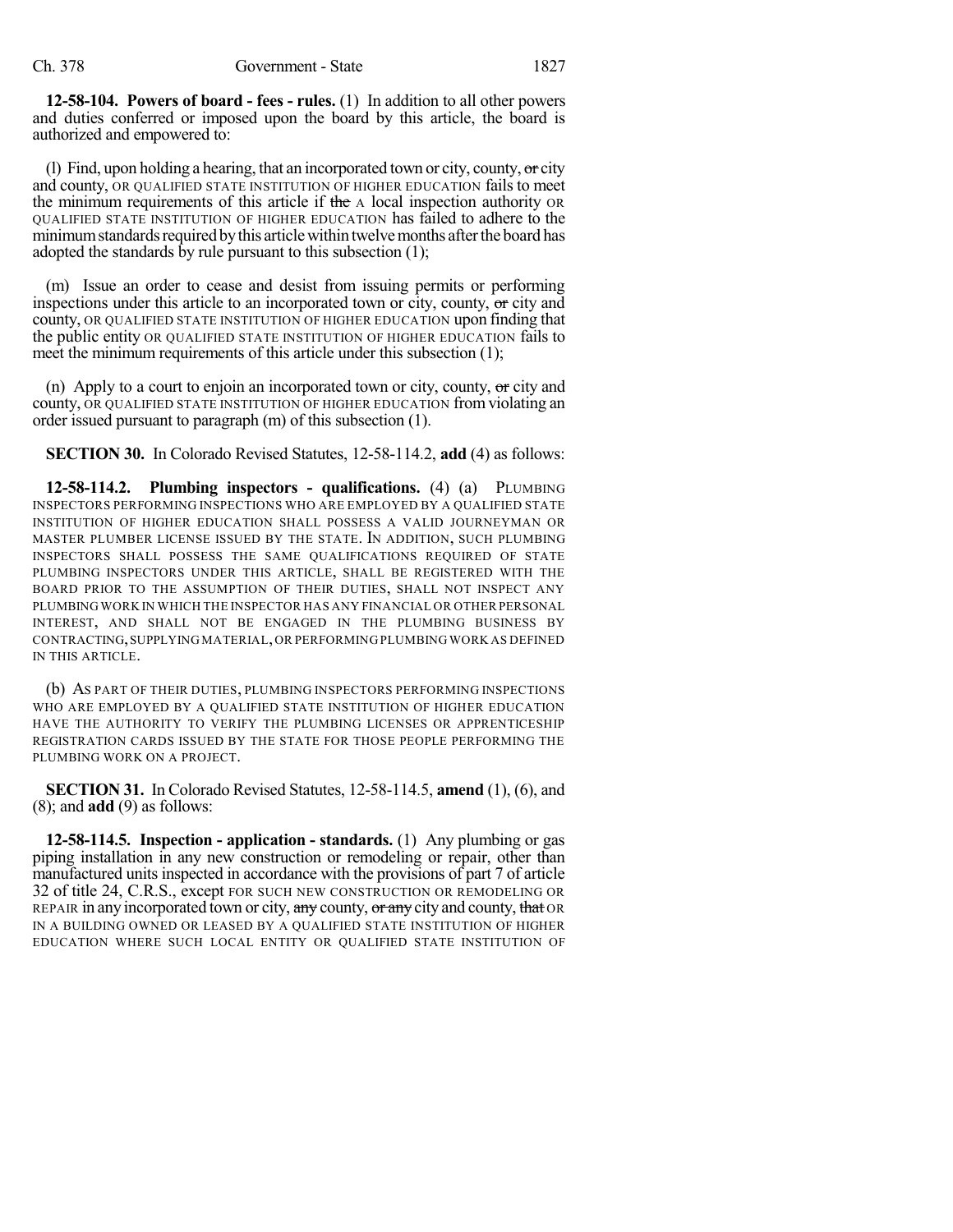1828 Government - State Ch. 378

HIGHER EDUCATION conducts inspections and issues permits, must be inspected by a state plumbing inspector. A state plumbing inspector shall inspect any new construction, remodeling, or repair subject to the provisions of this subsection (1) within three working days after the receipt of the application for inspection. Prior to the commencement of any such plumbing or gas piping installation, the person making such installation shall apply for a permit and pay the required fee. Every mobile home or movable structure owner shall have the plumbing and gas piping hookup for such mobile home or movable structure inspected prior to obtaining new or different plumbing or gas service. A QUALIFIED STATE INSTITUTION OF HIGHER EDUCATION WITH A BUILDING DEPARTMENT THAT MEETS OR EXCEEDS THE MINIMUM STANDARDS ADOPTED BY THE BOARD UNDER THIS ARTICLE SHALL PROCESS APPLICATIONS FOR PERMITS AND INSPECTIONS ONLY FROM THE INSTITUTION AND FROM CONTRACTORS WORKING FOR THE INSTITUTION, AND SHALL CONDUCT INSPECTIONS ONLY OF WORK PERFORMED FOR THE BENEFIT OF THE INSTITUTION. EACH INSPECTION MUST INCLUDE A CONTEMPORANEOUS REVIEW TO ENSURE THAT THE REQUIREMENTS OF SECTION 12-58-105 HAVE BEEN MET.

(6) In the event that any IF AN incorporated town or city, any county, or any city and county, OR QUALIFIED STATE INSTITUTION OF HIGHER EDUCATION intends to commence or cease performing plumbing or gas piping inspectionsin itsrespective jurisdiction OR FOR ITS RESPECTIVE BUILDINGS, written notice of such intent shall be given to the board.

(8) If an incorporated town or city, county,  $\sigma$  city and county, OR QUALIFIED STATE INSTITUTION OF HIGHER EDUCATION intends to commence or cease performing plumbing inspections in its jurisdiction OR FOR THE BUILDINGS OWNED OR LEASED BY A QUALIFIED STATE INSTITUTION OF HIGHER EDUCATION, it shall commence or cease the same only as of July 1 of any year, and written notice of such intent must be given to the board on or before October 1 of the preceding calendar year. If such notice is not given and the use of state plumbing inspectors is required within the RESPECTIVE jurisdiction OR BUILDING affected by the notice requirement, the respective local government OR QUALIFIED STATE INSTITUTION OF HIGHER EDUCATION of the RESPECTIVE jurisdiction OR BUILDING requiring such inspections shall reimburse the board for any expenses incurred in performing such inspections, in addition to transmitting the required permit fees.

(9) AQUALIFIED STATE INSTITUTION OF HIGHER EDUCATION MAY CHOOSE NOT TO REQUIRE FEES AS PART OF THE PERMITTING PROCESS. A DOCUMENTED PERMITTING AND INSPECTION SYSTEM MUST BE INSTITUTED BY EACH QUALIFIED STATE INSTITUTION OF HIGHER EDUCATION AS A TRACKING SYSTEM THAT IS AVAILABLE TO THE BOARD FOR THE PURPOSE OF INVESTIGATING ANY ALLEGED VIOLATION OF THIS ARTICLE. THE PERMITTING AND INSPECTION SYSTEM MUST INCLUDE INFORMATION SPECIFYING THE PROJECT, THE NAME OF THE INSPECTOR, THE DATE OF THE INSPECTION, THE JOB SITE ADDRESS, THE SCOPE OF THE PROJECT, THE TYPE OF THE INSPECTION, THE RESULT OF THE INSPECTION, THE REASON AND APPLICABLE CODE SECTIONS FOR PARTIALLY PASSED OR FAILED INSPECTIONS, AND THE NAMES OF THE CONTRACTORS ON THE PROJECT WHO ARE SUBJECT TO INSPECTION.

**SECTION 32.** In Colorado Revised Statutes, 22-43.7-103, **amend** (6) as follows:

**22-43.7-103. Definitions.** As used in this article, unless the context otherwise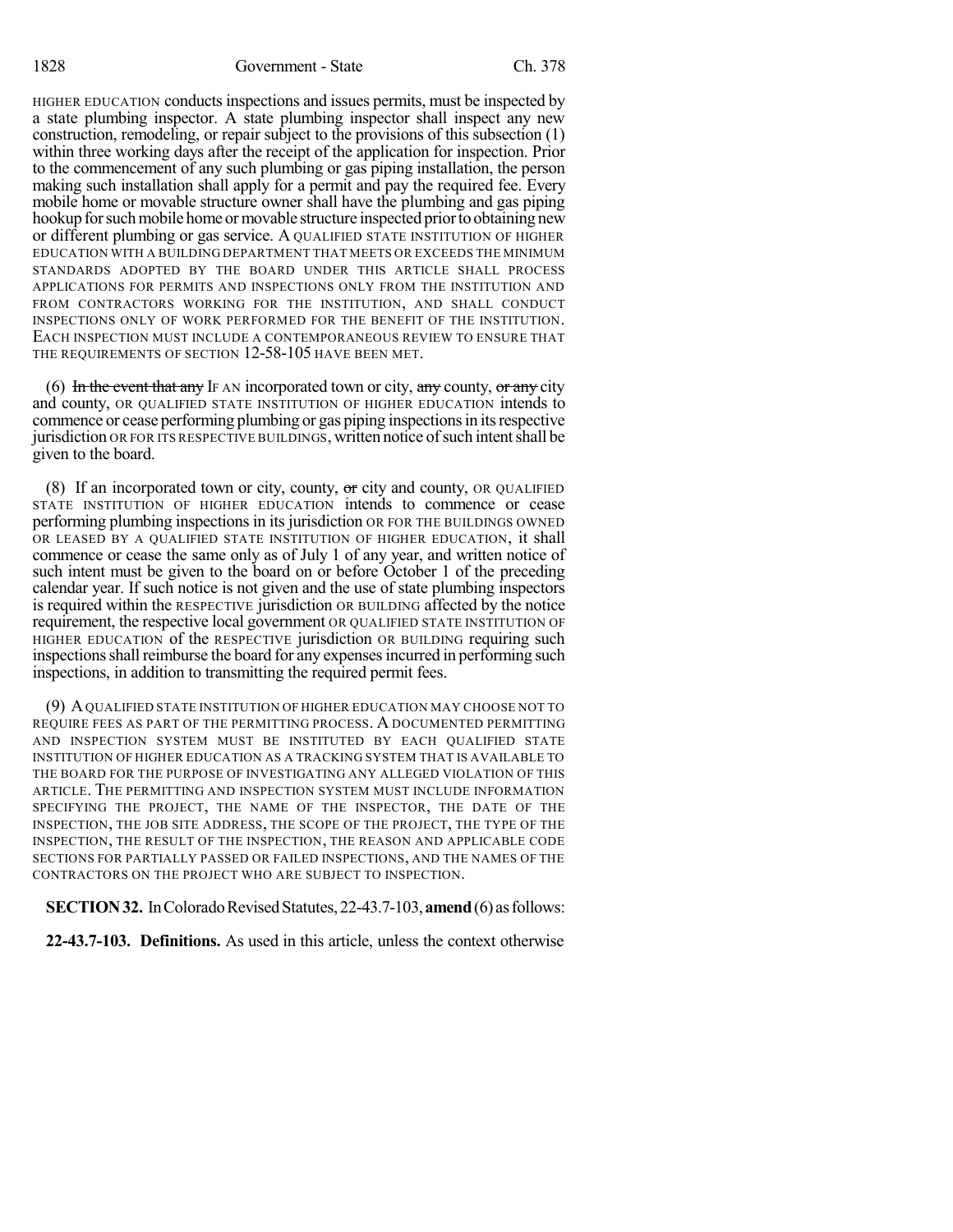requires:

(6) "Capital construction" shall have HAS the same meaning as set forth in section  $24 - 75 - 30 + (1)$  SECTION 24-30-1301 (2), C.R.S.

**SECTION 33.** In Colorado Revised Statutes, 22-43.7-109, **amend** (7) (a) as follows:

**22-43.7-109. Financial assistance for public school capital construction application requirements - evaluation criteria - local match requirements.**  $(7)$  (a) Pursuant to the timelines established pursuant to subsection (2) of this section for any fiscal year for which financial assistance isto be awarded, and after prioritizing public school facility capital construction projects as specified in subsection  $(5)$  of this section, the board shall submit to the state board a prioritized list of projects for which the board recommends the provision of financial assistance. The prioritized list must include the board's recommendation as to the amount and type of financial assistance to be provided and a statement of the source and amount of applicant matching moneys for each recommended project based upon information provided by the applicant. The board may recommend that any specific project only receive financial assistance if another higher priority project or group of projects becomes ineligible for financial assistance due to the inability of an applicant to raise required matching moneys by a deadline prescribed by the board as a condition of a financial assistance award for the higher priority project or group of projects. IF AN APPLICANT IS APPROVED FOR AN AWARD OF FINANCIAL ASSISTANCE AS AN ALTERNATE AWARD RECIPIENT AND THE APPLICANT SUCCESSFULLY RAISES REQUIRED MATCHING MONEYS THROUGH VOTER-APPROVAL OF A BALLOT QUESTION FOR CONTRACTING BONDED INDEBTEDNESS BUT DOES NOT ACTUALLY RECEIVE FINANCIAL ASSISTANCE BECAUSE ALL PRIMARY AWARD RECIPIENTS OR HIGHER PRIORITY ALTERNATE AWARD RECIPIENTS ALSO SUCCESSFULLY RAISED REQUIRED MATCHING MONEYS, THE ALTERNATE AWARD RECIPIENT MAY RESUBMIT ITS APPLICATION FOR FINANCIAL ASSISTANCE AS PREVIOUSLY APPROVED DURING THE NEXT APPLICATION CYCLE. IF THE BOARD, IN CONSULTATION WITH THE STATE TREASURER, DETERMINES THAT THE COMBINATION OF MATCHING MONEYS RAISED BY THE ALTERNATE AWARD RECIPIENT, PLUS EITHER UNSPENT PROCEEDS FROM COMPLETED LEASE-PURCHASE AGREEMENTS OR MONEYS TO BE RAISED THROUGH ENTRY INTO AN ADDITIONAL LEASE-PURCHASE AGREEMENT THAT THE STATE HAS THE CAPACITY TO EXECUTE,OR BOTH,ARE SUFFICIENT TO FUND THE APPLICANT'S PROJECT, THE BOARD MAY AWARD FINANCIAL ASSISTANCE TO THE APPLICANT AND, IF NECESSARY, ORDER THE STATE TREASURER TO ENTER INTO A LEASE-PURCHASE AGREEMENT ON BEHALF OF THE STATE. The state board shall review and make decisions regarding the prioritized list no later than June 20 of each year and may approve, disapprove, or modify the provision of financial assistance for any project recommended by the board if the state board concludes that the board misinterpreted the results of the prioritization assessment conducted pursuant to section 22-43.7-108 or misapplied the prioritization criteria specified in subsection (5) of this section. The state board shall specifically explain in writing its reasons for finding that the board misinterpreted the results of the priority assessment or misapplied the prioritization criteria when disapproving or modifying any financial assistance award recommended by the board.

**SECTION 34.** In Colorado Revised Statutes, **amend** 23-1-106 as follows: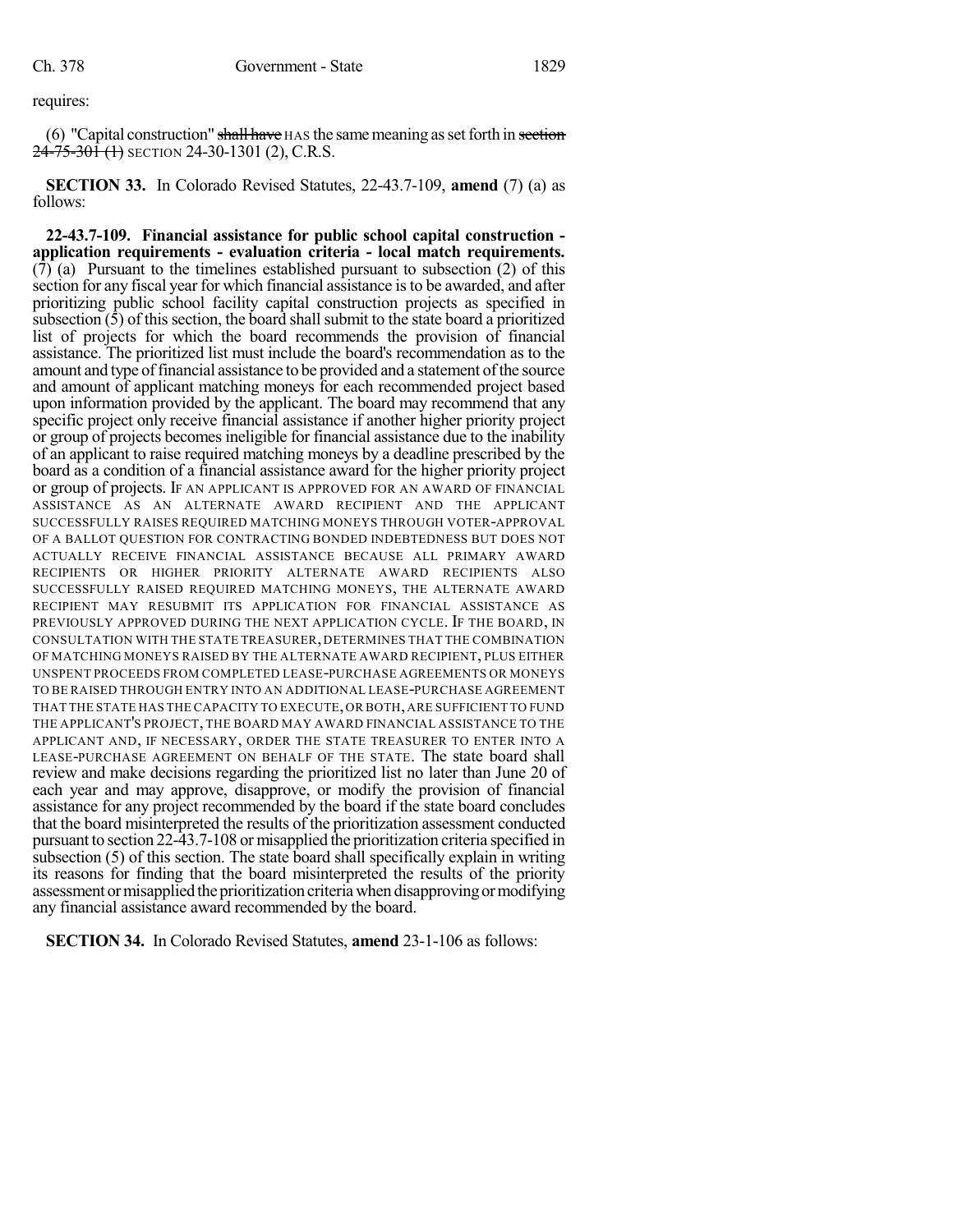1830 Government - State Ch. 378

**23-1-106. Duties and powers of the commission with respect to capital construction and long-range planning - legislative declaration - definitions.** (1) Except as permitted by subsections(9) and (10) of thissection, it is declared to be the policy of the general assembly not to authorize or to acquire sites or initiate any program or ANY activity requiring capital construction OR CAPITAL RENEWAL for state-supported STATE institutions of higher education which, for the purposes of this section, shall include the Auraria higher education center established in article 70 of this title, unless approved by the commission.

(2) The commission shall, after consultation with the appropriate governing boards of the state-supported STATE institutions of higher education and the appropriate state administrative agencies, have authority to prescribe uniform policies, procedures, and standards of space utilization for the development and approval of capital construction OR CAPITAL RENEWAL programs by institutions.

(3) The commission shall review and approve facility master plans for all state institutions of higher education on land owned or controlled by the state or an institution and capital construction OR CAPITAL RENEWAL program plans for projects other than those projects described in subsection  $(9)$  or  $(10)$  of this section. Except for those projects described in subsection (9) or (10) of this section, no capital construction OR CAPITAL RENEWAL shall commence except in accordance with an approved facility master plan and program plan.

(4) The commission shall ensure conformity of facilities master planning with approved educational master plans and facility program plans with approved facilities master plans.

(5) (a) The commission shall approve plans for any capital construction OR CAPITAL RENEWAL project at any STATE institution including a community college, OF HIGHER EDUCATION regardless ofthe source offunds; exceptthatthe commission need not approve plans for any capital construction OR CAPITAL RENEWAL project at a local district college or area vocationalschool or for any capital construction or acquisition CAPITAL RENEWAL project described in subsection (9) or (10) of this section.

(b) The commission may except from the requirements for program and physical planning any project that shall require REQUIRES less than two million dollars of state moneys.

 $(6)(a)$  The commission shall request annually from each governing board of each state institution of higher education a five-year projection of capital development CAPITAL CONSTRUCTION OR CAPITAL RENEWAL projects to be constructed but not including those projects described in subsection  $(\dot{9})$  or  $(10)$  of this section. The projection shall MUST include the estimated cost, the method of funding, a schedule for project completion, and the governing board-approved priority for each project. The commission shall determine whether a proposed project is consistent with the role and mission and master planning of the institution and conforms to standards recommended by the commission.

(b) The commission shall request annually from the governing board of each state institution of higher education a two-year projection of capital construction or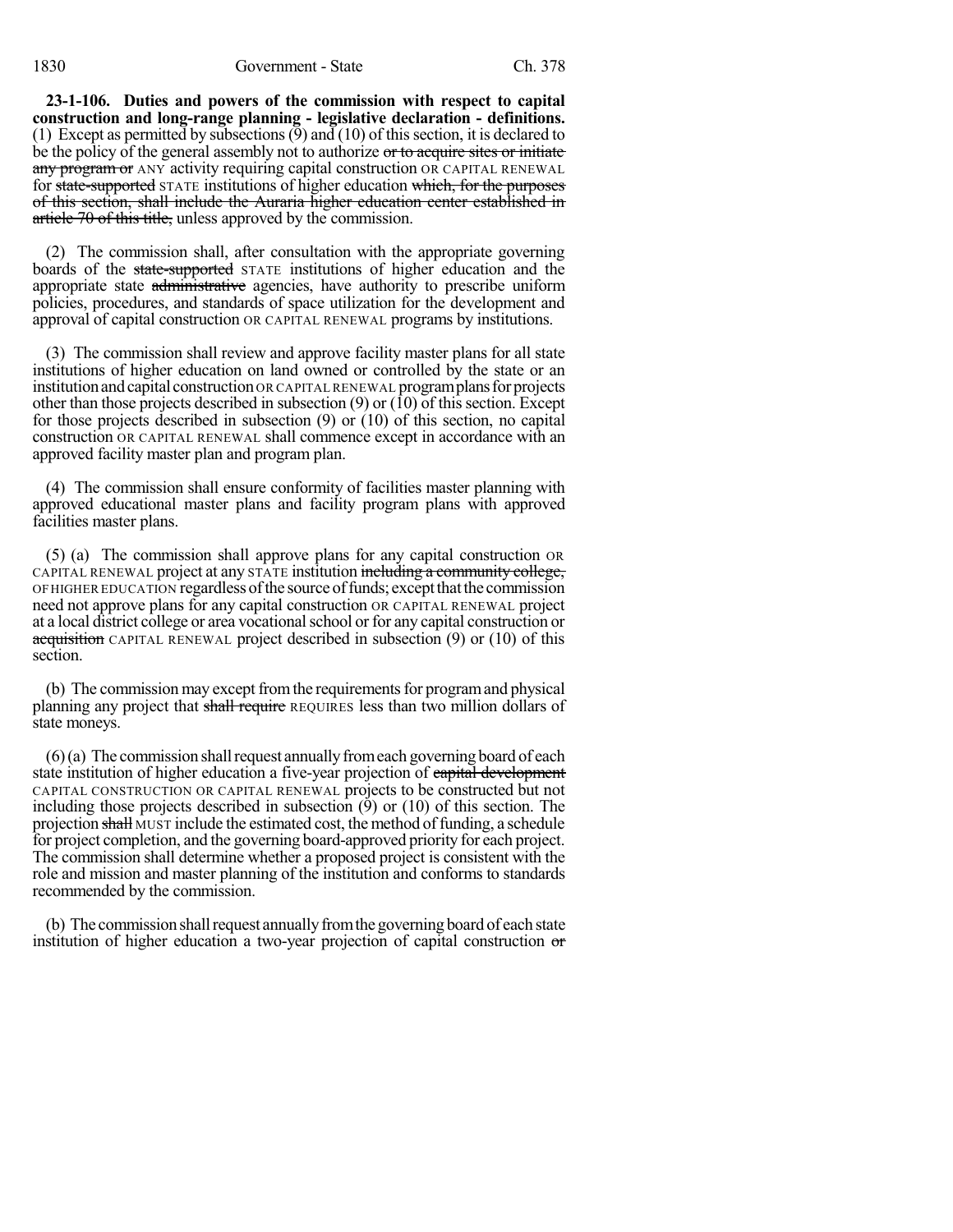acquisition projects to be undertaken pursuant to subsection (9) or (10) of this section and estimated to require total project expenditures exceeding two million dollars. The projection shall MUST include the estimated cost, the method of funding, and a schedule for project completion for each project. An A STATE institution OF HIGHER EDUCATION shall amend the projection prior to commencing a project that is not included in the institution's most recent projection.

(7) (a) The commission annually shall prepare a unified, five-year capital improvements report of projects to be constructed, but not including those CAPITAL CONSTRUCTION OR CAPITAL RENEWAL projects constructed or acquired TO BE UNDERTAKEN pursuant to subsection  $(9)$  or  $(10)$  of this section, coordinated with education plans. The commission shall transmit the report to the office of state planning and budgeting, the governor, and the general assembly THE CAPITAL DEVELOPMENT COMMITTEE, AND THE JOINT BUDGET COMMITTEE, consistent with the executive budget timetable, together with a recommended priority of funding of capital construction OR CAPITAL RENEWAL projects for the system of public higher education. The commission shall annually transmit the recommended priority of funding of capital construction OR CAPITAL RENEWAL projects to the capital development committee no later than November 1 of each year.

(b) Except as provided in subsection (5) of this section, it is the policy of the general assemblyto appropriate funds onlyfor CAPITAL CONSTRUCTION OR CAPITAL RENEWAL projects approved by the commission.

(c)  $(I)$  The commission annually shall prepare a unified, two-year capital improvements report for CAPITAL CONSTRUCTION OR CAPITAL RENEWAL projects to be constructed or acquired pursuant to DESCRIBED IN subsection  $(9)$  or  $(10)$  of this section and estimated to require total project expenditures exceeding two million dollars, coordinated with education plans. The commission shall transmit the report to the office of state planning and budgeting, the governor, and the general assembly THE CAPITAL DEVELOPMENT COMMITTEE, AND THE JOINT BUDGET COMMITTEE, consistent with the executive budget timetable.

 $(II)$  (A) Commencing in the 2010 regular legislative session, and in each regular legislative session thereafter, The commission shall submit the two-year projections prepared by each state institution of higher education for the 2010-11 and 2011-12 fiscal years, and for each two-year period thereafter as applicable, to the office of state planning and budgeting and the capital development committee. Beginning in the 2010 regular legislative session and in each regular legislative session thereafter, The capital development committee shall conduct a hearing IN EACH REGULAR LEGISLATIVE SESSION on the projections and either approve the projections orreturn the projectionsto the STATE institution OF HIGHER EDUCATION formodification.The commission and the office of state planning and budgeting shall provide the capital development committee with comments concerning each projection.

(B) A state institution of higher education may submit to the staff of the capital development committee, the commission, and the office of state planning and budgeting an amendment to its approved two-year projection. The capital development committee shall conduct a hearing on the amendment within thirty days after submission during a regular legislative session of the general assembly or within forty-five days after submission during any period that the general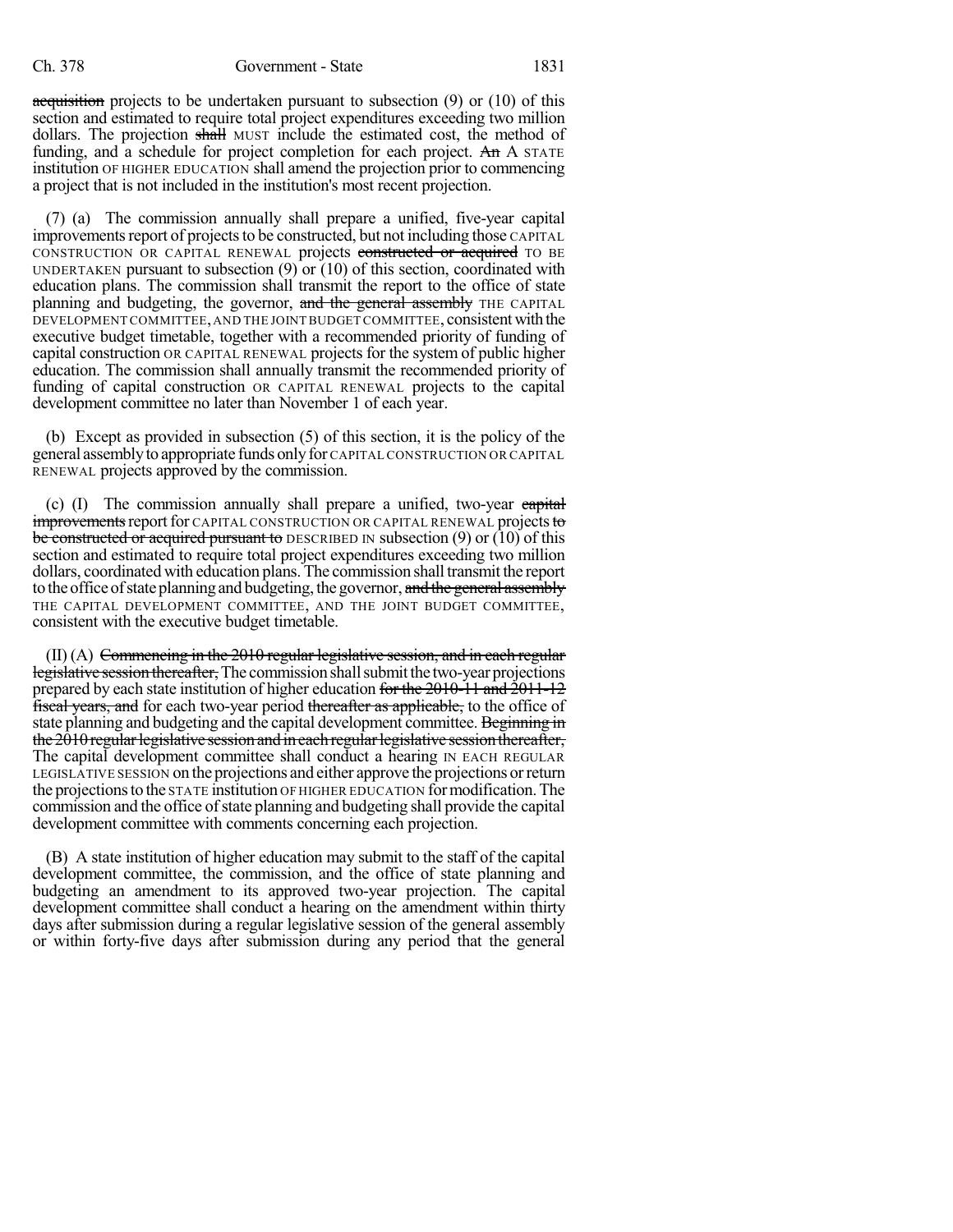assembly is not in regular legislative session. The capital development committee shall either approve the projections orreturn the projectionsto the STATE institution OF HIGHER EDUCATION for modification. The commission and the office of state planning and budgeting shall provide the capital development committee with comments concerning each amendment.

#### (8) Repealed.

(9) (a) Except as provided in paragraph (d) of this subsection (9), a capital construction or acquisition CAPITAL RENEWAL project for an auxiliary facility initiated by the governing board of a state-supported STATE institution of higher education that is contained in the most recent unified, two-year capital improvements project projection approved pursuant to subparagraph (II) of paragraph (c) of subsection (7) of this section, as the projection may be amended from time to time, and that is to be acquired or constructed and operated and maintained solely from cash funds held by the institution shall is not be subject to additional review or approval by the commission, the office of state planning and budgeting, the capital development committee, or the joint budget committee.

(b) Except as provided in paragraph (d) of this subsection (9), a capital construction or acquisition CAPITAL RENEWAL project for an academic facility initiated by the governing board of a state-supported STATE institution of higher education that is contained in the most recent unified, two-year eapital improvements project projection approved pursuant to subparagraph (II) of paragraph (c) of subsection (7) of this section, as the projection may be amended from time to time, and that is to be acquired or constructed solely from cash funds held by the institution and operated and maintained from such funds or from state moneys appropriated for such purpose, or both, shall IS not be subject to additional review or approval by the commission, the office of state planning and budgeting, the capital development committee, or the joint budget committee. Any capital construction OR CAPITAL RENEWAL project subject to this paragraph (b) shall MUST comply with the high performance standard certification program established pursuant to section  $24-30-1305$  SECTION 24-30-1305.5, C.R.S.

(c) Each governing board shall ensure, consistent with its responsibilities as set forth in section 5 (2) of article VIII of the state constitution, that a capital construction or acquisition CAPITAL RENEWAL project initiated pursuant to this subsection  $(9)$  shall be IS in accordance with its institution's mission, be of a size and scope to provide for the defined program needs, and be designed in accordance with all applicable building codes and accessibility standards.

(d) (I) The provisions of this subsection (9) shall bo not apply to a CAPITAL CONSTRUCTION OR CAPITAL RENEWAL project that is to be acquired or constructed in whole or in part using moneys subject to the higher education revenue bond intercept program established pursuant to section 23-5-139.

(II) Any plan for any such capital construction or acquisition CAPITAL RENEWAL project that is estimated to require total expenditures of two million dollars or less shall is not be subject to review or approval by the commission.

(e) A capital construction or acquisition project approved and appropriated prior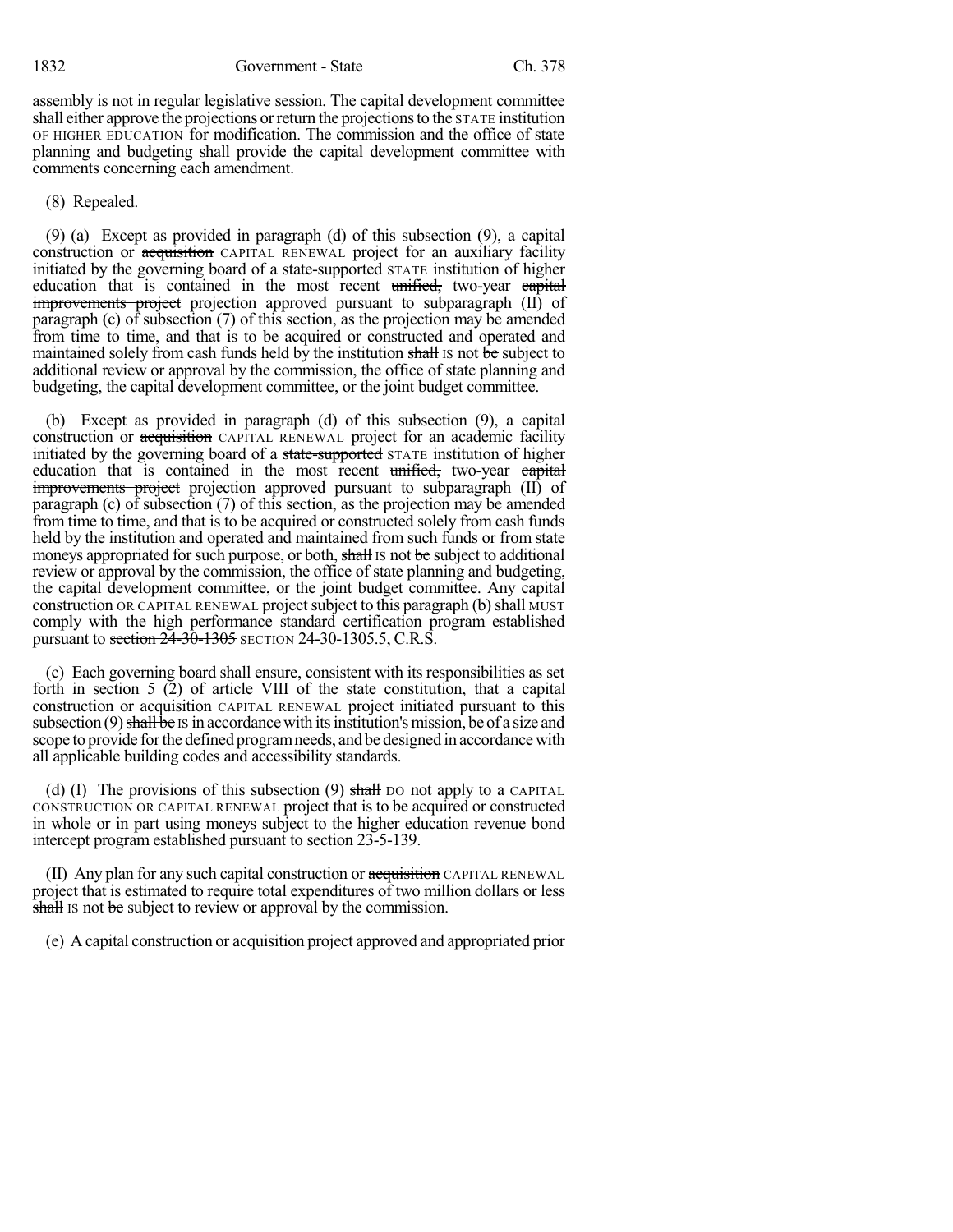to January 1, 2010, may be contained in the most recent unified two-year capital improvements project projection approved pursuant to subparagraph (II) of paragraph (c) of subsection (7) of this section. The projection may be amended from time to time and shall is not be subject to additional review or approval by the commission, the office of state planning and budgeting, the capital development committee, or the joint budget committee.

(10) (a) (I) The commission shall review and approve any plan for a capital construction or acquisition CAPITAL RENEWAL project for an auxiliary facility that is estimated to require total expenditures exceeding two million dollars and that is to be acquired or constructed and operated and maintained solely from cash funds held by the STATE institution OF HIGHER EDUCATION that, in whole or in part, are subject to the higher education revenue bond intercept program established pursuant to section 23-5-139.

(II) The commission shallreviewand approve any plan for a capital construction or acquisition CAPITAL RENEWAL project for an academic facility that is estimated to require total expenditures exceeding two million dollars, that isto be acquired or constructed solely from cash funds held by the STATE institution OF HIGHER EDUCATION that, in whole or in part, are subject to the higher education revenue bond intercept program established pursuant to section 23-5-139, and that is operated and maintained from such cash funds or from state moneys appropriated for such purpose, or both. Any capital construction OR CAPITAL RENEWAL project subject to this subparagraph  $(II)$  shall MUST comply with the high performance standard certification program established pursuant to section 24-30-1305 SECTION 24-30-1305.5, C.R.S.

(III) Any plan for any such capital construction or acquisition CAPITAL RENEWAL project that is estimated to require total expenditures of two million dollars or less shall is not be subject to review or approval by the commission.

(b) Upon approval of a plan for a capital construction or acquisition CAPITAL RENEWAL project pursuant to paragraph  $(a)$  of this subsection  $(10)$ , the commission shall submit the plan to the capital development committee. The capital development committee shall make a recommendation regarding the project to the joint budget committee. Following the receipt of the recommendation, the joint budget committee shall refer its recommendations regarding the project, with written comments, to the commission.

(c) A capital construction or acquisition project approved and appropriated prior to January 1, 2010, may be contained in the most recent unified two-year capital improvements project projection approved pursuant to subparagraph (II) of paragraph (c) of subsection  $(7)$  of this section, and the projection may be amended from time to time.

(10.2) (a) (I) Notwithstanding any law to the contrary, all academic facilities acquired or constructed, or an auxiliary facility repurposed for use as an academic facility, solely from cash funds held by the STATE institution OF HIGHER EDUCATION and operated and maintained from such cash funds or from state moneys appropriated forsuch purpose, or both, including, but not limited to, those facilities described in paragraph (b) of subsection (9) of this section and subparagraph (II) of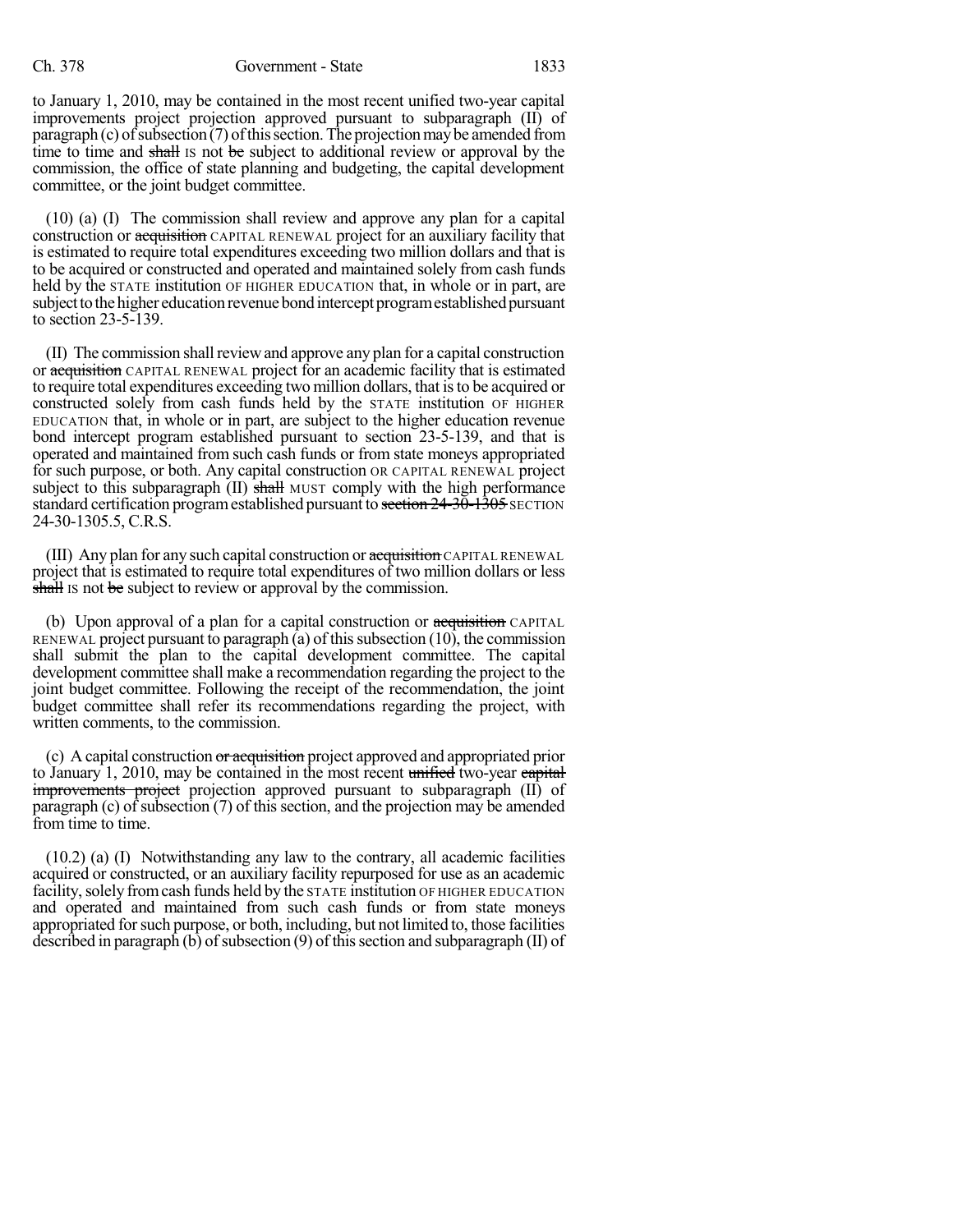1834 Government - State Ch. 378

paragraph (a) of subsection (10) of this section, that did not previously qualify for state controlled maintenance funding will qualify for state controlled maintenance funding, subject to funding approval by the capital development committee and the eligibility guidelines described in section 24-30-1303.9, C.R.S. as enacted by House Bill 12-1318, enacted in 2012.

(II) For purposes of this paragraph (a), the eligibility for state controlled maintenance funding commences on the date of the acceptance of the construction or repurposing of the facility or the closing date of any acquisition. The date of the acceptance of construction or repurposing shall be determined by the office of the state architect.

(b) (I) The general assembly hereby finds, determines, and declares that the classification of facilities as academic facilities or auxiliary facilities can be difficult, and such classifications often change as academic needs, student needs, and new construction and design practices emerge. Therefore, the office of the state architect, in collaboration with the department of higher education and the office of state planning and budgeting, shall develop guidelines in order to assist such classification. The guidelines shall be annually reviewed and approved by the capital development committee. The guidelines shall MUST address the following two factors that have historically been considered when classifying academic facilities and auxiliary facilities:

(A) The funding source for the facility; and

(B) The nature and use of the facility.

(II) The guidelines established pursuant to this paragraph (b)  $\frac{\text{shall}}{\text{MUST}}$  use the definitions set forth in subsection (10.3) of this section.

(10.3) As used in this section, unless the context otherwise requires:

(a) "Academic facility" means any building or other physical facility, including any supporting utility infrastructure AND SITE IMPROVEMENTS, that is central to the role and mission of each STATE institution OF HIGHER EDUCATION assetforth in this title. Examples include, but are not limited to, classrooms, libraries, and administrative buildings.

(b) "Auxiliary facility" means any building or other physical facility, including any supporting utility infrastructure AND SITE IMPROVEMENTS, funded from an auxiliary source such as housing or parking revenue or any building or other physical facility that has been historically managed as an auxiliary facility and is accounted for in institutional financial statements OF STATE INSTITUTIONS OF HIGHER EDUCATION as a self-supporting facility. Examples include, but are not limited to, housing facilities, dining facilities, recreational facilities, and student activities facilities.

(c) "CAPITAL CONSTRUCTION" HAS THE SAME MEANING AS SET FORTH IN SECTION 24-30-1301 (2), C.R.S.; EXCEPT THAT IT DOES NOT INCLUDE THE INSTALLATION, DEVELOPMENT, OR UPGRADE OF INFORMATION TECHNOLOGY AS SPECIFIED IN SECTION 24-30-1301 (2) (g), C.R.S.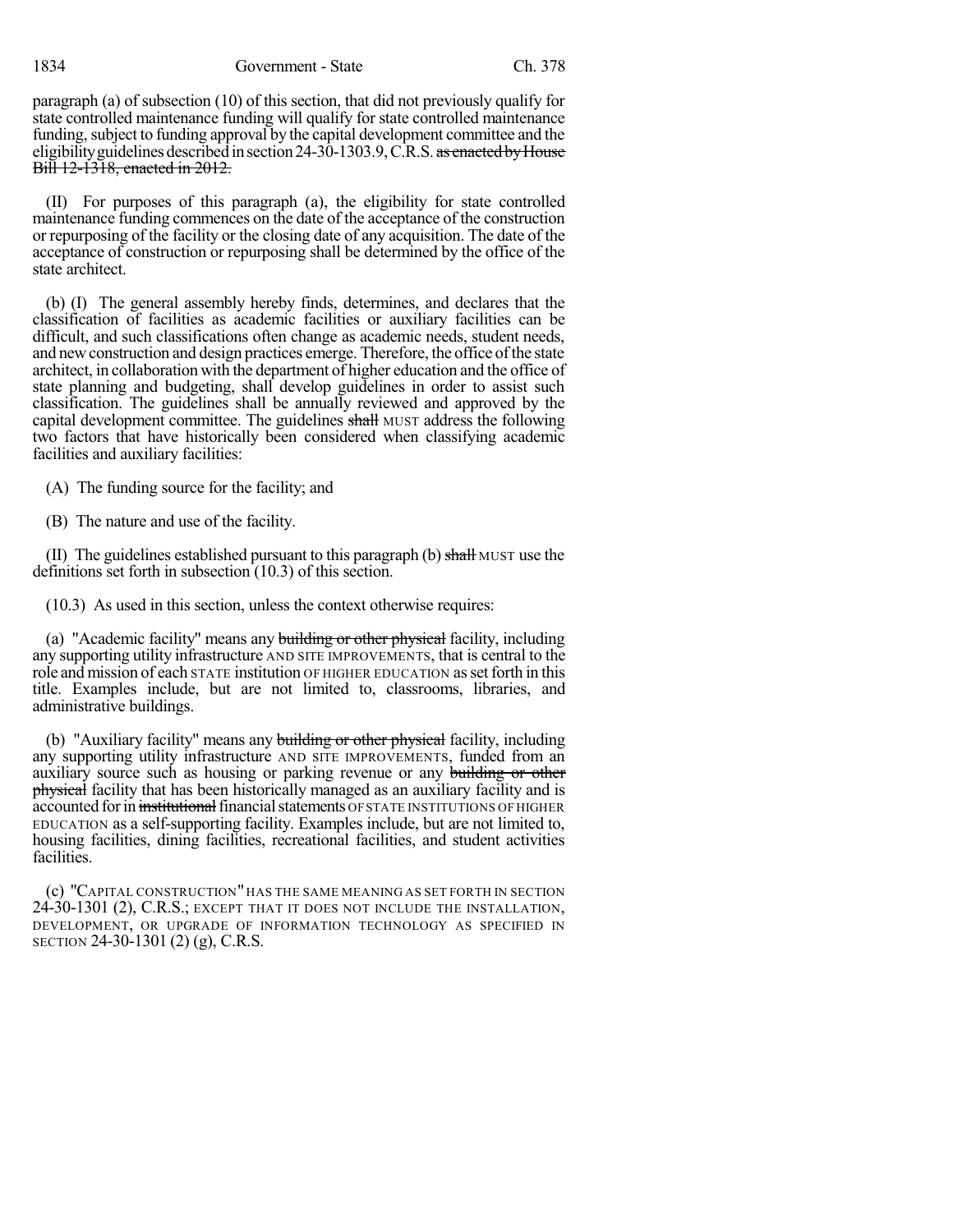(d) "CAPITAL RENEWAL" HAS THE SAME MEANING AS SET FORTH IN SECTION 24-30-1301 (3), C.R.S.

(e) "FACILITY"HAS THE SAME MEANING AS SET FORTH IN SECTION 24-30-1301(8), C.R.S.

(f) "STATE INSTITUTION OF HIGHER EDUCATION" MEANS A STATE INSTITUTION OF HIGHER EDUCATION AS DEFINED IN SECTION 23-18-102 (10), AND THE AURARIA HIGHER EDUCATION CENTER CREATED IN ARTICLE 70 OF THIS TITLE.

 $(10.5)$  (a) For any project subject to subsection (9) or (10) of this section, if, after commencement of acquisition or construction, the governing board of the STATE institution OF HIGHER EDUCATION receives an additional gift, grant, or donation for the project, the governing board may amend the project without the approval of the commission, the office of state planning and budgeting, the capital development committee, orthe joint budget committee so long asthe governing board notifiesthe commission, the office of state planning and budgeting, the capital development committee, and the joint budget committee in writing, explaining how the project has been amended and verifying the receipt of the additional gift, grant, or donation.

(b) For any project subject to subsection  $(9)$  or  $(10)$  of this section, the governing board may enhance the project in an amount not to exceed fifteen percent of the original estimate of the cost of the project without the approval of the commission, the office of state planning and budgeting, the capital development committee, or the joint budget committee so long as the governing board notifies the commission, the office of state planning and budgeting, the capital development committee, and the joint budget committee inwriting, explaininghowtheproject hasbeenenhanced and the source of the moneys for the enhancement.

(c) For any project subject to subsection  $(9)$  or  $(10)$  of this section, the governing board of the STATE institution OF HIGHER EDUCATION implementing the project is not required to submit for the project quarterly expenditure reports as described in section 24-30-204 (2), C.R.S. The governing board shall submit for the project annual expenditure reports as required in section 24-30-204 (1), C.R.S.

 $(11)(a)$  Each state institution of higher education shall submit to the commission on or before September 1 of each year a list and description of each project for which an expenditure was made during the immediately preceding fiscal year that:

(I) Was not subject to review by the commission pursuant to subsection  $(9)$  of this section;

(II) Was approved pursuant to subsection (10) of this section;

(III) Was estimated to require total expenditures oftwo million dollars orless; or

(IV) Was amended or enhanced after commencement of acquisition or construction pursuant to subsection (10.5) of this section.

(b) The commission shall submit a compilation of the projects to the capital development committee on or before December 1 of each year.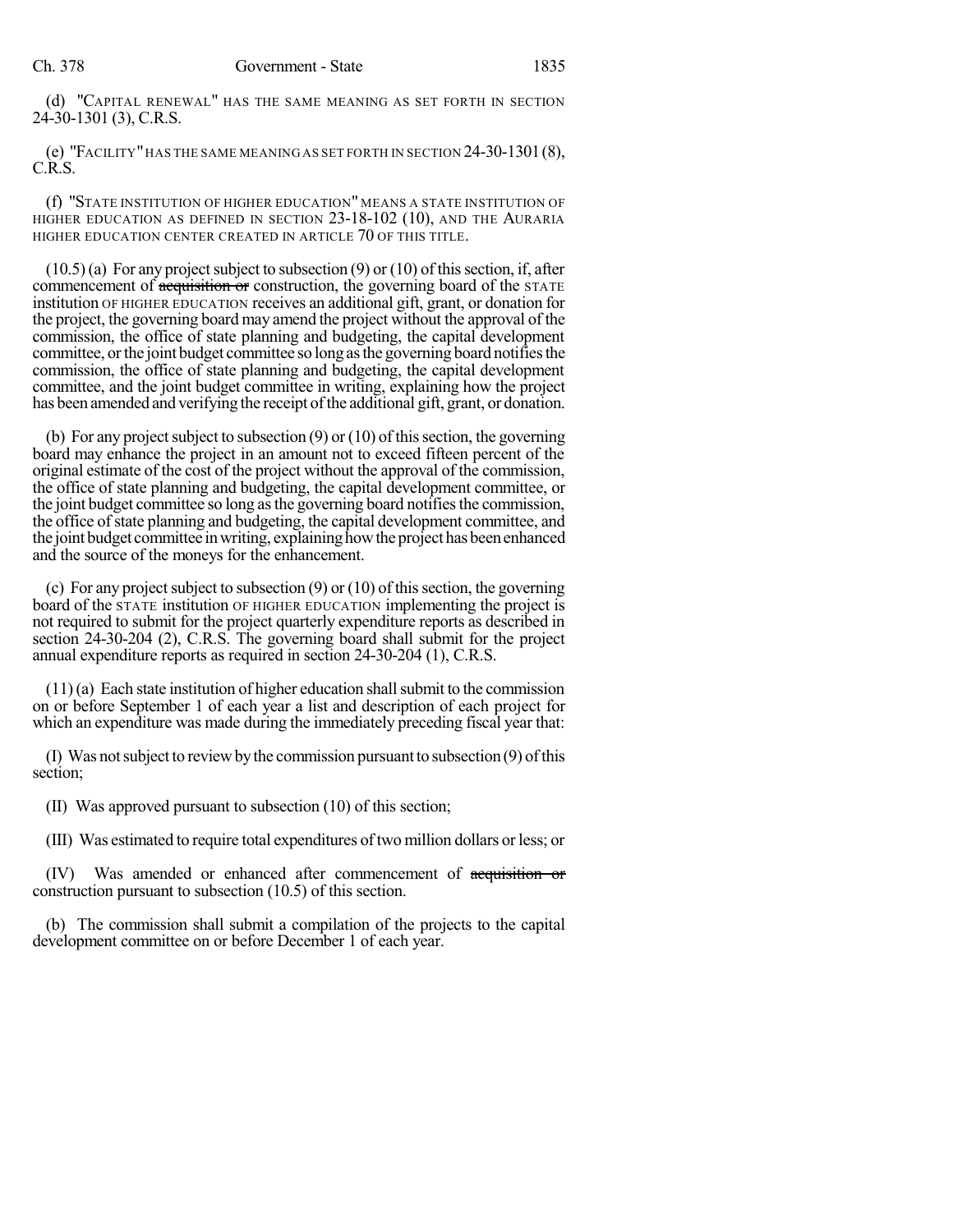(12) Each STATE institution OF HIGHER EDUCATION shall submit to the commission a facilitymanagement plan or update required bysection 24-30-1303.5 (3.5), C.R.S. The commission shall review the facility management plan or update and make recommendations regarding it to the department of personnel.

(13) The provisions of this section shall not apply to any local junior college district that is not a part of the state system and not eligible to receive any state funds for capital construction pursuant to section 23-71-202 (3).

**SECTION 35.** In Colorado Revised Statutes, 23-31-504, **amend** (3) as follows:

**23-31-504. Control, investment, and expending of funds.** (3) The general assembly of the state of Colorado engages that the principal of such fund shall forever remain REMAINS unimpaired and the income thereof shall be IS applied without diminution to the uses and purposes prescribed in said act of congress; except that, as prescribed in said act of congress, a sum not exceeding ten percent of the principal of such fund may be expended by the board of governors of the Colorado state university system for the purchase or exchange of lands for sites or experimental stations, subject to the PROVISIONS OF SECTIONS 24-75-301 TO 24-75-303, C.R.S., AND THE approval of the governor. and the provisions of sections 24-75-301 to 24-75-303, C.R.S.

**SECTION 36.** In Colorado Revised Statutes, **amend** 24-1-136.5 as follows:

**24-1-136.5. Long-range planning for capital construction, controlled maintenance, capital renewal-policy -heads ofprincipaldepartments.**(1) The executive director of each department, after consultation with the directors of the subordinate agencies, divisions, or offices within the department, shall have HAS THE authority to prescribe uniform policies, procedures, and standards of space utilization in department facilities, except for office space, for the development and approval of capital construction, CONTROLLED MAINTENANCE, AND CAPITAL RENEWAL projects for the department. Nothing in this subsection  $(1)$  shall SHOULD be construed to alter the authority of the department of personnel to prescribe uniform standards for office space pursuant to section 24-30-1303 (1) (h).

(2) The executive director shall review and, with the approval of the governor, approve facilities master planning and facilities program planning for all capital construction, CONTROLLED MAINTENANCE, AND CAPITAL RENEWAL projects of the ON department on state-owned or state-controlled land REAL PROPERTY, regardless ofthe source offunds, and no capital construction, CONTROLLED MAINTENANCE,OR CAPITAL RENEWAL shall commence except in accordance with an approved facilities master plan, facilities program plan, and physical plan.

(3) The executive director shall ensure conformity of facilities master planning with approved department operational master plans, facilities program plans with approved facilities master plans, and physical plans with approved facilities program plans.

(4) Plans for any capital construction, CONTROLLED MAINTENANCE, OR CAPITAL RENEWAL project for the department shall be ARE subject to the approval of the executive director, regardless of the source of funds. The executive director may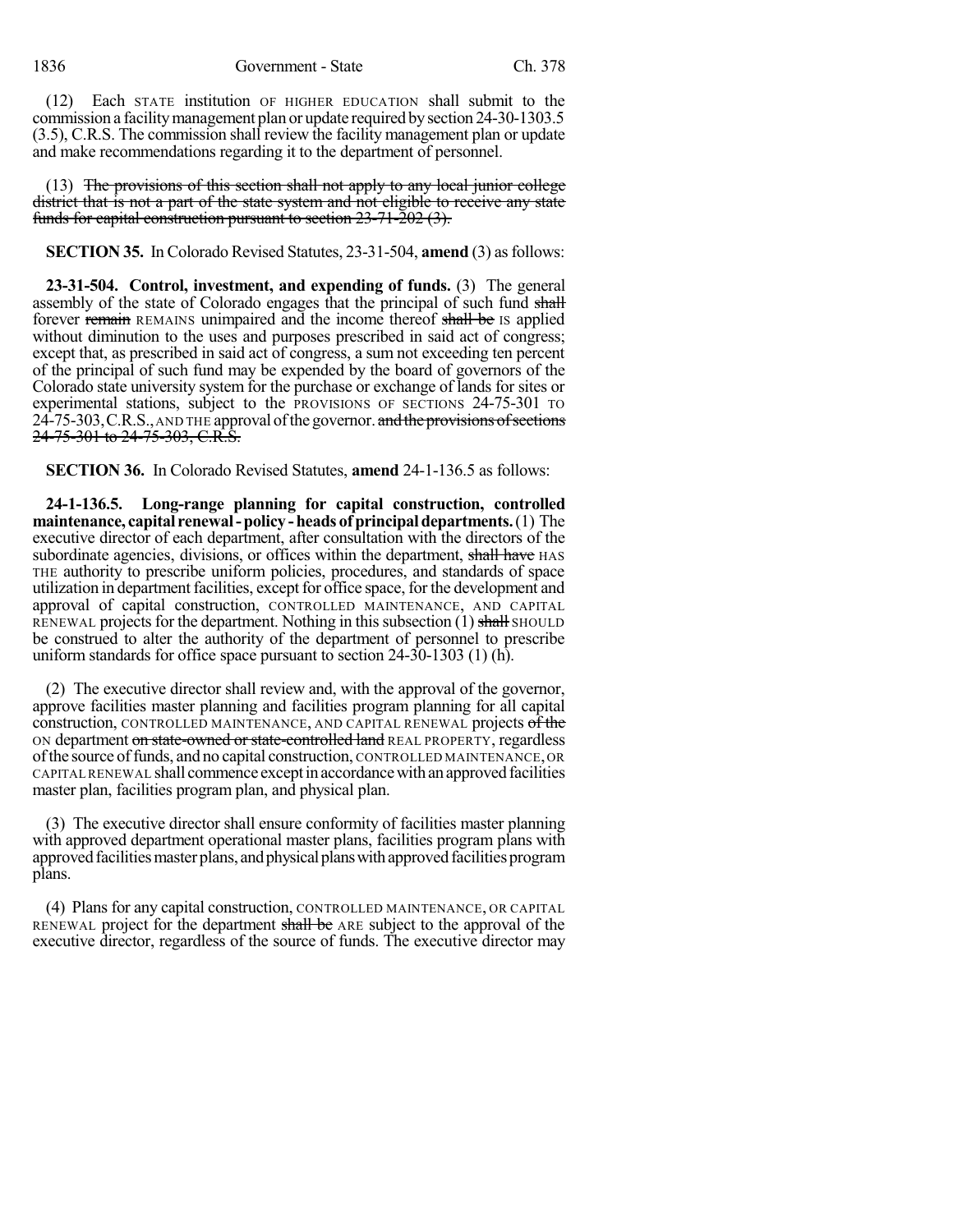exempt any project which requires less than five hundred thousand dollars of state moneys from the requirements for master planning and program planning.

(5) The executive director shall annually request from the director of each subordinate agency, division, or office within the department a five-year projection of ANY capital development CONSTRUCTION, CONTROLLED MAINTENANCE, AND CAPITAL RENEWAL projects. The projection shall MUST include the estimated cost, the method of funding, a schedule for project completion, and the director's priority for each project. The executive directorshall determine whether a proposed project is consistent with operational master planning and facilities master planning of the department and conforms to space utilization standards established pursuant to subsection (1) of this section and section 24-30-1303 (1) (h).

(6) (a) The executive director shall annually establish a department five-year capital improvements CONSTRUCTION, CONTROLLED MAINTENANCE, AND CAPITAL RENEWAL plan coordinated with department operational master plans and facilities master plans and shall transmit to the office of state planning and budgeting, the governor, and the general assembly, consistentwith the executive budget timetable, a recommended priority of funding of capital construction, CONTROLLED MAINTENANCE, AND CAPITAL RENEWAL projects for the department.

(b) Except as provided in subsection (4) of this section, it is the policy of the general assembly to appropriate funds only for projects approved by the executive director.

(7) Any acquisition or utilization of real property by a department which is conditional upon or requires expenditures of state-controlled STATE funds or federal funds shall be IS subject to the approval of the executive director, regardless of whether the acquisition is by lease, lease-purchase, purchase, gift, or otherwise.

(8) Prior to approving the facilities master plan and facilities program plan for anycapital construction, CONTROLLED MAINTENANCE,OR CAPITAL RENEWAL project to be constructed, operated, and maintained solely from fees, gifts and bequests, grants, revolving funds, or a combination of such sources, the executive director shall request and consider recommendations from the capital development committee and the joint budget committee. The executive director, the capital development committee, and the joint budget committee shall by agreement adopt procedures for the review of such projects by the capital development committee and joint budget committee. The agreement shall MUST provide that, whenever possible, the capital development committee and joint budget committee will submit their recommendations to the executive director within thirty days after each committee receives the information prescribed in the agreement as necessary for its review.

(9) This section shall DOES not apply to the department of higher education, nor shall SHOULD it be construed to alter the duties of the Colorado commission on higher education set forth in section 23-1-106, C.R.S.

(10) AS USED IN THIS SECTION, UNLESS THE CONTEXT OTHERWISE REQUIRES:

(a) "CAPITAL CONSTRUCTION" HAS THE SAME MEANING AS SET FORTH IN SECTION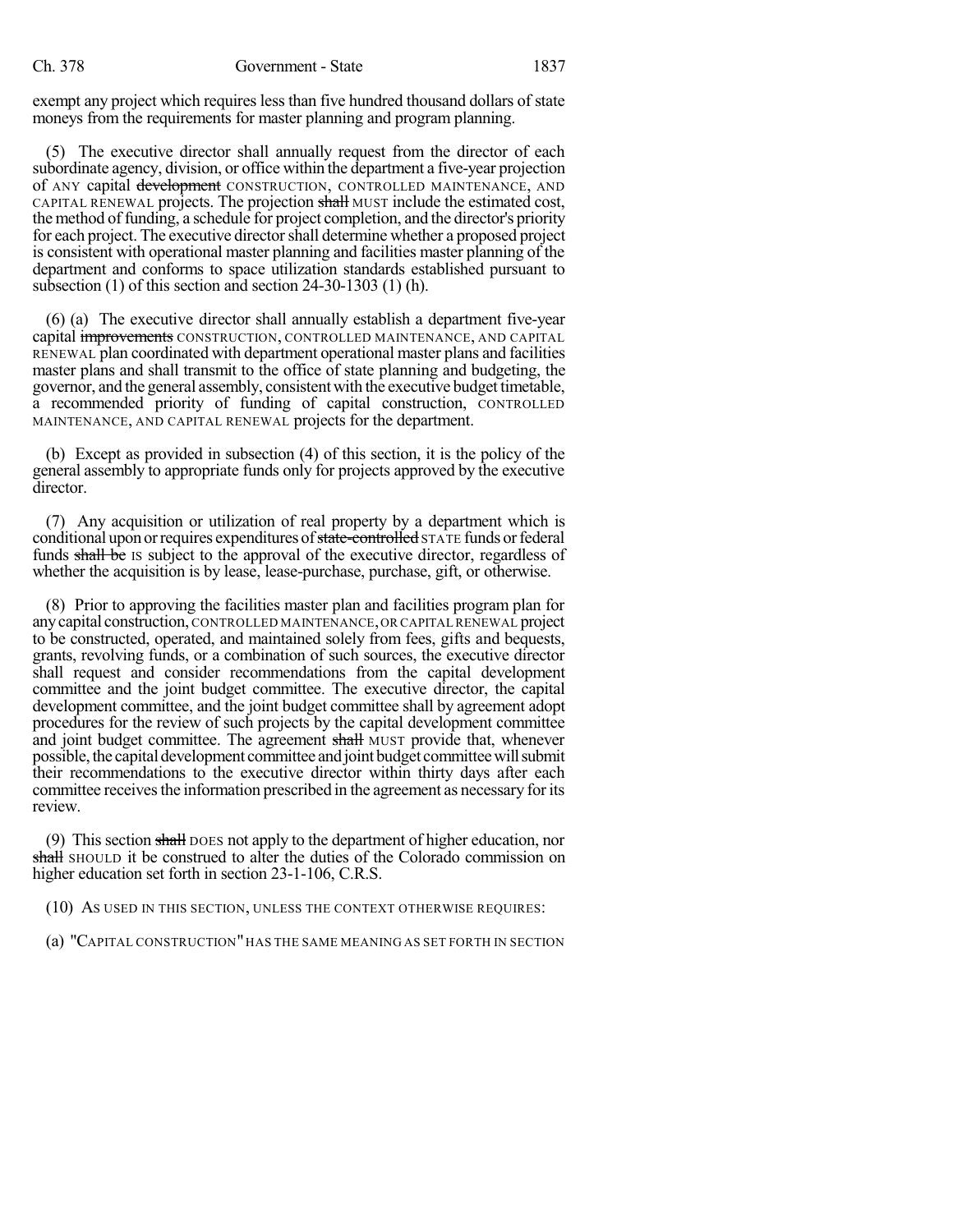24-30-1301 (2).

(b) "CAPITAL RENEWAL" HAS THE SAME MEANING AS SET FORTH IN SECTION 24-30-1301 (3).

(c) "CONTROLLED MAINTENANCE" HAS THE SAME MEANING AS SET FORTH IN SECTION 24-30-1301 (4), INCLUDING THE LIMITATIONS SPECIFIED IN SECTION 24-30-1303.9.

(d) "FACILITY"HAS THE SAME MEANING AS SET FORTH IN SECTION 24-30-1301(8).

(e) "REAL PROPERTY" HAS THE SAME MEANING AS SET FORTH IN SECTION 24-30-1301 (15).

**SECTION 37.** In Colorado Revised Statutes, 24-30-1402, **amend** (1.5), (5), and (7); and **add** (8) as follows:

**24-30-1402. Definitions.** As used in this part 14, unless the context otherwise requires:

(1.5) "Continuing contract" means a contract for professional services entered into pursuant to this part 14 between a state agency OR STATE INSTITUTION OF HIGHER EDUCATION and a person, whereby the person provides professional services to the state agency OR STATE INSTITUTION OF HIGHER EDUCATION for work of a specified nature as outlined in the contract required by the state agency OR STATE INSTITUTION OF HIGHER EDUCATION with no specific time limitation. Any such contract shall provide a termination clause.

(5) "Principal representative" means the governing board of a state department, institution, or agency OR STATE INSTITUTION OF HIGHER EDUCATION or, if there is no governing board, the executive head of a state department, institution, or agency OR STATE INSTITUTION OF HIGHER EDUCATION, as designated by the governor or the general assembly.

"State agency" means this state or any department, board, bureau, commission, institution, or other agency of this state HAS THE SAME MEANING AS SET FORTH IN SECTION 24-30-1301 (17).

(8) "STATE INSTITUTION OF HIGHER EDUCATION" HAS THE SAME MEANING AS SET FORTH IN SECTION 24-30-1301 (18).

**SECTION 38.** In Colorado Revised Statutes, 24-30-1403, **amend** (1) and (2) (a) as follows:

**24-30-1403. Professionalservices- listings- preliminary selections.** (1) Any person desiring to provide professional services to a state agency OR A STATE INSTITUTION OF HIGHER EDUCATION shall annually submit to the department a statement of qualifications and performance data and such other information as may be required by the department. The department may request such person to update such statement before the anniversary date in order to reflect changed conditions in the status of such person.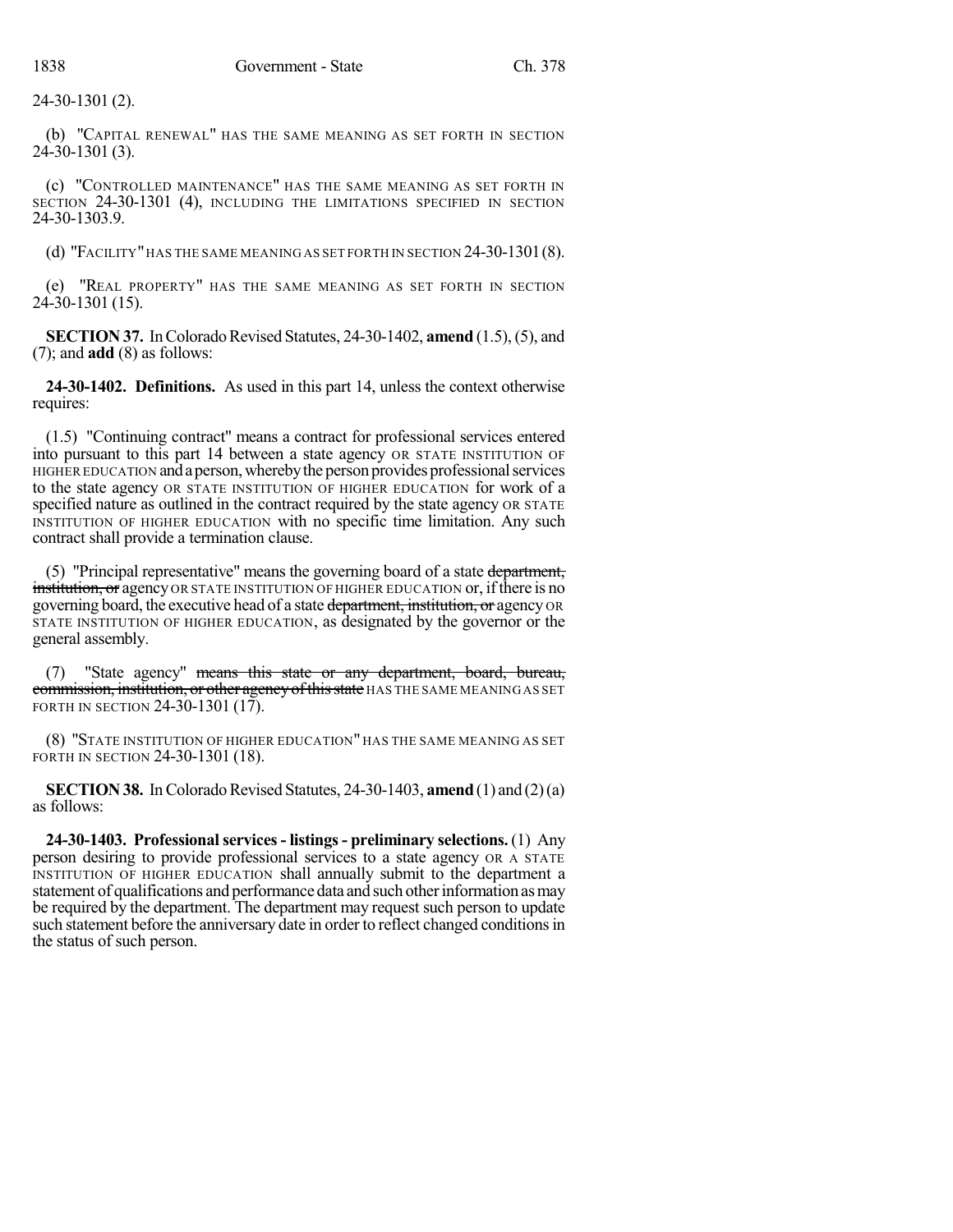(2) (a) For each proposed project for which professional services are required AND WHERE THE FEE FOR SUCH PROFESSIONAL SERVICES IS ESTIMATED TO EQUAL OR EXCEED TWENTY-FIVE THOUSAND DOLLARS, the principal representative of the state agency OR STATE INSTITUTION OF HIGHER EDUCATION for which the project isto be done shall evaluate current statements of qualifications and performance data on file with the department and shall conduct discussions with no less than three persons regarding their qualifications, approaches to the project, abilities to furnish the required professional services, anticipated design concepts, and use of alternative methods of approach for furnishing the required professional services. The principal representative shall then select, in order of preference, no less than three persons ranked in order and deemed to be most highly qualified to perform the required professional services after considering, and based upon, such factors as the ability of professional personnel, past performance, willingness to meet time and budget requirements, location, current and projected work loads, the volume of work previously awarded to the person by the state agency OR STATE INSTITUTION OF HIGHER EDUCATION, and the extent to which said persons have and will involve minority subcontractors, with the object of effecting an equitable distribution of contracts among qualified persons as long as such distribution does not violate the principle of selection of the most highly qualified person. In selection pursuant to this section, Colorado firms shall be given preference when qualifications appear to be equal. All selections are subject to approval by the principal representative, and all contracts between the principal representative and such selected professionals shall be consistent with appropriation and legislative intent.

**SECTION 39.** In Colorado Revised Statutes, 24-30-1404, **amend** (1), (6), (7) (a), (7) (d), (7) (f), and (7) (g) (I) as follows:

**24-30-1404. Contracts.** (1) The principal representative shall negotiate a contract with the highest qualified person providing professional services for such services at compensation which the principal representative determines in writing to be fair and reasonable. In making such decision, the principal representative shall take into account the estimated value of the services to be rendered and the scope, complexity, and professional nature thereof. For all lump-sum or cost-plus-a-fixed-fee professional service contracts, the principal representative shall require the firm receiving the award to execute a certificate stating that wage rates and other factual unit costs supporting the compensation to be paid by the state agency OR STATE INSTITUTION OF HIGHER EDUCATION for the professionalservices are accurate, complete, and current at the time of contracting. Any professional service contract under which such a certificate isrequired shall contain a provision that the original contract price and anyadditionsthereto shall be adjusted to exclude any significant sums by which the principal representative determines the contract price had been increased due to inaccurate, incomplete, or noncurrent wage rates and other factual unit costs. All such contract adjustments shall be made within one year following the end of the contract.

(6) Nothing in this part 14 shall be construed to prohibit continuing contracts between STATE AGENCIES OR STATE INSTITUTIONS OF HIGHER EDUCATION AND persons providing professional services. and state agencies. All selections, contracts, and negotiations undertaken pursuant to this part 14 and all processes and procedures in connection with such matters shall be in conformity with this part 14.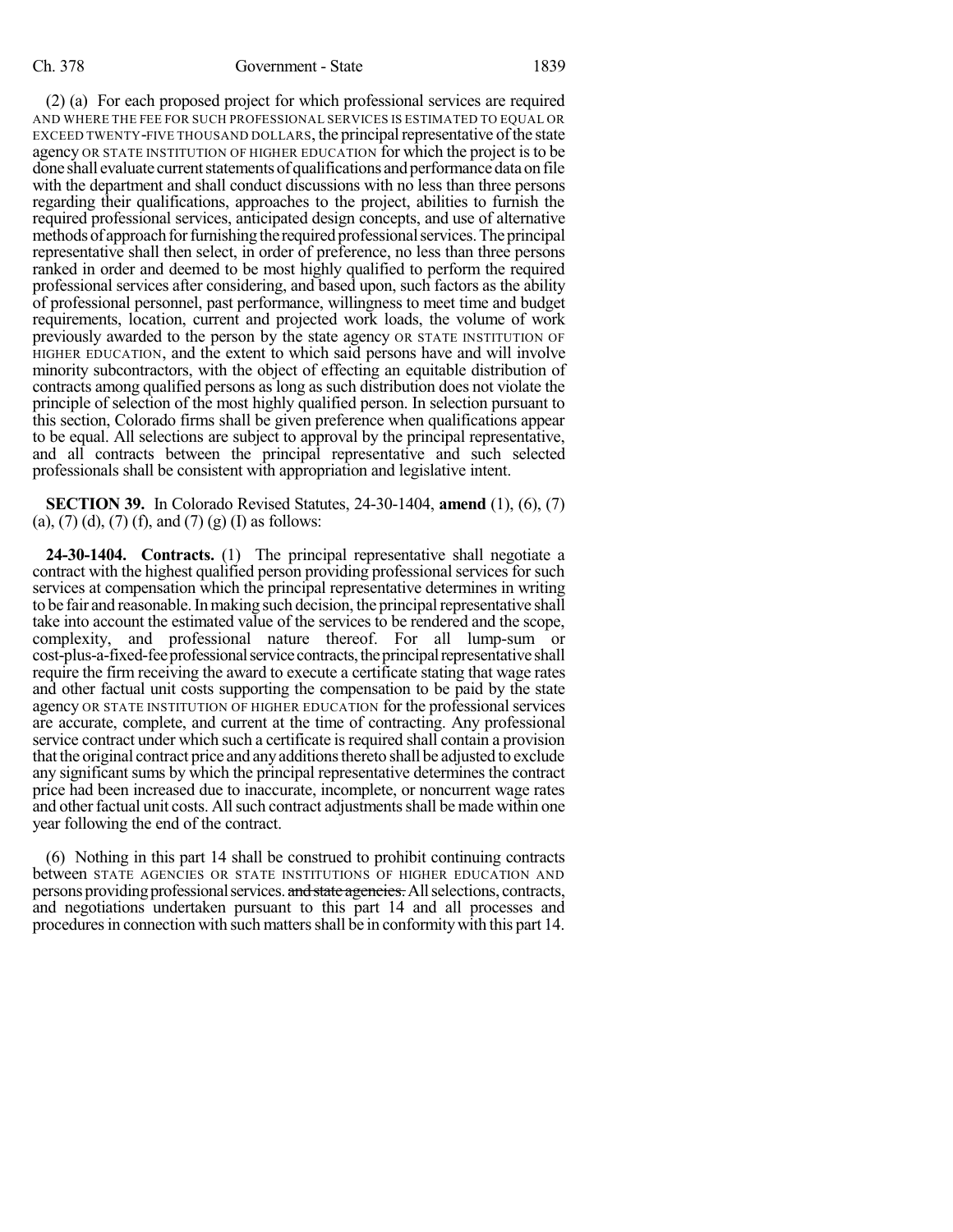(7) (a) Except as provided in paragraphs (b), (c), (e), (f), and (g) of this subsection (7), any professional services contract entered into pursuant to the provisions of this part 14 shall be executed and encumbered within six months after the date on which the appropriation that includes the project for which the professional services are required becomes law. If no professional services contract is required for a particular project, the contract with the contractor for the project shall be entered into within six months after the appropriation. If a state agency OR STATE INSTITUTION OF HIGHER EDUCATION determinesthat the nature of a particular project is such that the deadlines imposed by this section cannot be met, the state agency OR STATE INSTITUTION OF HIGHER EDUCATION may request the capital development committee to recommend to the controllerthat the deadline be waived for that project. The controller, in consultation with the capital development committee, may grant a waiver from such deadlines. This subsection (7) shall not apply to projects under the supervision of the department of transportation. This subsection  $(7)$  shall not affect any priority established pursuant to section 24-35-210 (11) in the general appropriation act for expenditures for projects to be financed from net lottery proceeds appropriated for capital construction.

(d) The provisions of this subsection (7) shall not be construed to limit the authority of any state agency OR STATE INSTITUTION OF HIGHER EDUCATION to amend a contract in order to provide for technical corrections, provision of unanticipated work, extensions of performance periods, or other modifications which are necessary to secure satisfactory completion of the work and provision of goods and services within the scope of the original contract.

(f) In the event that an appropriation is made to a state agency OR STATE INSTITUTION OF HIGHER EDUCATION for allocation to other state agencies OR STATE INSTITUTIONS OF HIGHER EDUCATION, the six-month period shall apply APPLIES to the execution and encumbrance of a contract by the agency OR INSTITUTION receiving the allocation and shall begin BEGINS to run from the date of the allocation by the agency OR INSTITUTION that received the original appropriation. Nothing in this paragraph (f) shall be construed to extend the duration of any appropriation.

(g) This subsection (7) shall not apply to:

(I) A capital construction project at  $a\mathbf{m}$  A STATE institution of higher education including the Auraria higher education center established in article 70 of title 23, C.R.S., that is to be constructed solely from cash funds held by the institution or federal funds made available for the project or a combination of the cash funds and the federal funds; or

**SECTION 40.** In Colorado Revised Statutes, **amend** 24-30-1405 as follows:

**24-30-1405. Public notice.** When professional services are required to be contracted for, public notice shall be given by the state agency OR STATE INSTITUTION OF HIGHER EDUCATION if the basic construction cost of the project is estimated by the state agency OR STATE INSTITUTION OF HIGHER EDUCATION to be more than one million dollars or if the fee for professional services is estimated to exceed one hundred thousand dollars. The public notice shall be given at least fifteen days prior to the selection of the three or more most highly qualified persons by the principal representative pursuant to section 24-30-1403 (2), and, except for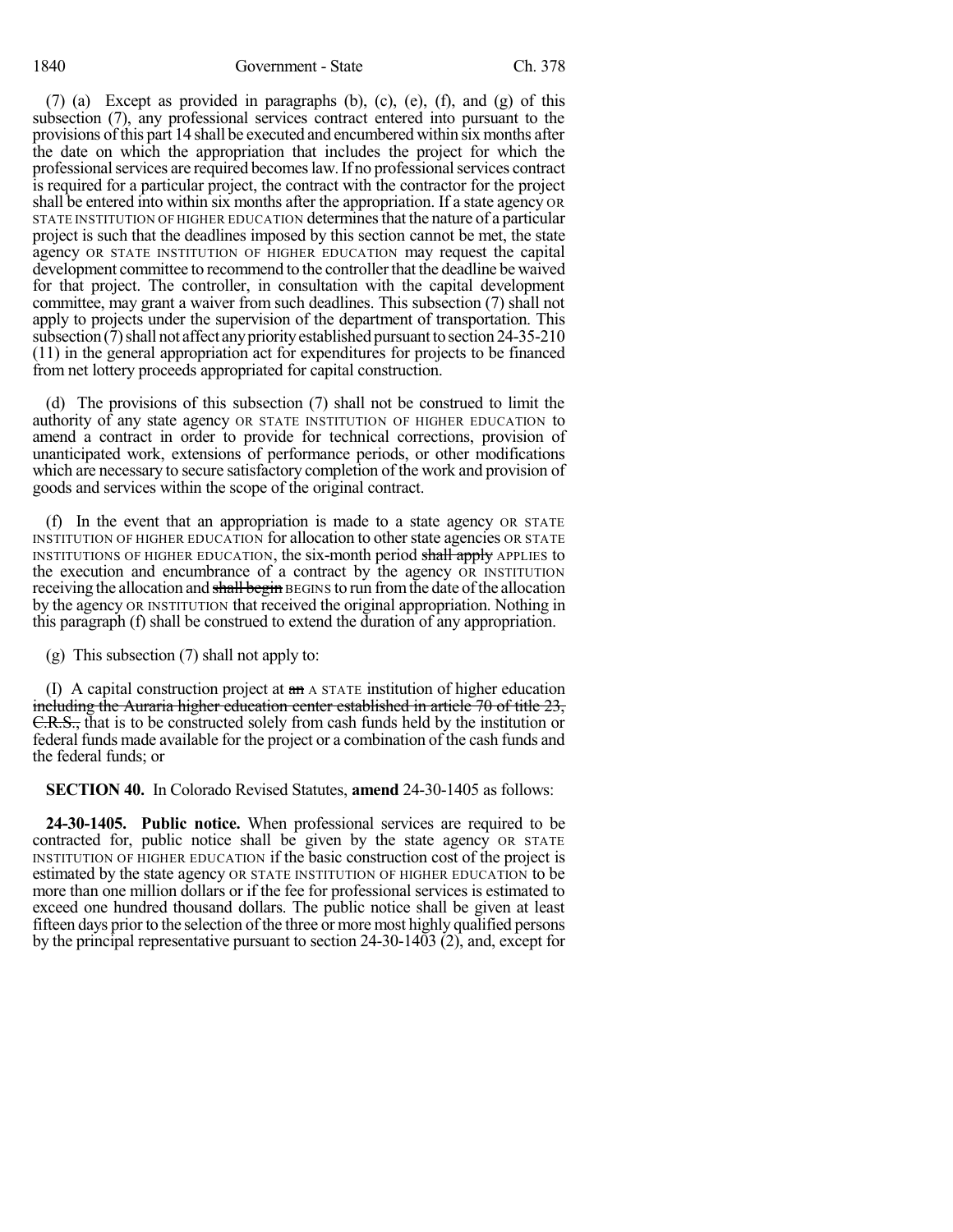#### Ch. 378 Government - State 1841

projects under the supervision of the department of transportation, the public notice shall be given no later than eight weeks after the date on which the appropriation for the project becomes law. The public notice shall be given by publication at least once in one or more daily newspapers of general circulation in this state OR IN AN ELECTRONIC MEDIUM APPROVED BY THE EXECUTIVE DIRECTOR OF THE DEPARTMENT OF PERSONNEL.The public notice shall contain ageneral descriptionoftheproposed project and shall indicate the procedure by which interested persons may apply for consideration for the contract.

### **SECTION 41.** In Colorado Revised Statutes, **amend** 24-30-1406 as follows:

**24-30-1406. Criminal liability.** (1) Any person, other than a bona fide employee working solely for a person providing professional services, who offers, agrees, or contracts to solicit or secure for any other person state agency contracts for professional services WITH A STATE AGENCY OR STATE INSTITUTION OF HIGHER EDUCATION and who, in so doing, receives any fee, commission, gift, or other consideration contingent upon or resulting from the making of the contract commits a class 3 felony and shall be punished as provided in section 18-1.3-401, C.R.S.

(2) Any person providing professional services who offers to pay or does pay any fee, commission, gift, or other consideration contingent upon or resulting from the making of a contract for professional services with a state agency OR STATE INSTITUTION OF HIGHER EDUCATION commits a class 1 misdemeanor and shall be punished as provided in section 18-1.3-501, C.R.S.

(3) Any state agency OR STATE INSTITUTION OF HIGHER EDUCATION official or employee who solicits or secures or offers to solicit or secure a contract for professional services with a state agency OR STATE INSTITUTION OF HIGHER EDUCATION and who is paid any fee, commission, gift, or other consideration contingent upon the making of such contract commits a class 1 misdemeanor and shall be punished as provided in section 18-1.3-501, C.R.S.

**SECTION 42.** In Colorado Revised Statutes, **amend** 24-30-1407 as follows:

**24-30-1407. Prior existing design plans.** Notwithstanding any other provision of this part 14 or of part 13 of this article, there shall be no public notice requirement or utilization of the selection process as provided for in this part 14 or in part 13 ofthis article for projectsin which the state agency OR STATE INSTITUTION OF HIGHER EDUCATION is able to reuse existing drawings, specifications, designs, or other documents from a prior project.

**SECTION 43.** In Colorado Revised Statutes, **amend** 24-37-101 as follows:

**24-37-101. Definitions.** As used in this part 1 ARTICLE, unless the context otherwise requires:

(1) "Director" means the director of the office of state planning and budgeting "CAPITAL CONSTRUCTION" HAS THE SAME MEANING AS SET FORTH IN SECTION 24-30-1301 (2).

(2) "Office" means the office of state planning and budgeting "CAPITAL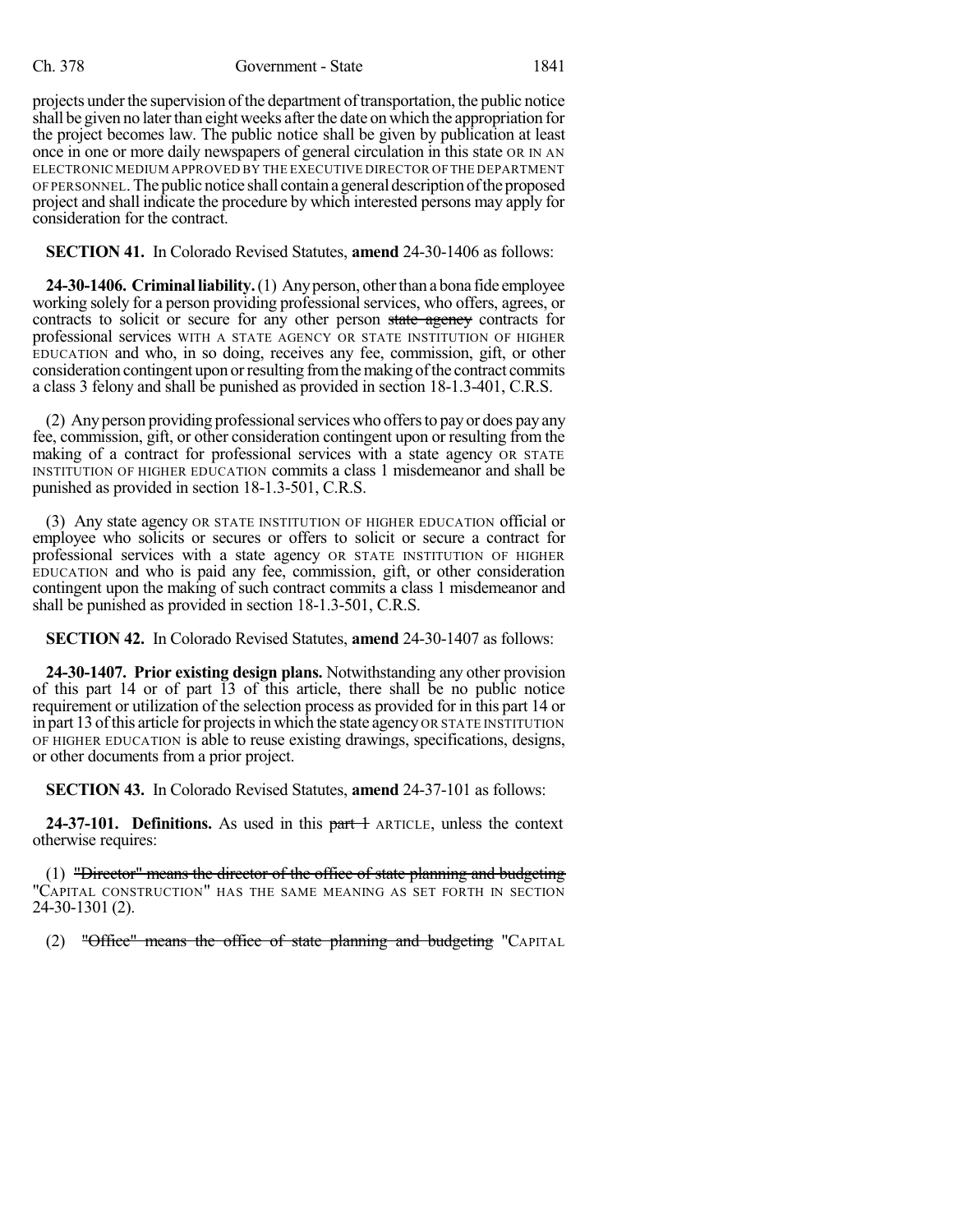RENEWAL" HAS THE SAME MEANING AS SET FORTH IN SECTION 24-30-1301 (3).

(3) "CONTROLLED MAINTENANCE" HAS THE SAME MEANING AS SET FORTH IN SECTION 24-30-1301 (4), INCLUDING THE LIMITATIONS SPECIFIED IN SECTION 24-30-1303.9.

(4) "DIRECTOR" MEANS THE DIRECTOR OF THE OFFICE OF STATE PLANNING AND BUDGETING.

(5) "OFFICE" MEANS THE OFFICE OF STATE PLANNING AND BUDGETING.

**SECTION 44.** In Colorado Revised Statutes, 24-37-304, **amend** (1) (b), (1)  $(b.5)$ , and  $(1)$   $(c.3)$  as follows:

**24-37-304. Additional budgeting responsibilities.** (1) In addition to the responsibilities enumerated in section 24-37-302, the office of state planning and budgeting shall:

(b) EXCEPT AS PROVIDED IN PARAGRAPH (c.3) OF THIS SUBSECTION (1), ensure submission to the joint budget committee of the general assembly by the deadlines set forth in section 2-3-208, C.R.S., of all STATE agency requests for the upcoming year;

(b.5) EXCEPT AS PROVIDED IN PARAGRAPH  $(c.3)$  OF THIS SUBSECTION  $(1)$ , ensure submission to the joint budget committee of the general assembly by the deadlines set forth in section 2-3-208, C.R.S., of all STATE agency requests for supplemental appropriations for the current fiscal year;

 $(c.3)$  (I) Except for projects authorized pursuant to section 23-1-106 (9) or (10), C.R.S., Ensure submission TO THE CAPITAL DEVELOPMENT COMMITTEE of:

(A) EXCEPT FOR PROJECTS AUTHORIZED PURSUANT TO SECTION 23-1-106 (9) OR (10), C.R.S., all CASH-FUNDED capital construction and controlled maintenance OR CAPITAL RENEWAL BUDGET requests and proposals for the acquisition of capital assets by each state department, institution, and agency to the capital development committee FOR THE UPCOMING FISCAL YEAR no later than September + SEPTEMBER 15 of each year;

(B) ALL STATE-FUNDED CAPITAL CONSTRUCTION OR CAPITAL RENEWAL BUDGET REQUESTS BY EACH STATE AGENCY OR STATE INSTITUTION OF HIGHER EDUCATION FOR THE UPCOMING FISCAL YEAR NO LATER THAN OCTOBER 1 OF EACH YEAR;

(II) (C) Submit The recommended priority of funding of capital construction OR CAPITAL RENEWAL projects of all EACH state departments, institutions, and agencies to the capital development committee AGENCY OR STATE INSTITUTION OF HIGHER EDUCATION FOR THE UPCOMING FISCAL YEAR no later than November 1 of each year;

(D) ALL STATE-FUNDED CONTROLLED MAINTENANCE BUDGETREQUESTS BY EACH STATE AGENCY OR STATE INSTITUTION OF HIGHER EDUCATION AS RECOMMENDED BY THE DEPARTMENT OF PERSONNEL PURSUANT TO SECTION 24-30-1303 (1) (k.5) AND (1) (t) (II) FOR THE UPCOMING FISCAL YEAR NO LATER THAN DECEMBER 1 OF EACH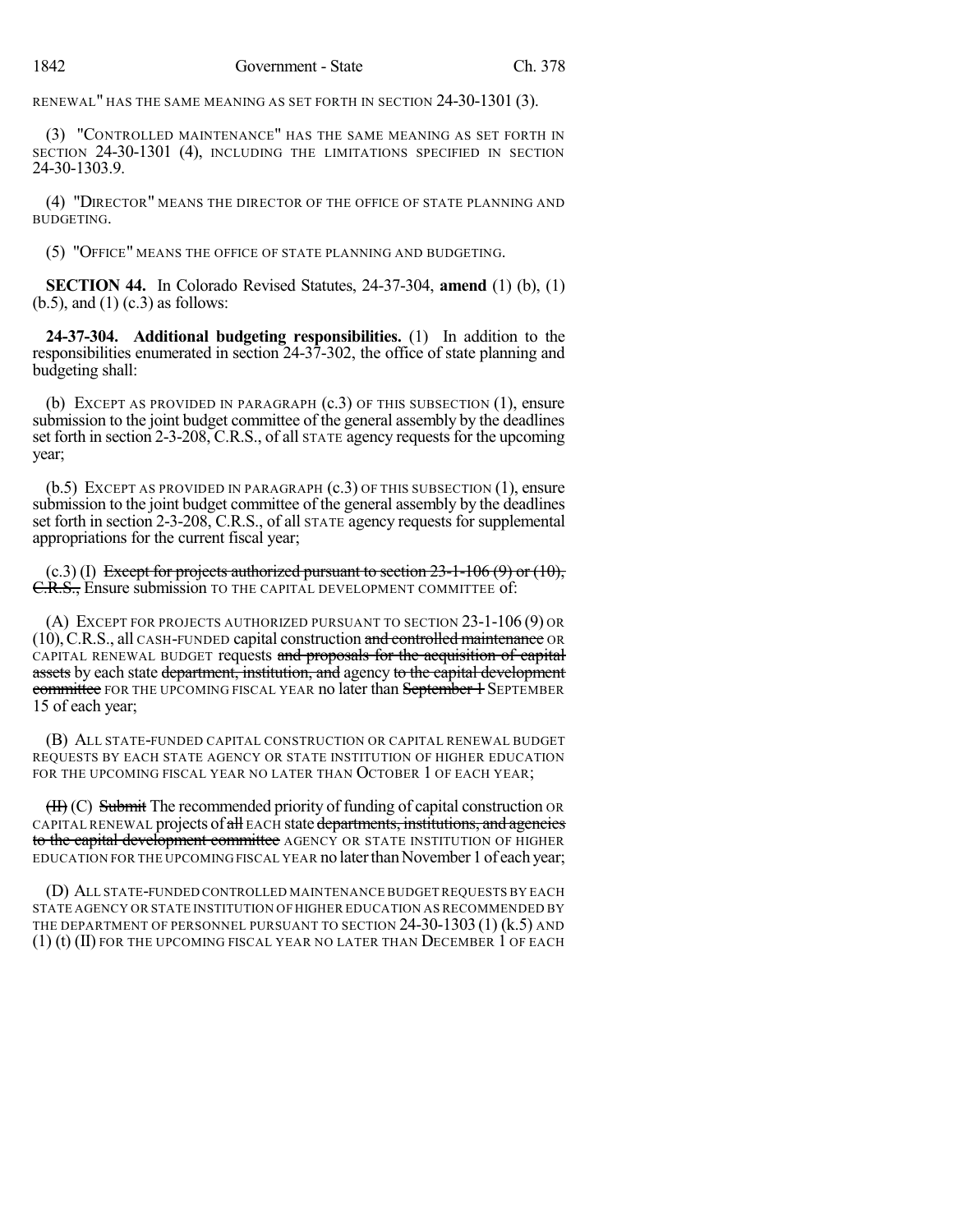#### YEAR; AND

(III) (E) Ensure submission of All requests for supplemental appropriations for capital construction, CAPITAL RENEWAL, and controlled maintenance requests and proposals for the acquisition of capital assets FOR THE CURRENT OR PREVIOUS FISCAL YEAR by each state department, institution, and agency to the capital development committee OR STATE INSTITUTION OF HIGHER EDUCATION no later than December 10 of each year.

(II) ALL NEW OR AMENDED CAPITAL CONSTRUCTION, CAPITAL RENEWAL, OR CONTROLLED MAINTENANCE BUDGETREQUESTS SUBMITTED BY A STATE AGENCY OR STATE INSTITUTION OF HIGHER EDUCATION FOR THE UPCOMING FISCAL YEAR AFTER THE DEADLINES SPECIFIED IN SUB-SUBPARAGRAPHS  $(A)$ ,  $(B)$ ,  $(C)$ , OR  $(D)$  Of SUBPARAGRAPH  $(I)$  OF THIS PARAGRAPH  $(c,3)$  AS A RESULT OF CIRCUMSTANCES UNKNOWN TO, AND NOT REASONABLY FORESEEABLE BY,THE STATE AGENCY OR THE STATE INSTITUTION OF HIGHER EDUCATION MUST BE SUBMITTED NO LATER THAN DECEMBER 10 OF EACH YEAR.

(III) THE OFFICE MAY MODIFY THE RECOMMENDED PRIORITY OF FUNDING OF CAPITAL CONSTRUCTION OR CAPITAL RENEWAL PROJECTS OF EACH STATE AGENCY AND STATE INSTITUTION OF HIGHER EDUCATION FOR THE UPCOMING FISCAL YEAR NO LATER THAN THE JANUARY 1 OF THE YEAR FOLLOWING THE ORIGINAL SUBMISSION DESCRIBED IN SUB-SUBPARAGRAPH (C) OF SUBPARAGRAPH (I) OF THIS PARAGRAPH (c.3).

(IV) IN THE EVENT OF AN EMERGENCY, THE OFFICE MAY SUBMIT A CAPITAL CONSTRUCTION, CAPITAL RENEWAL, OR CONTROLLED MAINTENANCE BUDGET REQUEST FOR A STATE AGENCY OR STATE INSTITUTION OF HIGHER EDUCATION AFTER THE DEADLINES SPECIFIED IN SUBPARAGRAPHS (I) AND (II) OF THIS PARAGRAPH (c.3) IF THE OFFICE, AS SOON AS POSSIBLE BUT NO LATER THAN THIRTY DAYS AFTER DETERMINING THE EMERGENCY, MAKES A PRESENTATION TO THE CAPITAL DEVELOPMENT COMMITTEE EXPLAINING THE NATURE OF THE EMERGENCY AND THE ESTIMATED TIME FOR SUBMISSION OF SUCH BUDGET REQUEST.

**SECTION 45.** In Colorado Revised Statutes, 24-37.5-105, **amend** (3) (k) and (3) (l); and **add** (3) (m) as follows:

**24-37.5-105. Office - responsibilities - rules - repeal.** (3) The office shall:

(k) Develop a comprehensive risk assessment that will be applied to every new information technology project to assess risk levels related to the project and determine whether the project should be classified as a major information technology project; and

(l) Assistthe jointtechnologycommittee asnecessarytofacilitate the committee's oversight of the office; AND

(m) ESTABLISH, MAINTAIN, AND KEEP A SEPARATE INVENTORY OF INFORMATION TECHNOLOGY EQUIPMENT VALUED IN EXCESS OFONE HUNDRED THOUSAND DOLLARS OWNED BY OR HELD IN TRUST FOR EVERY STATE AGENCY.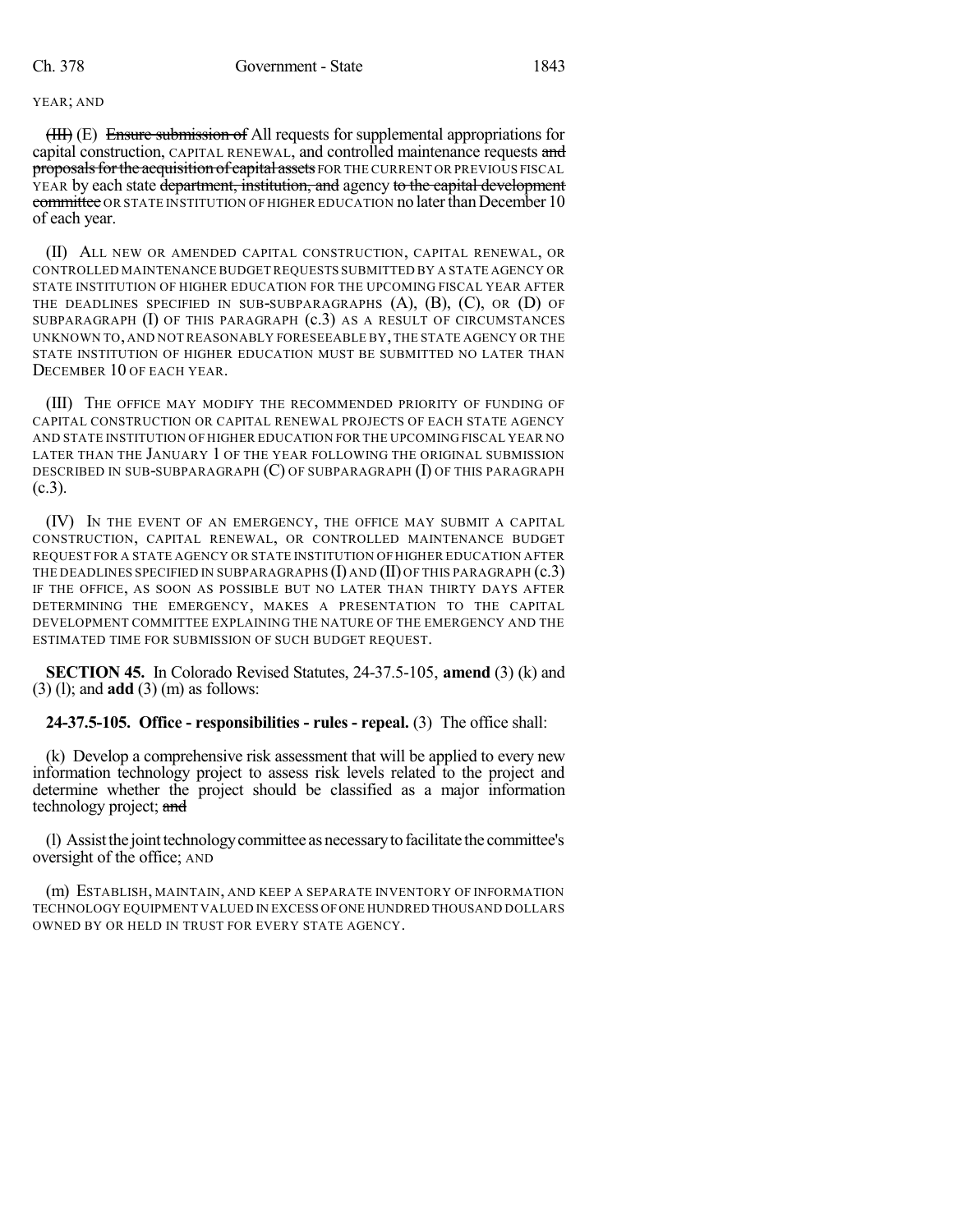**SECTION 46.** In Colorado Revised Statutes, 24-48.5-312, **amend** (3)(a)(I), (3) (a) (II), (3) (a) (III), and (4); and **add** (2) (b.5) as follows:

**24-48.5-312. Art in public places program - allocations from capital construction costs - guidelines - fund created - definitions.** (2) (b.5) "CAPITAL CONSTRUCTION" HAS THE SAME MEANING AS IN SECTION 24-30-1301 (2).

 $(3)(a)(I)(A)$  Except as provided in subparagraph (III) of this paragraph (a), each eapital construction appropriation for a public CAPITAL construction project shall MUST include as a nondeductible item an allocation of not less than one percent of the state funded portion of the total capital construction costs to be used for the acquisition of works of art.

(B) AN APPROPRIATION FOR PROFESSIONAL SERVICES MAY INCLUDE PLANNING FOR ACOUISITION OF WORKS OF ART AS REQUIRED UNDER SUB-SUBPARAGRAPH  $(A)$ OF THIS SUBPARAGRAPH (I).SUCH APPROPRIATION MAY BE APPLIED TO THE FUNDING SPECIFIED IN SUB-SUBPARAGRAPH  $(A)$  OF THIS SUBPARAGRAPH  $(I)$ .

(II) (A) Except as provided in subparagraph (III) of this paragraph (a), commencing after August 11, 2010, any capital construction project that is the subject of a lease-purchase agreement, as defined in section  $2\overline{4}$ -82-801 (4), that provides for lease payments from moneys that have been appropriated in full or in part by the state shall MUST include as a nondeductible item in the project budget an allocation of not less than one percent of the total construction costs to be used for the acquisition of works of art.

(B) AN APPROPRIATION FOR PROFESSIONAL SERVICES MAY INCLUDE PLANNING FOR ACQUISITION OF WORKS OF ART AS REQUIRED UNDER SUB-SUBPARAGRAPH  $(A)$ OF THIS SUBPARAGRAPH (II). SUCH APPROPRIATION MAY BE APPLIED TO THE FUNDING SPECIFIED IN SUB-SUBPARAGRAPH (A) OF THIS SUBPARAGRAPH (II).

(III) The requirements specified in this paragraph (a) shall DO not apply to:

(A) Capital construction appropriations covered by section 24-48.5-313;

(B) Agricultural facilities where livestock are housed or agricultural products are grown;

(C) Capital construction appropriationsfor controlled maintenance as defined in section  $2\overline{4}$ -30-1301 (2) SECTION 24-30-1301 (4);

(D) Any lease-purchase agreements entered into by the state treasurer on behalf of the state pursuant to article 43.7 of title 22, C.R.S.;

(E) Any construction by the Colorado department of public health and environment for cleanup and redevelopment of contaminated sites; and

(F) Any state appropriation for charter school capital construction pursuant to part 4 of article 30.5 of title 22, C.R.S.; AND

(G) CAPITAL CONSTRUCTION APPROPRIATIONS FOR CAPITAL RENEWAL AS DEFINED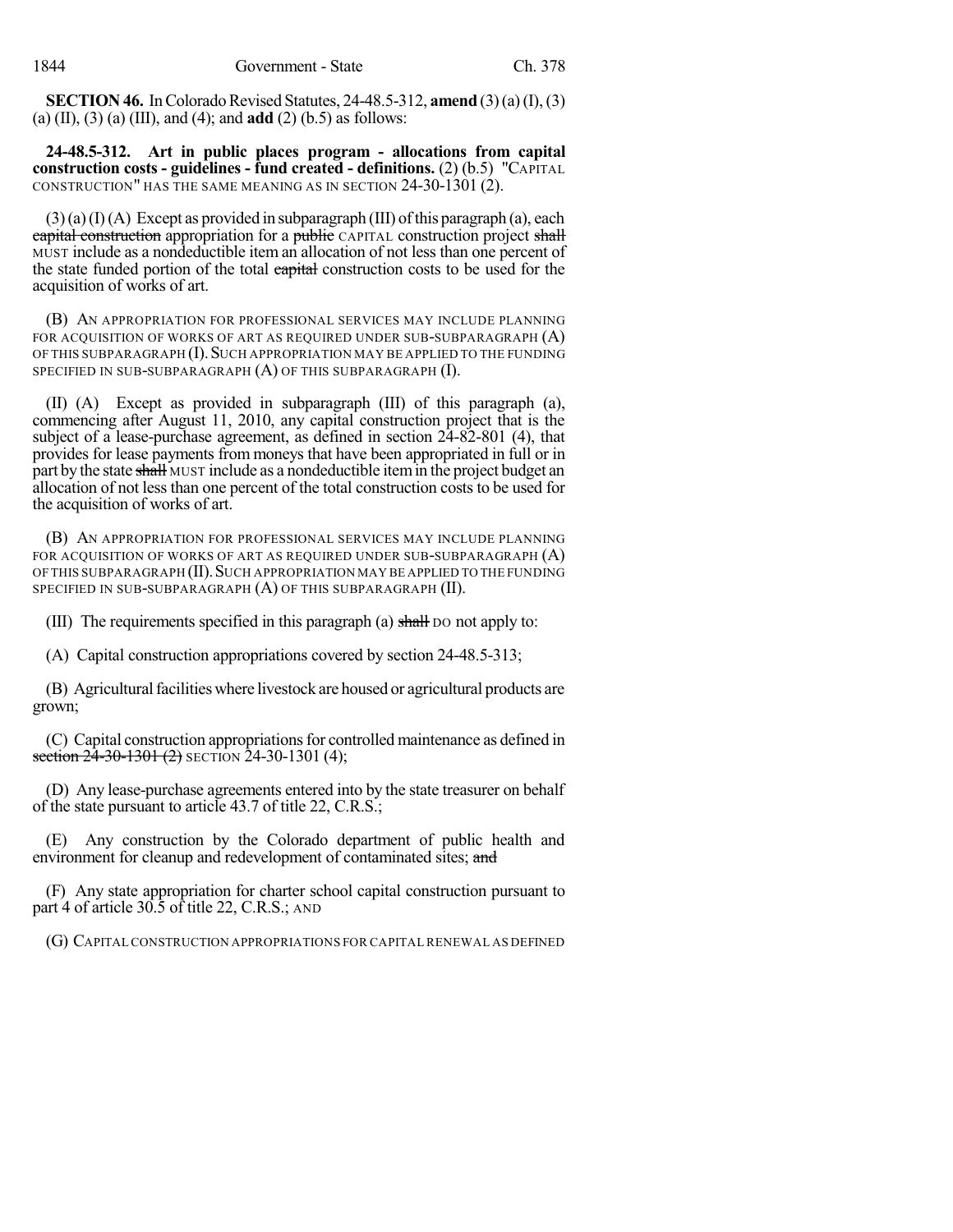IN SECTION 24-30-1301 (3).

(4) The office of state planning and budgeting in both the planning and review stages in the construction of state buildings and other public facilities, shall be IS responsible for insuring compliance with the provisions of subsection (3) of this section.

**SECTION 47.** In Colorado Revised Statutes, 24-75-112, **amend** (1) (a) (II) as follows:

**24-75-112. Annualgeneral appropriationact-headnotedefinitions-general provisions - footnotes.** (1) As used in the annual general appropriation act, the following definitions and general provisions shall apply for the headnote terms preceding and specifying the purpose of certain line items of appropriation:

(a) (II) "Capital outlay" does not include those things defined as capital construction,  $\overline{by}$  section  $24-75-301$  (1) CAPITAL RENEWAL, OR CONTROLLED MAINTENANCE IN SECTION 24-30-1301 $(2)$ , (3), AND (4).

**SECTION 48.** In Colorado Revised Statutes, 24-75-201.1, **amend** (1) (b) as follows:

**24-75-201.1. Restriction on state appropriations - legislative declaration definitions - repeal.** (1) (b) For the fiscal year 1984-85, any amount of general fund revenues in excess of seven percent plus such moneys as are necessary for reappraisals of any class or classes of taxable property for property tax purposes as required by section 39-1-105.5, C.R.S., and after retention of unrestricted general fund year-end balances of one hundred million dollars, shall be placed in a special reserve fund to be utilized for tax relief, for capital construction as defined in section 24-30-1301 (1) SECTION 24-30-1301 (2), for construction, maintenance, and repair of highways, for water projects, and for the cost of bringing civil actions pursuant to the federal "Comprehensive Environmental Response, Compensation, and Liability Act of 1980".

**SECTION 49.** In Colorado Revised Statutes, **amend** 24-75-301 as follows:

**24-75-301. Definitions.** As used in this part 3, unless the context otherwise requires:

(1) "Capital construction" means: HAS THE SAME MEANING AS SET FORTH IN SECTION 24-30-1301 (2).

(a) Purchase of land, regardless of the value thereof;

(b) Purchase, construction, or demolition of buildings or other physicalfacilities, including utilities and state highways or remodeling or renovation of existing buildings or other physical facilities, including utilities and state highways to make physical changes necessitated by changes in the program, to meet standards required by applicable codes, to correct other conditions hazardous to the health and safety of persons which are not covered by codes, to effect conservation of energy resources, to effect cost savings for staffing, operations, or maintenance of the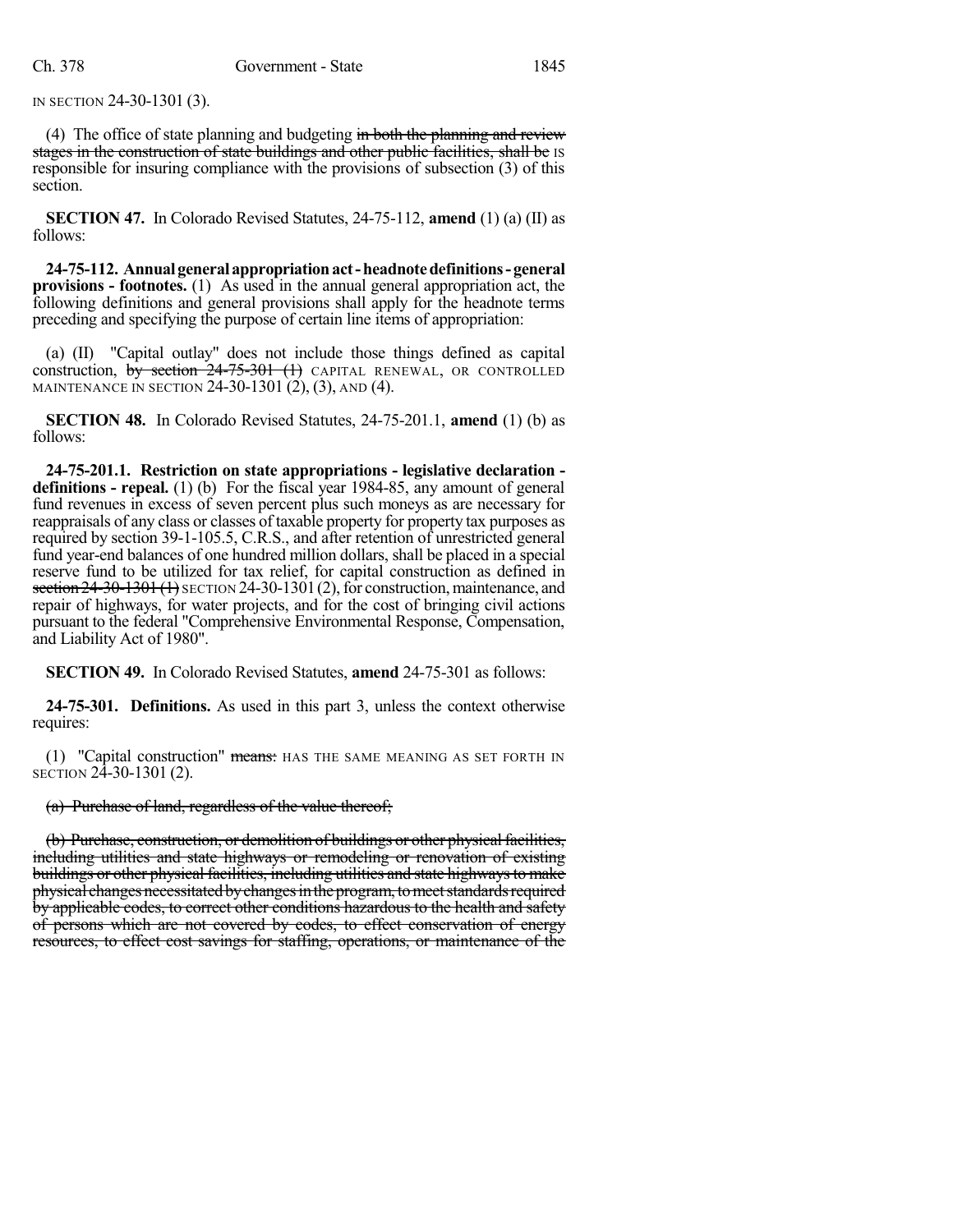facility, or to improve appearance;

(c) Site improvement or development;

(d) Purchase and installation of the fixed and movable equipment necessary for the operation of new, remodeled, or renovated buildings and other physical facilities and for the conduct of programs initially housed therein upon completion of the new construction, remodeling, or renovation;

(e) Purchase of the services of architects, engineers, and other consultants to prepare plans, program documents, life-cycle cost studies, energy analyses, and other studies associated with any capital construction project and to supervise construction or execution of such capital construction projects;

(f) Any item of instructional or scientific equipment if the cost will exceed fifty thousand dollars.

 $(g)$  The purchase of services from the office of information technology on the condition that the use of such services is the most cost beneficial option or falls within the duties and responsibilities of the office or the office's chief information officer as described in sections 24-37.5-105 and 24-37.5-106.

(2) "Prepreliminary planning" means the initial review of a proposed project, as defined in subsection (1) of this section, by the division of planning for any of the following items:

(a) Conformance with long-range development plans;

(b) Technical and economic feasibility of the project;

(c) Preparation of outline plans and specifications; and

#### (d) Preparation of prepreliminary cost estimates.

(2) "CAPITAL CONSTRUCTION APPROPRIATION"MEANS AN APPROPRIATION IN THE CAPITAL CONSTRUCTION SECTION OF THE ANNUAL GENERAL APPROPRIATIONS ACT AND MAY BE FORCAPITAL CONSTRUCTION,CONTROLLED MAINTENANCE,OR CAPITAL RENEWAL.

(3) "CAPITAL RENEWAL" HAS THE SAME MEANING AS SET FORTH IN SECTION  $24 - 30 - 1301(3)$ .

(4) "CONTROLLED MAINTENANCE" HAS THE SAME MEANING AS SET FORTH IN SECTION 24-30-1301 (4), INCLUDING THE LIMITATIONS SPECIFIED IN SECTION 24-30-1303.9.

(5) "STATE AGENCY" HAS THE SAME MEANING AS SET FORTH IN SECTION 24-30-1301 (17).

(6) "STATE INSTITUTION OF HIGHER EDUCATION" HAS THE SAME MEANING AS SET FORTH IN SECTION 24-30-1301 (18).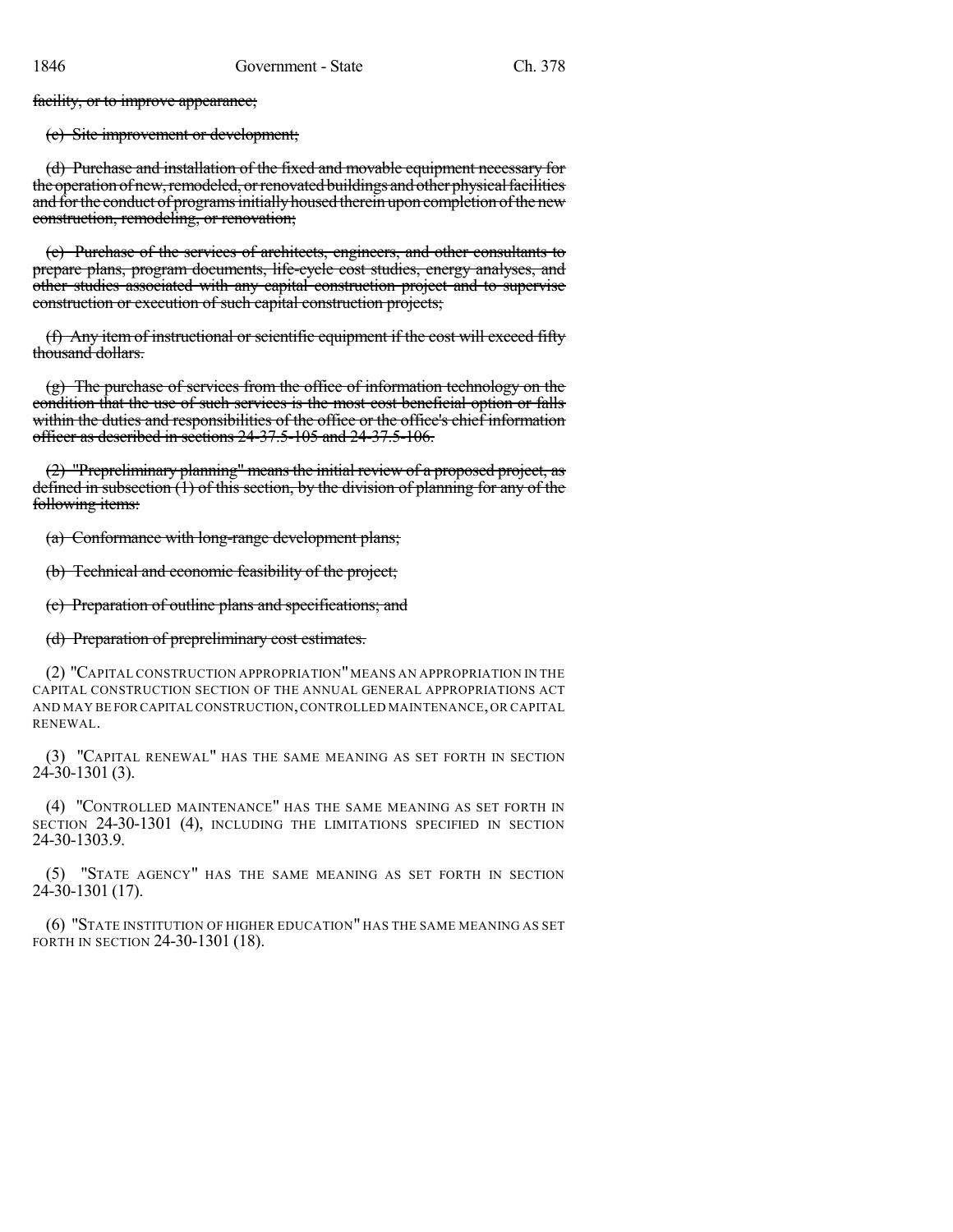**SECTION 50.** In Colorado Revised Statutes, 24-75-302, **amend** (1), (3.2), and (3.5); and **repeal** (3) as follows:

**24-75-302. Capital construction fund - capital assessment fees- calculation.** (1) (a) There is hereby created the capital construction fund. to which shall be allocated such revenues as THE FUND CONSISTS OF MONEYS TRANSFERRED TO THE FUND BY the general assembly. may from time to time determine. Moneys in the capital construction fund may be appropriated for capital construction, as defined in section 24-75-301 (1), including the remodeling or renovation of existing buildings or other physical facilities designated as CAPITAL RENEWAL, controlled maintenance, projects in the general appropriation act OR STATE HIGHWAY RECONSTRUCTION,REPAIR,AND MAINTENANCE PROJECTS AS REQUESTED PURSUANT TO SECTION 43-1-113(2.5),C.R.S.; exceptthat anymoneystransferred to the capital construction fund for state highway reconstruction, repair, and maintenance projects may only be appropriated for such projects. The appropriation for such projects shall MUST be set forth in a single line item as a total sum. All unappropriated balances in said THE fund at the close of any fiscal year shall MUST remain therein IN THE FUND and MAY not revert to the general fund. All moneys unexpended or not encumbered UNENCUMBERED MONEYS from the A capital construction fund appropriation to each department A STATE AGENCY OR STATE INSTITUTION OF HIGHER EDUCATION for any fiscal year shall revert REVERTS to the capital construction fund at the end of the period for which such THE moneys are appropriated. Except as provided in sections 2-3-1304 (1) (a.5) and 24-30-1303.7 (1), C.R.S., no portion of the unexpended balance of a department's STATE AGENCY'S OR STATE INSTITUTION OF HIGHER EDUCATION'S capital construction fund appropriation may be used by such department THE STATE AGENCY OR THE STATE INSTITUTION OF HIGHER EDUCATION for any additional projects which THAT are beyond the scope or design of the original project without further approval by the general assembly CAPITAL DEVELOPMENT COMMITTEE of such additional project. Anticipation warrants may be issued against the revenues of the fund as provided by law. Except as provided in subsection (7) of this section, all interest earned from the investment of moneys in said THE CAPITAL CONSTRUCTION fund shall MUST remain in said THE fund and become a part thereof.

(b) The unrestricted year-end balance of the capital construction fund created pursuant to paragraph (a) of this subsection  $(1)$ , for the 1991-92 fiscal year shall constitute CONSTITUTES a reserve, as defined in section 24-77-102 (12), and, for purposes of section 24-77-103:

(I) Anymoneys credited to the capital construction fund in any subsequent fiscal year shall MUST be included in state fiscal year spending, as defined in section 24-77-102 (17), for such fiscal year; and

(II) Any transfers or expenditures from the capital construction fund in any subsequent fiscal year shall MAY not be included in state fiscal year spending, as defined in section 24-77-102 (17), for such fiscal year.

(3) There is hereby created a special account within the capital construction fund established pursuant to subsection (1) of this section to be known as the "debt service repayment account". All net lottery proceeds distributed pursuant to section 33-60-103 (1) (c), C.R.S., by the state treasurer beginning with the fourth quarter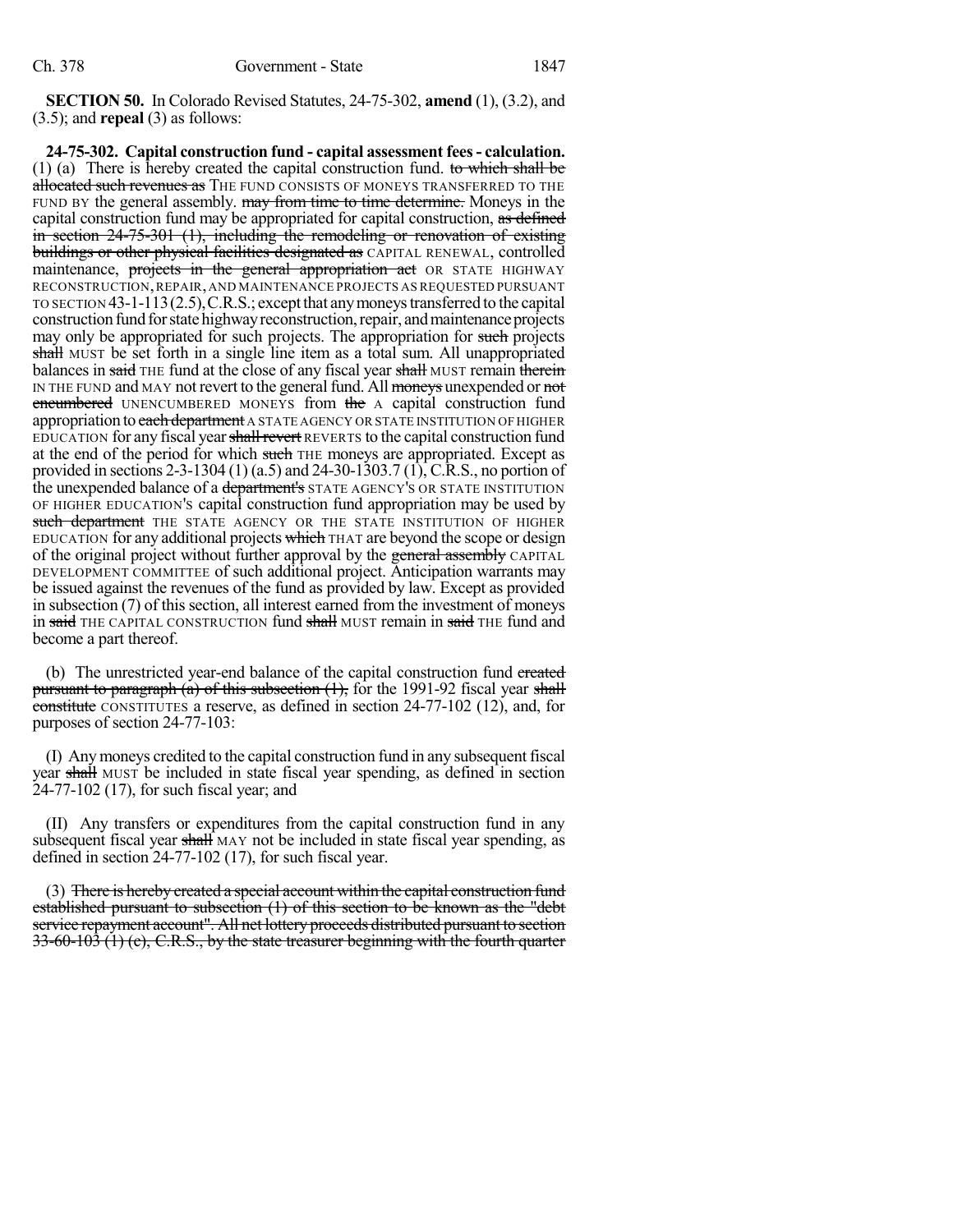1848 Government - State Ch. 378

of the 1992-93 fiscal year through the fourth quarter of the 1997-98 fiscal year shall be deposited in such account and expended in accordance with the terms specified in the documents originating the obligations set forth in section 33-60-103, C.R.S., or, if refunded, according to the terms of the documents originating such refunded obligations. All moneys unexpended or unencumbered in any fiscal year shall remain in the account. All interest earned from the investment of moneys in said account shall revert to the general fund.

(3.2) There is hereby created a special account within the capital construction fund established pursuant to subsection (1) of this section to be known as the emergency controlled maintenance account. The account shall consist CONSISTS of any moneys appropriated to the account by the general assembly. The moneys in the account shall be ARE subject to annual appropriation and shall MAY be used only to fund any unplanned and immediate controlled maintenance needs pursuant to section 24-30-1303.9 (5). All moneys unexpended or unencumbered in any fiscal year shall MUST remain in the account.

(3.5) There is hereby created a special account within the capital construction fund established pursuant to subsection (1) of this section to be known as the "lease-purchase servicing account" for the benefit of the department of personnel. The state treasurer shall deposit into the lease-purchase servicing account all moneys transferred or received pursuant to section 24-82-802 (9). Moneys in the lease-purchase servicing account shall be ARE subject to annual appropriation and shall MAY only be used to pay annual lease-purchase payments, as defined in section 24-82-802 (1) (a), for lease-purchase agreements authorized pursuant to section 24-82-802 or for operating, maintenance, and controlled maintenance costs and to establish a reserve for controlled maintenance costs for the buildings subject to the lease-purchase agreements. All interest and income derived from the investment and deposit of moneys in the account shall be credited to the account. All moneys remaining in the account at the end of a fiscal year that are unexpended or unencumbered shall MUST remain in the account.

**SECTION 51.** In Colorado Revised Statutes, 24-75-302.5, **amend** (1), (2) (c), and  $(2)$  (d) as follows:

**24-75-302.5. Controlled maintenance - trust fund - legislative declaration.** (1) In light of the fluctuating amounts of state revenues which THAT have been available for controlled maintenance purposes in the past, the general assembly hereby finds and declares that a stable, predictable, and consistent source of revenues for controlled maintenance projects will better allow the state to fund such projects on a timely basis and avoid higher replacement costs. In order to provide a consistent source of revenues, the general assembly hereby further finds and declares that it is appropriate to create a trust fund which will generate an annual amount of interest which will be dedicated to controlled maintenance.

(2)(c) Beginning with the 1996-97 fiscal year, the interest earned on the principal ofthe trustfundbalancemaybe appropriatedfor controlledmaintenance, as defined in section  $24-30-1301$  (2) SECTION 24-30-1301 (4), as follows: Up to fifty percent of the amount of interest expected to be earned on the principal of the trust fund during the current fiscal year as estimated by the state treasurer and the amount of interest actually earned on the principal of the trust fund during the previous fiscal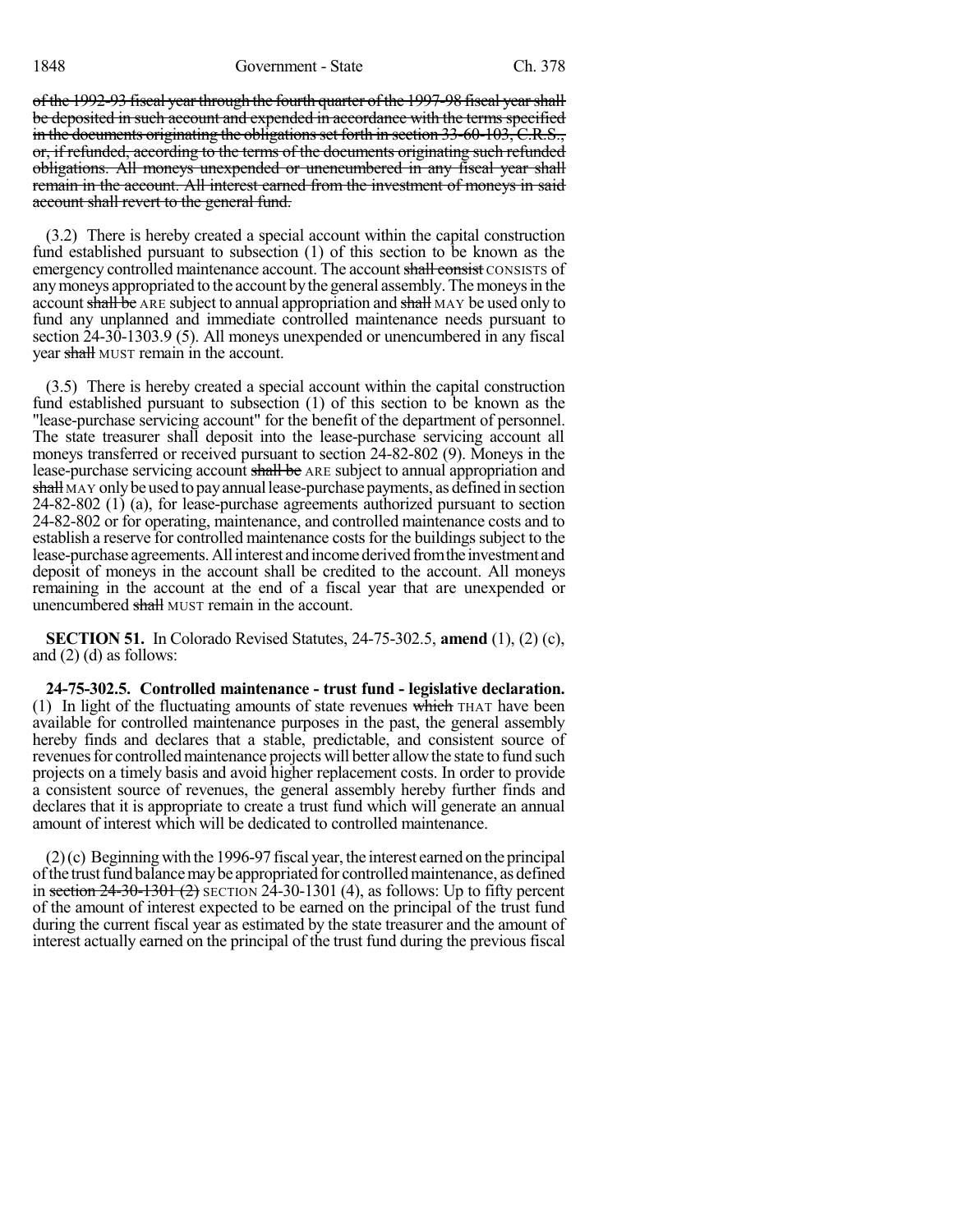year as certified by the state treasurer, not to exceed a maximum of thirty-five million dollars in any fiscal year.

(d) The principal of the trust fund and any unappropriated interest earned on the principal of the trust fund at the close of any fiscal year shall MUST remain therein IN THE TRUST FUND and shall MAY not revert to the general fund.

**SECTION 52.** In Colorado Revised Statutes, **amend** 24-75-303 as follows:

**24-75-303. Appropriation for capital construction.** (1) The general assembly shall appropriate for capital construction MAKE A CAPITAL CONSTRUCTION APPROPRIATION in such form, in such amounts, and from such funds as it deems necessary and may appropriate either for construction or for planning of any project.

(2) No CAPITAL CONSTRUCTION appropriation for capital construction shall MAY be made to or expended by any department, agency, or institution of the state which AGENCY OR STATE INSTITUTION OF HIGHER EDUCATION THAT has not complied with the requirements of section 24-30-1303.5, with respect to preparation and maintenance of a state inventory of real property. and improvements and other capital assets.

(2.5) No CAPITAL CONSTRUCTION appropriation for capital construction shall MAY be made to or expended by any department, agency, or institution of the state AGENCY OR STATE INSTITUTION OF HIGHER EDUCATION that has not received approval of a facility management plan for a vacant facility controlled by the state department, agency or STATE institution OF HIGHER EDUCATION pursuant to section 24-30-1303.5, unless the capital development committee exempts the state department, agency or STATE institution OF HIGHER EDUCATION from the provisions of section 24-30-1303.5 (3.5) (f).

(3)  $(a)$  A capital construction project for a state-supported STATE institution of higher education that is estimated to require total expenditures exceeding two million dollars may not be PAID FROM CASH FUNDS OR OTHER NONSTATE MONEYS HELD BY THE INSTITUTION MUST BE commenced unless: PURSUANT TO SECTION 23-1-106, C.R.S.

(I) The project:

(A) Is to be constructed solely from cash funds held by the institution;

(B) Is to be constructed in whole or in part using moneys subject to the higher education revenue bond intercept program established pursuant to section 23-5-139, C.R.S.; and

(C) Has been approved by the Colorado commission on higher education pursuant to section  $23-1-106$  (10), C.R.S.; or

(II) (A) The plan for the project was contained in the most recent unified, two-year capital improvements projection provided pursuant to section  $23-1-106(6)$ (b), C.R.S., as the projection may be amended from time to time;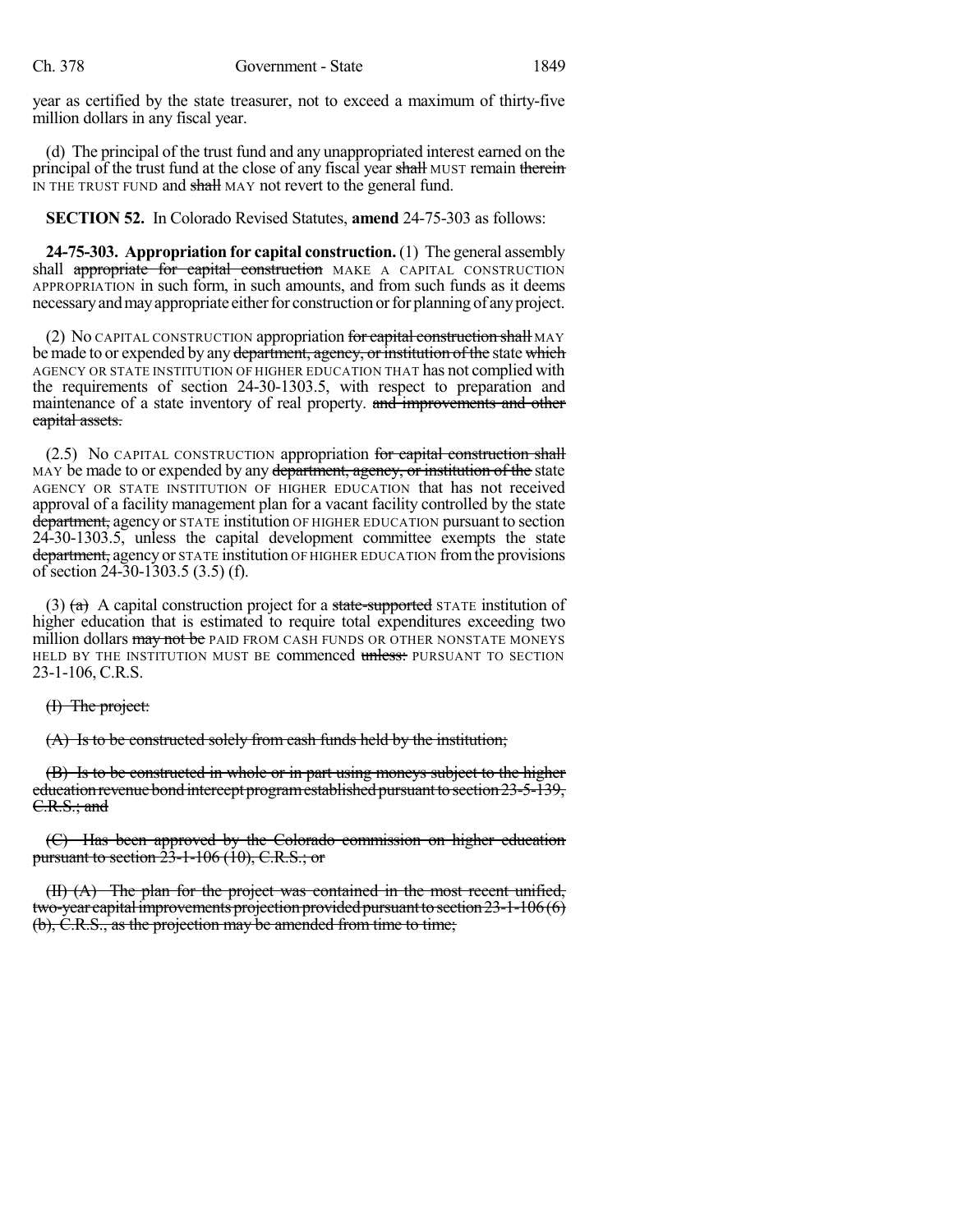(B) The project has been approved by the governing board of the institution; and

(C) The project is to be constructed, operated, and maintained solely from cash funds held by the institution, or the project is an academic building and is to be constructed solely from cash funds held by the institution, but may be operated or maintained using cash funds or state moneys appropriated for such purposes, or both.

(b) This subsection (3) shall not apply to any capital construction project of a state-supported institution of higher education that requires an appropriation of state moneys from the capital construction fund created in section  $24-75-302$  (1).

(3.5) If a capital construction project for a state-supported STATE institution of higher education is to be completed using a combination of capital construction appropriations pursuant to this section and cash funds or other nonstate moneys held by the institution, the institution may, at any time prior to or after receiving the cash funds or other nonstate moneys, earn the moneys appropriated from the state capital construction fund. For any project funded in part by capital construction appropriations pursuant to this section, if there are cash funds or other nonstate moneys remaining after the project is completed, the institution shall refund moneys to the state capital construction fund in proportion to the amount of state capital construction moneys appropriated for the project.

(4) All contracts required as the result of a capital construction appropriation shall be entered into in accordance with section 24-30-1404 (7).

**SECTION 53.** In Colorado Revised Statutes, **amend** 24-75-304 as follows:

**24-75-304. Legislative declaration.** It is declared to be the intent of the general assembly in the passage of sections 24-75-304 to 24-75-306, THIS SECTION AND SECTION 24-75-305 to provide for orderly management of state funds and, as fiscal procedures may require, to temporarily augment the general revenue funds of the state in order to insure prompt payment of all warrants drawn against said general revenue funds pursuant to law.

**SECTION 54.** In Colorado Revised Statutes, **repeal** 24-75-306 as follows:

**24-75-306. Federal revenue sharing trust fund.** (1) There is hereby created in the office of the state treasurer the federal revenue sharing trust fund. All moneys received by this state from the general and special revenue programs of the federal government and the interest thereon shall be deposited to said fund. All funds and the interest thereon presently held by the state treasurer in the account known asthe "federal revenue sharing trust fund" shall be transferred to the federal revenue sharing trust fund.

(2) The general assembly may make appropriations out of said fund. Any amounts so appropriated shall be transferred by the state treasurer and the controller to the expending agency. All unappropriated balances in said fund at the close of any fiscal year shall remain therein and shall not revert to the general fund.

**SECTION 55.** In Colorado Revised Statutes, 24-82-101, **amend** (3) (f) (XVII)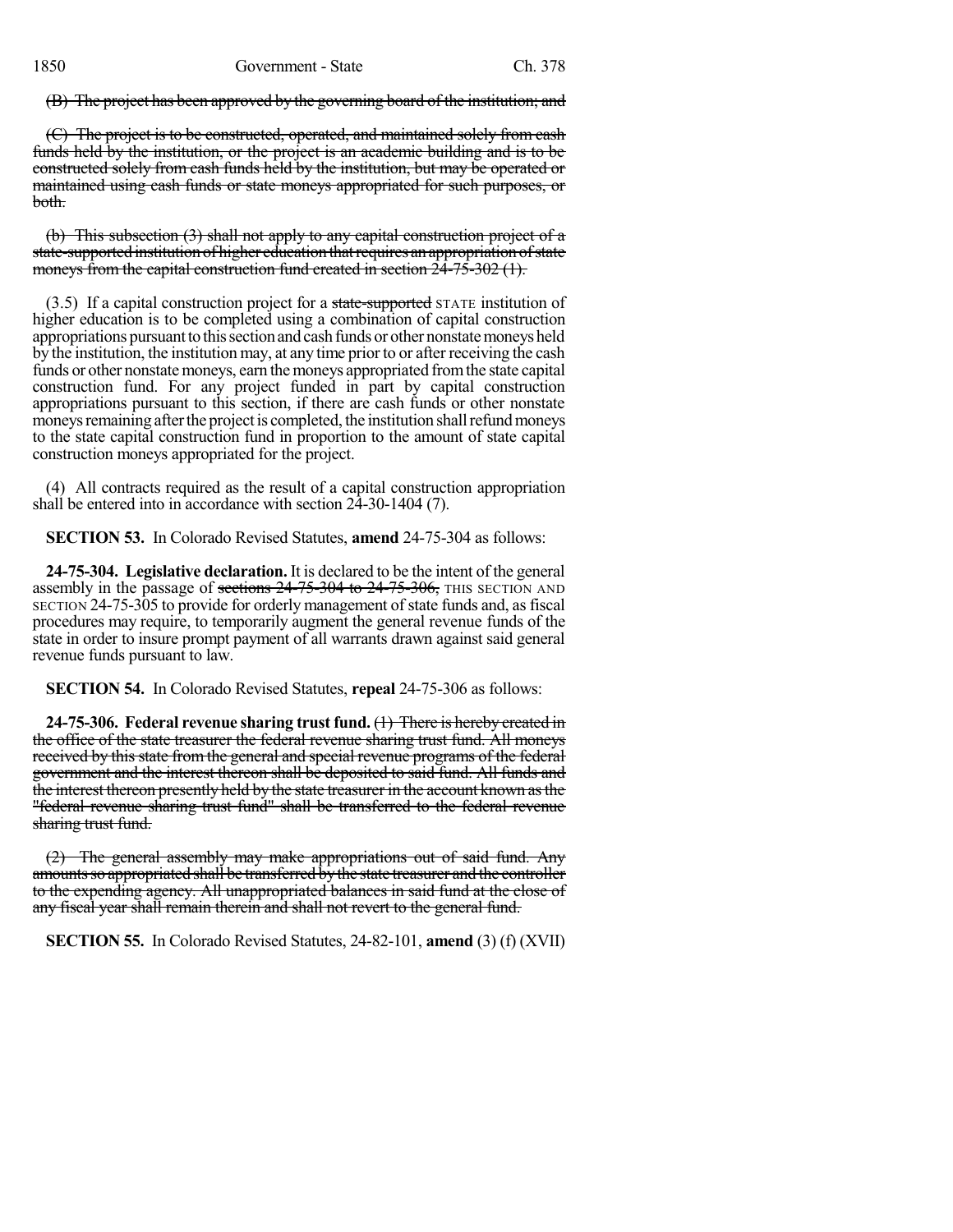as follows:

**24-82-101. Control of legislative space in the capitol, the legislative services building, and the state office building at 1525 Sherman street - responsibility of department of personnelfor supervisionof maintenance incapitolbuildings group - exception - capitol complex master plan.** (3) (f) For purposes of this subsection  $(3)$ , the "capitol complex" includes the following buildings, facilities, and surface parking lots:

(XVII) Any other buildings, facilities, and surface parking lots BELONGING TO THE CAPITOL COMPLEX acquired after May 28, 2013.

**SECTION 56.** In Colorado Revised Statutes, 24-82-102, **amend** (2) (a) as follows:

**24-82-102. State authorized to acquire property - disposition.** (2) (a) Said THE executive director OF THE DEPARTMENT OF PERSONNEL, with the approval of the governor, may rent or lease any such REAL property not presently needed for state use and, under any such lease, with specific legislative authorization, may authorize the construction by the lessee on such property of any improvement which may be suitable for state use upon the termination of the lease, which improvement shall become BECOMES the property of the state upon such termination at no additional cost to the state unless such costs are paid from funds appropriated by the general assembly or donated to the state for the purpose.

**SECTION 57.** In Colorado Revised Statutes, 24-91-102, **add** (1.5) as follows:

**24-91-102. Definitions.** As used in this article, unless the context otherwise requires:

(1.5) "CONSTRUCTION" INCLUDES THE TERMS CAPITAL CONSTRUCTION, CAPITAL RENEWAL, AND CONTROLLED MAINTENANCE AS DEFINED IN SECTION 24-30-1301.

**SECTION 58.** In Colorado Revised Statutes, 24-91-103, **amend** (1) (a) as follows:

**24-91-103. Public entity - contracts- partial payments.** (1)(a) A public entity awarding a contract exceeding one hundred fifty thousand dollars for the construction, alteration, or repair of any highway, public building, public work, or public improvement, structure, or system, INCLUDING REAL PROPERTY AS DEFINED IN SECTION 24-30-1301 (15), shall authorize partial payments of the amount due under such contract at the end of each calendar month, or as soon thereafter as practicable, to the contractor, if the contractor is satisfactorily performing the contract. The public entity shall pay at least ninety-five percent of the calculated value of completed work. The withheld percentage of the contract price of any contracted work, improvement, or construction may be retained until the contract is completed satisfactorily and finally accepted by the public entity.

**SECTION 59.** In Colorado Revised Statutes, 24-91-103.5, **amend** (1) (b) as follows: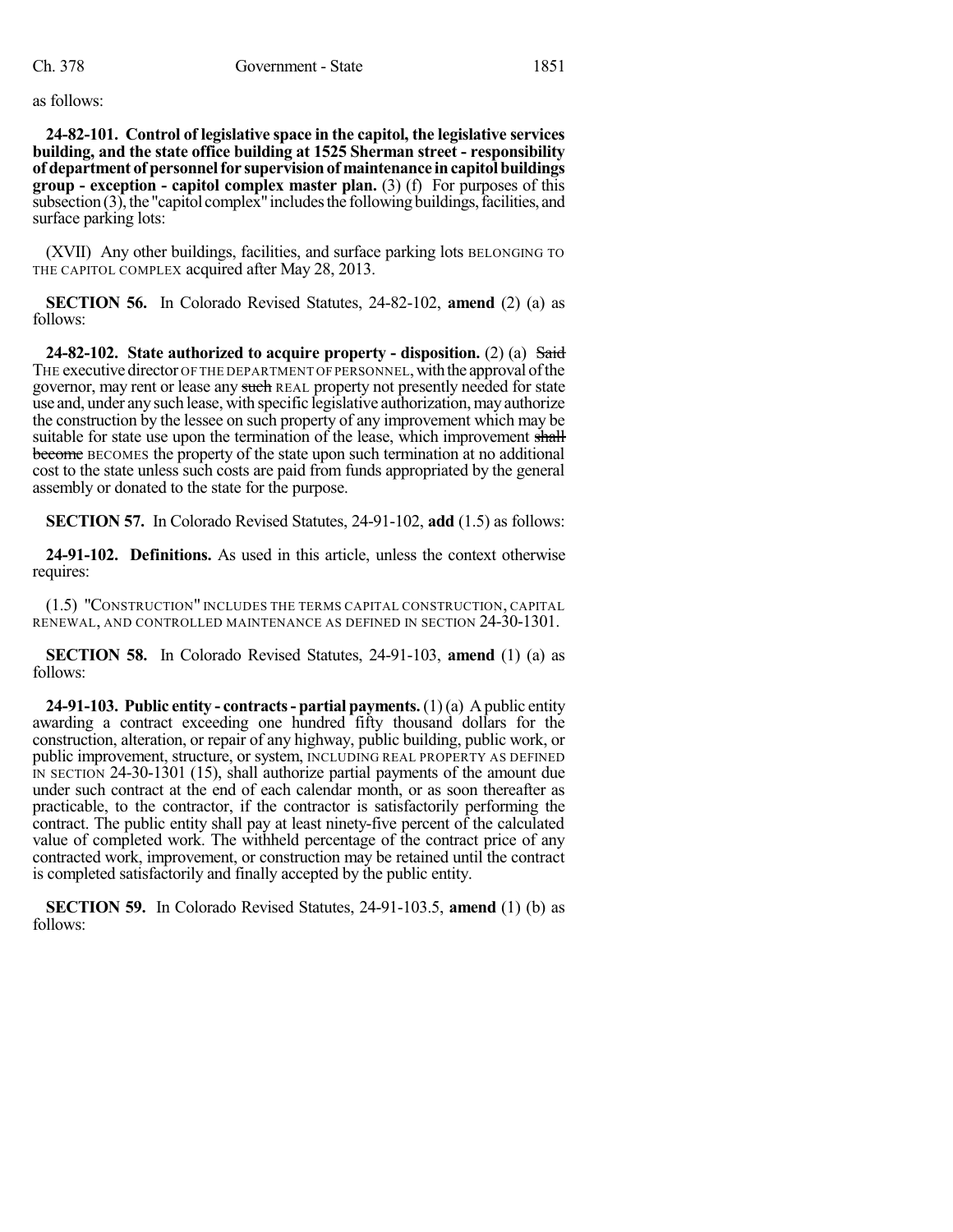**24-91-103.5. Public entity - contracts - delay clauses - definition.** (1) (b) As used in this subsection (1), "public works contract" means a contract of the state, county, city and county, city, town, school district, special district, or any other political subdivision of the state for the construction, alteration, repair, or maintenance of any building, structure, highway, bridge, viaduct, pipeline, public works, REAL PROPERTY AS DEFINED IN SECTION 24-30-1301 (15), or any other work dealing with construction, which shall include INCLUDES, but need not be limited to, moving, demolition, or excavation performed in conjunction with such work.

**SECTION 60.** In Colorado Revised Statutes, 24-92-102, **amend** (2) as follows:

**24-92-102. Definitions.** As used in this article, unless the context otherwise requires:

(2) "Construction contract" or "contract" means any agreement for building, altering, repairing, improving, or demolishing any public project of any kind. For the purposes of this article, the terms include capital construction, CAPITAL RENEWAL, and controlled maintenance, as defined in section 24-30-1301.

**SECTION 61.** In Colorado Revised Statutes, 24-92-104, **amend** (1) introductory portion as follows:

**24-92-104. Exemptions - applicability.** (1) The provisions of section 24-92-103  $shall$  SECTIONS 24-92-103 AND 24-92-103.5 DO not apply to:

**SECTION 62.** In Colorado Revised Statutes, 24-93-103, **amend** (2) as follows:

**24-93-103. Definitions.** As used in this article, unless the context otherwise requires:

(2) "Contract" means any agreement for designing, building, altering, repairing, improving, demolishing, operating, maintaining, or financing a public project. For purposes of this article, "contract" includes capital construction as defined in section 24-30-1301 (1) SECTION 24-30-1301 (2).

**SECTION 63.** In Colorado Revised Statutes, 24-103-210, **amend** (1) as follows:

**24-103-210. Use of foreign-produced goods - iron, steel, and related manufactured products-disclosure - report- definitions.**(1) The contractorfor any public works project that is funded by a state agency as defined in section 24-30-1301 (12) SECTION 24-30-1301 (17) OR BY A STATE INSTITUTION OF HIGHER EDUCATION AS DEFINED IN SECTION 24-30-1301 (18), that does not receive any federal moneys, and that costs more than five hundred thousand dollars shall, upon completion of the project, make a good faith effort to disclose to the department of personnel the five most costly goods incorporated into the project, including iron, steel, or related manufactured goods; except that, for public projects under the supervision of the department of transportation, the contractor shall disclose such information to the department of transportation.

**SECTION 64.** In Colorado Revised Statutes, 24-105-202, **amend** (1) introductory portion as follows: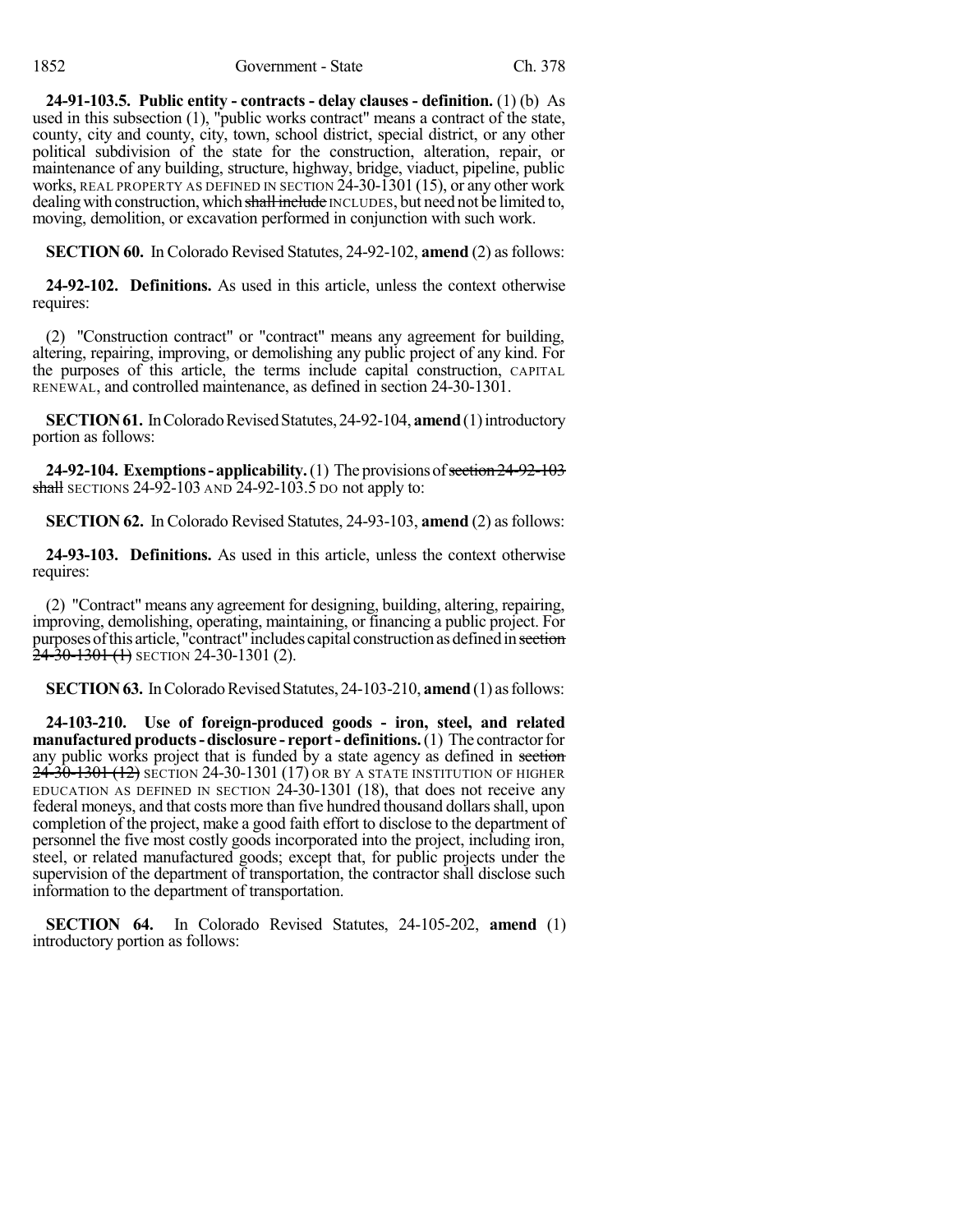**24-105-202. Contract performance and payment bonds.** (1) When a construction contract is awarded in excess of one hundred FIFTY thousand dollars, the following bonds or security shall be delivered to the state and shall become binding on the parties upon the execution of the contract:

**SECTION 65.** In Colorado Revised Statutes, 38-26-106, **amend** (1) as follows:

**38-26-106. Contractor executes bond.** (1) A contractor who is awarded a contract for more than fifty thousand dollars for the construction, erection, repair, maintenance, or improvement of any building, road, bridge, viaduct, tunnel, excavation, or other public works for any county, city and county, municipality, school district, or other political subdivision of the state, and a contractor who is awarded a contract for more than one hundred FIFTY thousand dollars for the construction, erection, repair, maintenance, or improvement of any building, road, bridge, viaduct, tunnel, excavation, or other public works for this state, before entering upon the performance of any such work included in the contract, shall duly execute, deliver to, and file with the board, officer, body, or person by whom the contract was awarded a good and sufficient bond or other acceptable surety approved by the contracting board, officer, body, or person, in a penal sum not less than one-half of the total amount payable under the terms of the contract; except that, for a public works contract having a total value of five hundred million dollars or more, a bond or other acceptable surety, including but not limited to a letter of credit, may be issued in a penal sum not less than one-half of the maximum amount payable under the terms of the contract in any calendar year in which the contract is performed. The contracting board, office, body, or person shall ensure that the contract requires that a bond or other acceptable surety, including but not limited to a letter of credit, be filed and current for the duration of the contract.

**SECTION 66.** In Colorado Revised Statutes, 38-26-107, **amend** (1) as follows:

**38-26-107. Supplier may file statement - notice - withholding funds.** (1) Any person, as defined in section 2-4-401 (8), C.R.S., that has furnished labor, materials, sustenance, or other supplies used or consumed by a contractor or his or her subcontractor in or about the performance of the work contracted to be done or that supplies laborers, rental machinery, tools, or equipment to the extent used in the prosecution of the work whose claim therefor has not been paid by the contractor orthe subcontractormay, at anytime up to and including the time offinalsettlement for the work contracted to be done, file with the board, officer, person, or other contracting body by whom the contract was awarded a verified statement of the amount due and unpaid on account of the claim. If the amount of the contract awarded to the contractor exceeds ONE HUNDRED fifty thousand dollars, the board, officer, person, or other contracting body by whomthe contract was awarded shall, no later than ten days before the final settlement is made, publish a notice of the final settlement at least twice in a newspaper of general circulation in any county where the work was contracted for or performed or in an electronic medium approved by the executive director of the department of personnel. It is unlawful for any person to divide a public works contract into two or more separate contractsfor the sole purpose of evading or attempting to evade the requirements of this subsection (1).

**SECTION 67.** In Colorado Revised Statutes, 43-1-113, **amend** (2.5) as follows: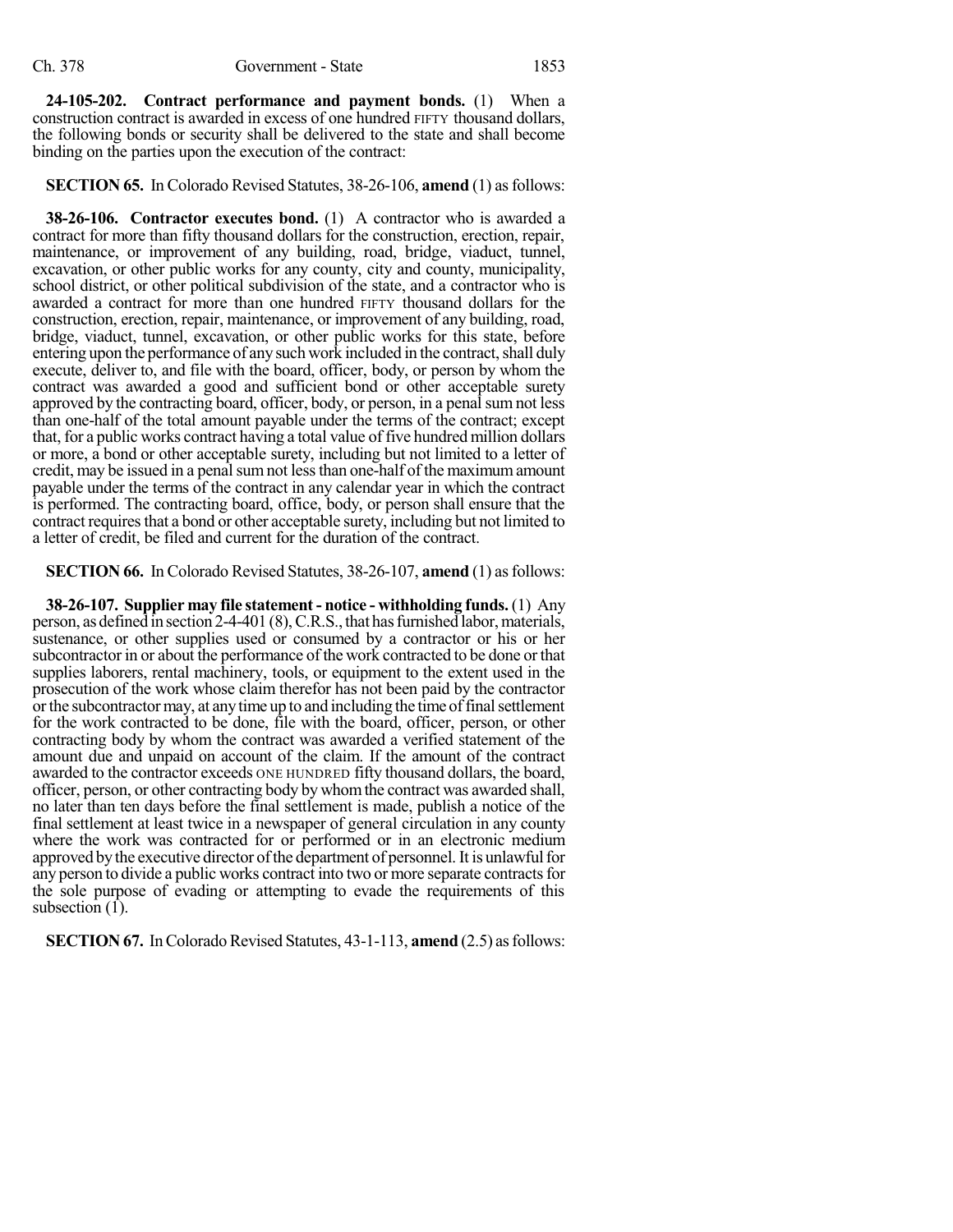**43-1-113. Funds - budgets - fiscal year - reports and publications.** (2.5) Annually on or before October 1, the commission shall submit a capital construction request for state highway reconstruction, repair, or maintenance projects to the capital development committee to be funded from money transferred to the capital construction fund pursuant to section 24-75-302 (2), C.R.S. Such request shall MUST be made in accordance with section 2-3-1304 (1) (a.5), C.R.S.

**SECTION 68.** In Colorado Revised Statutes, 2-3-203, **amend as amended by House Bill 14-1387**, (1) (b.1) (I) (A) as follows:

**2-3-203. Powers and duties of the joint budget committee - repeal.** (1) The committee has the following power and duties:

 $(b.1)(I)(A)$  Effective July 1, 2004, to hold hearings as required and to review the executive budget and the budget requests of each state agency and institution, including capital construction, capital renewal, or controlled maintenance budget requests as prioritized, PURSUANT TO RULE 45 OF THE JOINT RULES OF THE SENATE AND HOUSE OF REPRESENTATIVES, by the capital development committee, and to make appropriation recommendations to the appropriations committees, or any successor committees, of each house.

**SECTION 69.** In Colorado Revised Statutes, 2-3-1304, **amend as amended by House Bill 14-1387**, (1) (a) and (1) (c) as follows:

**2-3-1304. Powers and duties of capital development committee.** (1) The capital development committee has the following powers and duties:

(a) To study capital construction, controlled maintenance, and capital renewal requests and proposals, PURSUANT TO RULE 45 OF THE JOINT RULES OF THE SENATE AND THE HOUSE OF REPRESENTATIVES, of each state agency and state institution of higher education;

(c) To make determinations, PURSUANT TO RULE 45 OF THE JOINT RULES OF THE SENATE AND THE HOUSE OF REPRESENTATIVES, of the priority to be accorded to the proposals made by the various state agencies and state institutions of higher education with respect to capital construction, controlled maintenance, and capital renewal proposals, based upon information made available to the capital development committee from any sources with respect to estimates of revenues available for such purposes;

**SECTION 70.** In Colorado Revised Statutes, **amend** as **amended** by House Bill **14-1387**, 2-3-1305 as follows:

**2-3-1305. Recommendations and findings.** The capital development committee shall make written reports setting forthits recommendations, prioritization, findings, and comments as to each recommendation concerning capital assets that it submits to the joint budget committee. The capital development committee shall submit its prioritization for supplemental capital construction, capital renewal, or controlled maintenance budget requests PURSUANT TO RULE 45 OF THE JOINT RULES OF THE SENATE AND THE HOUSE OF REPRESENTATIVES to the joint budget committee no later than January 15 of each year, and shall submit its prioritization for new or amended